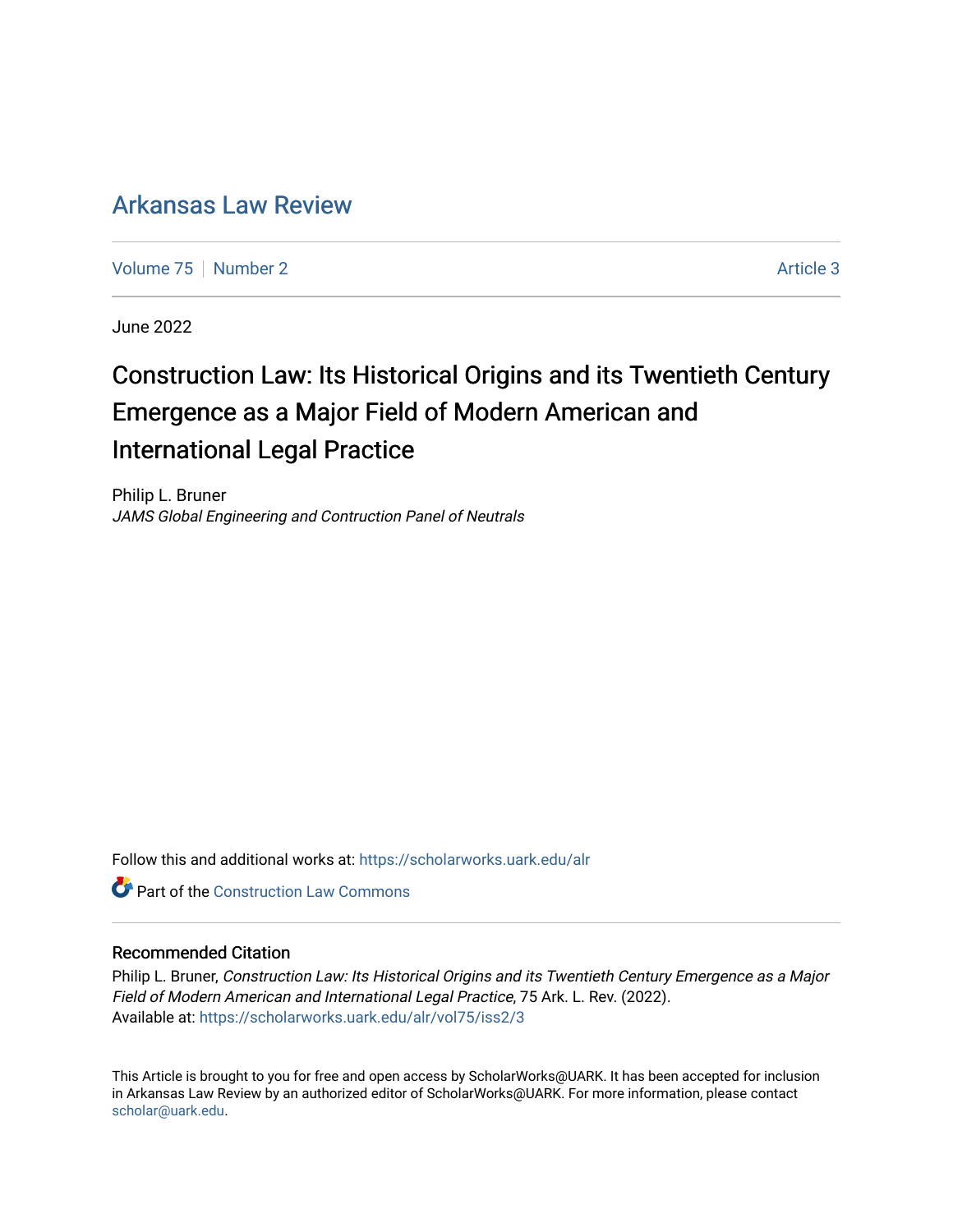# **CONSTRUCTION LAW: ITS HISTORICAL ORIGINS AND ITS TWENTIETH CENTURY EMERGENCE AS A MAJOR FIELD OF MODERN AMERICAN AND INTERNATIONAL LEGAL PRACTICE**

# Philip L. Bruner\*

# **I. INTRODUCTION TO CONSTRUCTION LAW**

"Construction Law" is a rapidly emerging "capstone" legal field that over the past century has subsumed principles from many traditional fields of law and has contextually created new implied rights and obligations unknown to such traditional fields. Construction law's emergence has been driven by the extraordinary modern growth in global construction activity, which in 2020 accounted for 13% (US\$10.7 trillion) of the global gross domestic product and which by 2030 is expected to grow by another  $42\%$ .<sup>1</sup> This growth in construction activities engages

<sup>\*</sup> Philip L. Bruner is an international arbitrator and mediator of disputes arising out of the construction, engineering, energy, infrastructure and their related fields, and is the Director of the JAMS Global Engineering and Construction Panel of Neutrals. He joined JAMS after 40 years of private practice as a litigator of construction disputes. He is a Fellow and Chartered Arbitrator of the Chartered Institute of Arbitrators, Fellow of the College of Commercial Arbitrators, Member of Britain's Society of Construction Arbitrators, Fellow and Past-President of The American College of Construction Lawyers, Honourary Fellow of the Canadian College of Construction Lawyers, Fellow of the International Academy of Construction Lawyers, and Fellow of the American Bar Foundation. He created and taught the first construction law courses offered by the University of Minnesota Law School (2003- 2007) and Mitchell Hamline Law School (2006-2008). He is the co-author with Patrick J. O'Connor, Jr. of *Bruner & O'Connor on Construction Law* (2002, supplemented annually), the 12-volume, 11,000 page American legal treatise. His CV may be found at *www.jamsadr.com* under "Neutrals".

<sup>1.</sup> *See* Graham Robinson et al., *Future of Construction*, CONSTR. L. LETTER,Jan.-Feb. 2022 at 1, 1 (the authors, members of Oxford Economics of London, opine that "a cumulative total of US\$135 trillion in construction output is forecast [globally] in the decade to 2030" and that the US is expected to contribute 11.1% or approximately US\$14.9 trillion of that global sum).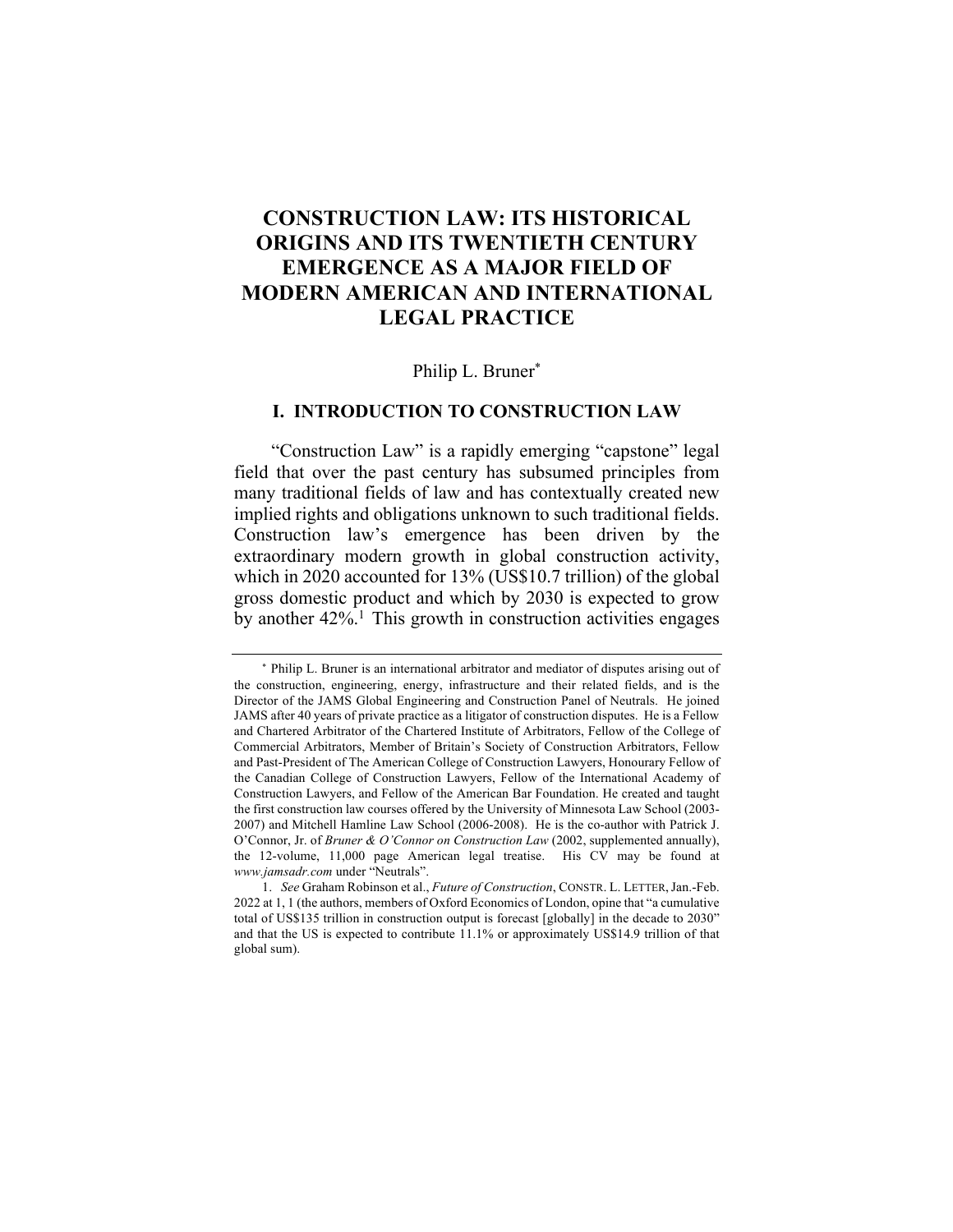millions of firms and persons and has increased considerably the technical complexity and rapidity of changes in construction design, materials, methods, and dispute resolution.<sup>2</sup> In recent years, the judiciary has begun to recognize construction law as a "separate breed of animal".<sup>3</sup>

# **II. CONSTRUCTION: HALLMARK OF HUMAN CIVILIZATION**<sup>4</sup>

Construction and construction law both have an ancient heritage. For more than 4500 years construction has been a hallmark of the advancement of human civilization, from primitive Mesopotamian fire-brick and Egyptian cut-stone construction to the extraordinary structures of the modern built

<sup>2.</sup> Philip L. Bruner, *The Historical Emergence of Construction Law*, 34 WM. MITCHELL L. REV. 1, 9, 11-12 (2007) [hereinafter Bruner, *The Historical Emergence of Construction Law*]. Today, even homebuilding is viewed as complex. *See* Erlich v. Menezes, 981 P.2d 978, 987 (Cal. 1999) ("The [owners] may have hoped to build their dream home and live happily ever after, but there is a reason that tag line belongs only in fairy tales. Building a house may turn out to be a stress-free project; it is much more likely to be the stuff of urban legends—the cause of bankruptcy, marital dissolution, hypertension and fleeting fantasies ranging from homicide to suicide. As Justice Yegan noted below, '[n]o reasonable homeowner can embark on a building project with certainty that the project will be completed to perfection. Indeed, errors are so likely to occur that few if any homeowners would be justified in resting their peace of mind on [its] timely or correct completion . . . .' The connection between the service sought and the aggravation and distress resulting from incompetence may be somewhat less tenuous than in a malpractice case, but the emotional suffering still derives from an inherently economic concern.").

<sup>3</sup>*. See* Paul Hardeman, Inc. v. Ark. Power & Light Co., 380 F. Supp. 298, 317 (E.D. Ark. 1974) ("[C]onstruction contracts are a separate breed of animal; and, even if not completely *sui generis*, still . . . [the] law must be stated in principles reflecting underlying economic and industry realities. Therefore, it is not safe to broadly generalize. True, general principles of contract law are applied to construction contracts, but they are applied under different operative conditions. Care must be taken, then, not to rely too uncritically on such cases as those arising from the sale of real or personal property. And even within the larger rubric of 'construction contracts' it is manifest that the law, if sensitive to the underlying realities, will carefully discriminate between, say, a contract to construct a home and a contract to construct a fifty-story office building; between a contract to build a private driveway and a contract to construct an interchange on an interstate highway. This is what one would expect *a priori*; this is, generally, what one finds when he reviews the actual development of the law.").

<sup>4.</sup> Footnotes 5-17 and accompanying text are partially excerpted from Bruner, *The Historical Emergence of Construction Law*, *supra* note 2, at 1-4.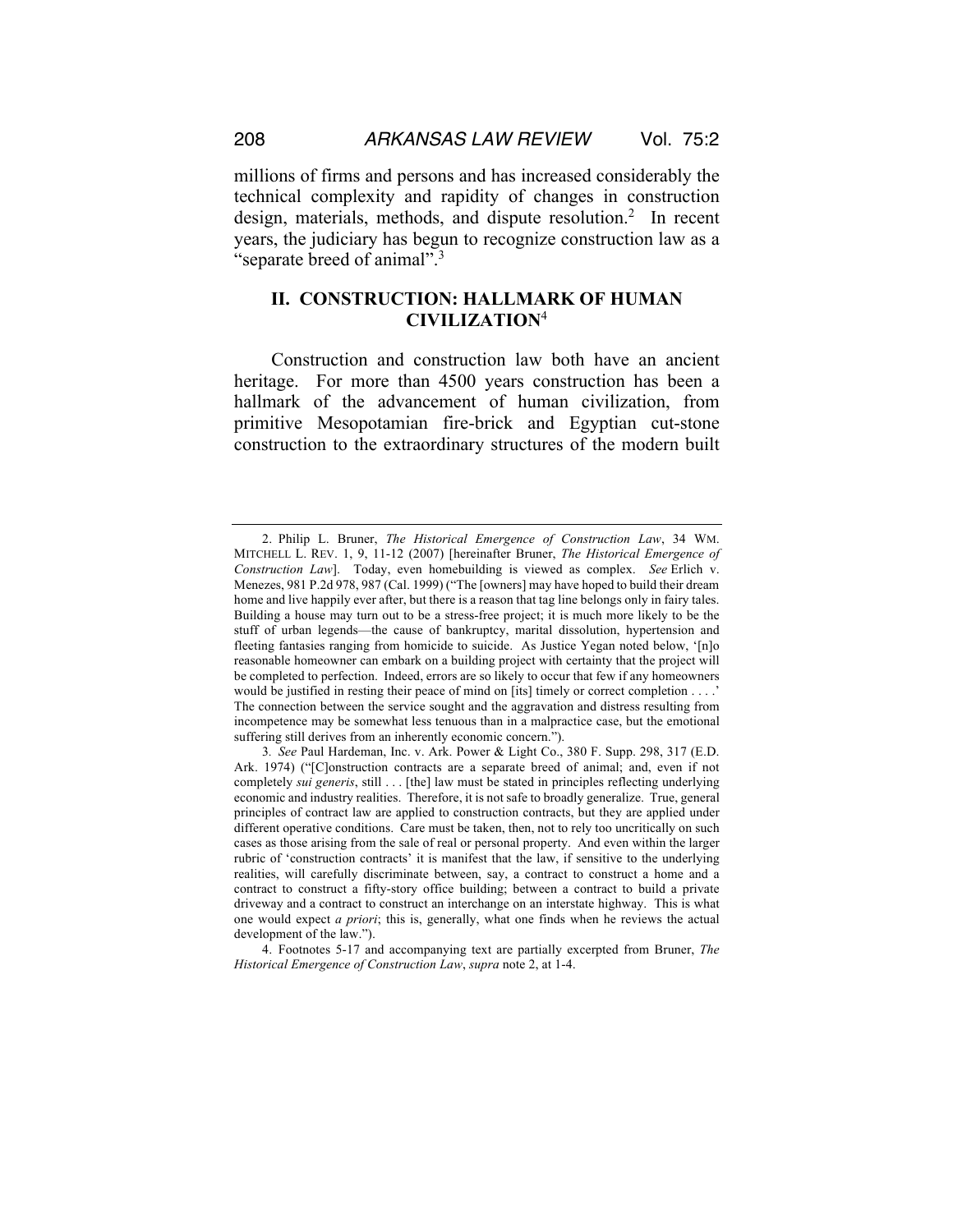environment.5 Construction encouraged broad human socialization by causing people to work together to build projects and ultimately by making cities livable.<sup>6</sup> Mankind's oldest surviving epic poem, written in cuneiform script on clay tablets by an unknown author, described the hallmarks of Uruk's construction advancements by about 2750 BC:

This is the wall of Uruk, which no city on earth can equal. See how its ramparts gleam like copper in the sun. Climb the stone staircase, more ancient than the mind can imagine, approach the Eanna Temple, sacred to Ishtar, a temple that no king has equaled in size or beauty, walk on the wall of Uruk, follow its course around the city, inspect its mighty foundations, examine its brickwork, how masterfully it is built, observe the land it encloses: the palm trees, the gardens, the orchards, the glorious palaces and temples, the shops and marketplaces, the houses, the public squares.

Mankind's socialization led to the promulgation of rudimentary principles of law to regulate human rights and obligations arising out of societal interaction, and principles of law were promulgated to govern the built environment and the construction process. The earliest known principles of construction law were primitive and punitive. The Code of Hammurabi is said to have been created about 1792-1750 B.C.E.

<sup>5.</sup> 1 PHILIP L. BRUNER & PATRICK J. O'CONNOR, JR., BRUNER AND O'CONNOR ON CONSTRUCTION LAW § 1:1 (2021) (reviewing the historical changes in law and industry practices that have enhanced construction's complexity).

<sup>6</sup>*. Id*.; *see also* PLUTARCH, PERICLES (John Dryden trans., Internet Classics Archive 1994-2000) (75 A.C.E.), [https://perma.cc/7UTR-AZLB**]** ("That which gave most pleasure and ornament to the city of Athens, and the greatest admiration and even astonishment to all strangers, and that which now is Greece's only evidence that the power she boasts of and her ancient wealth are no romance or idle story, was [Pericles's] construction of the public and sacred buildings.").

<sup>7</sup>*. See* STEPHEN MITCHELL, GILGAMESH: A NEW ENGLISH VERSION 198-99 (2004); *see also Looted Gilgamesh Tablet, One of World's Oldest Surviving Works of Literature, Returns to Iraq*, PBS NEWSHOUR (Dec. 8, 2021), [https://perma.cc/5ZPU-XC7W]. Twentieth-century archaeological excavations and modern non-invasive exploratory techniques confirm that Uruk, the ruins of which lie in the Middle East's "fertile crescent" near Basra in modern Iraq, was first settled about 7,000 years ago and went on to become the largest city on earth around 3,000 years ago. *See* Andrew Lawler, *The Everlasting City*, ARCHAEOLOGY, Sept./Oct. 2013, at 26, 26; *The Epic of Gilgamesh: Map & Timeline*, ANNENBERG LEARNER, [https://perma.cc/N2VH-SZXZ] (last visited Mar. 16, 2022). "At Uruk's peak, in about 2900 B.C., more than 50,000 people crowded into almost two-and-ahalf square miles." Lawler*, supra* note 7, at 28.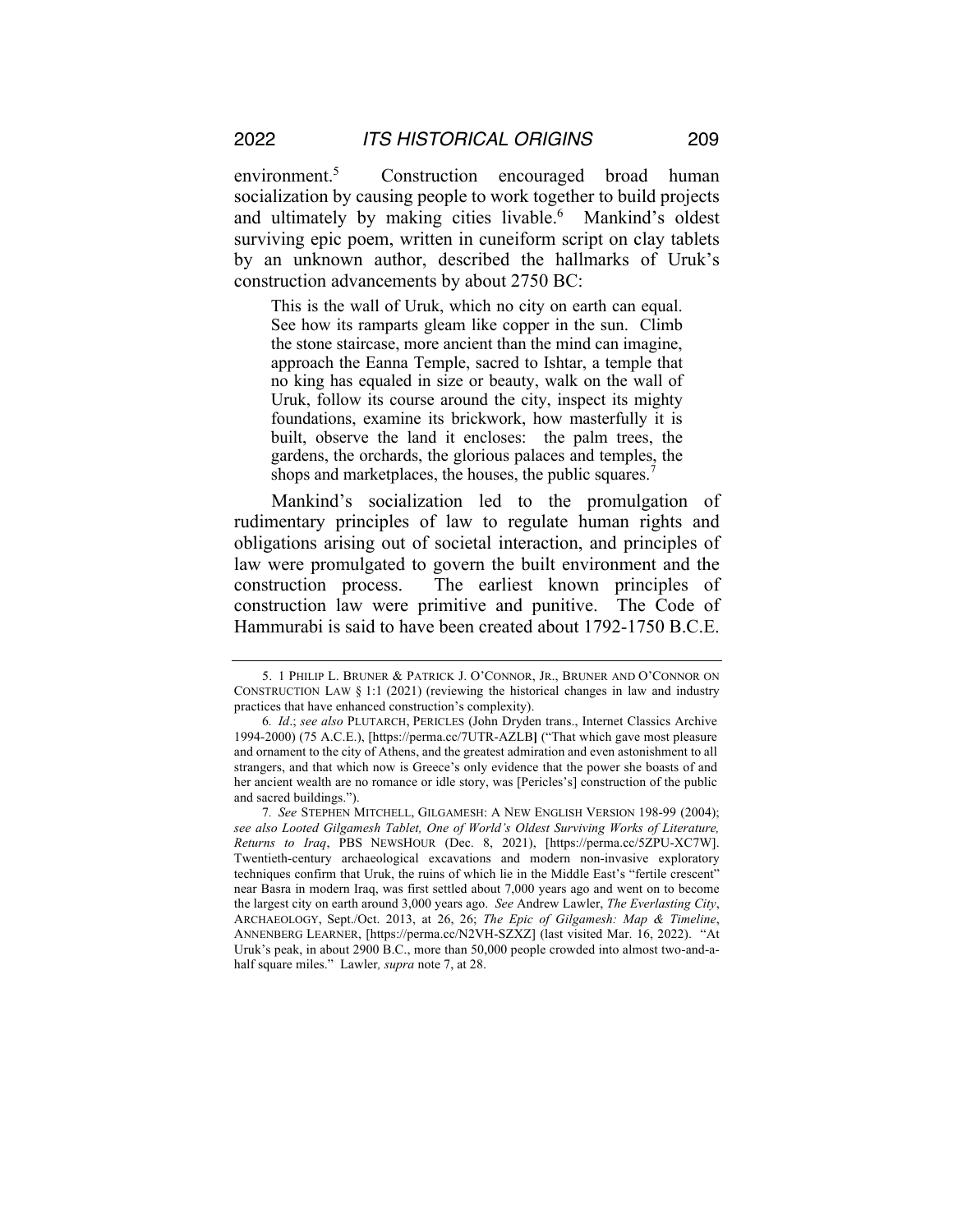and to be based upon even older collections of Sumerian and Akkadian laws.<sup>8</sup> Under its "eye for an eye" system of justice, Hammurabi's Code dictated that builders be punished for injuries to others caused by collapse of their buildings.<sup>9</sup> The code provisions pertinent to construction state:

(229) If a builder build [sic] a house for some one, and does not construct it properly, and the house which he built fall [sic] in and kill [sic] its owner, then that builder shall be put to death.

(230) If it kill [sic] the son of the owner the son of that builder shall be put to death.

(231) If it kill [sic] a slave of the owner, then he shall pay slave for slave to the owner of the house.

(232) If it ruin [sic] goods, he shall make compensation for all that has been ruined, and inasmuch as he did not construct properly this house which he built and it fell, he shall re-erect the house from his own means.

(233) If a builder build [sic] a house for some one, even though he has not yet completed it; if then the walls seem toppling, the builder must make the walls solid from his own  $\overline{\text{means}}$ .<sup>10</sup>

As classical antiquity gradually civilized the built environment, so too did it refine the law governing the built environment. By the reign of Rome's Caesar Augustus, $11$ construction risks inherent in building upon unsuitable soils<sup>12</sup> or

11. Gaius Julius Caesar Octavianus (63 B.C.–14 A.D.), great nephew of Julius Caesar, became Rome's first emperor and took the name Augustus by the Roman Senate. *See* COLIN WELLS, THE ROMAN EMPIRE 11-12, 14 (2d ed. 1992); Michael Grant, *Augustus*, BRITANNICA, [https://perma.cc/CB96-FQZH] (last visited Mar. 16, 2022).

12. Jesus of Nazareth, who is said to have practiced carpentry as a boy, employed widely understood metaphors in his sermons and concluded His Sermon on the Mount (circa 30 A.D.) in *Matthew* 7:24-27 (New Revised Standard Version) with this admonition:

<sup>8</sup>*. Code of Hammurabi: Babylonian Laws*, BRITANNICA, [https://perma.cc/ZM6F-66VA] (last visited Mar. 14, 2022).

<sup>9</sup>*. See The Code of Hammurabi*, AVALON PROJECT §§ 229–33, [https://perma.cc/68N9-D5VJ] (last visited Mar. 15, 2022).

<sup>10.</sup> *Id.*; *see generally* Martha T. Roth, *Mesopotamian Legal Traditions and the Laws of Hammurabi*, 71 CHI.-KENT L. REV. 13 (1995). Hammurabi (circa 1810-1750 B.C.) was the sixth king of Babylonia and conquered and absorbed most of the middle east into the Babylonian Empire. *See* Johannes M. Renger, *Hammurabi: King of Babylonia*, BRITANNICA, [https://perma.cc/Y4MY-SYKM] (last visited Mar. 6, 2022).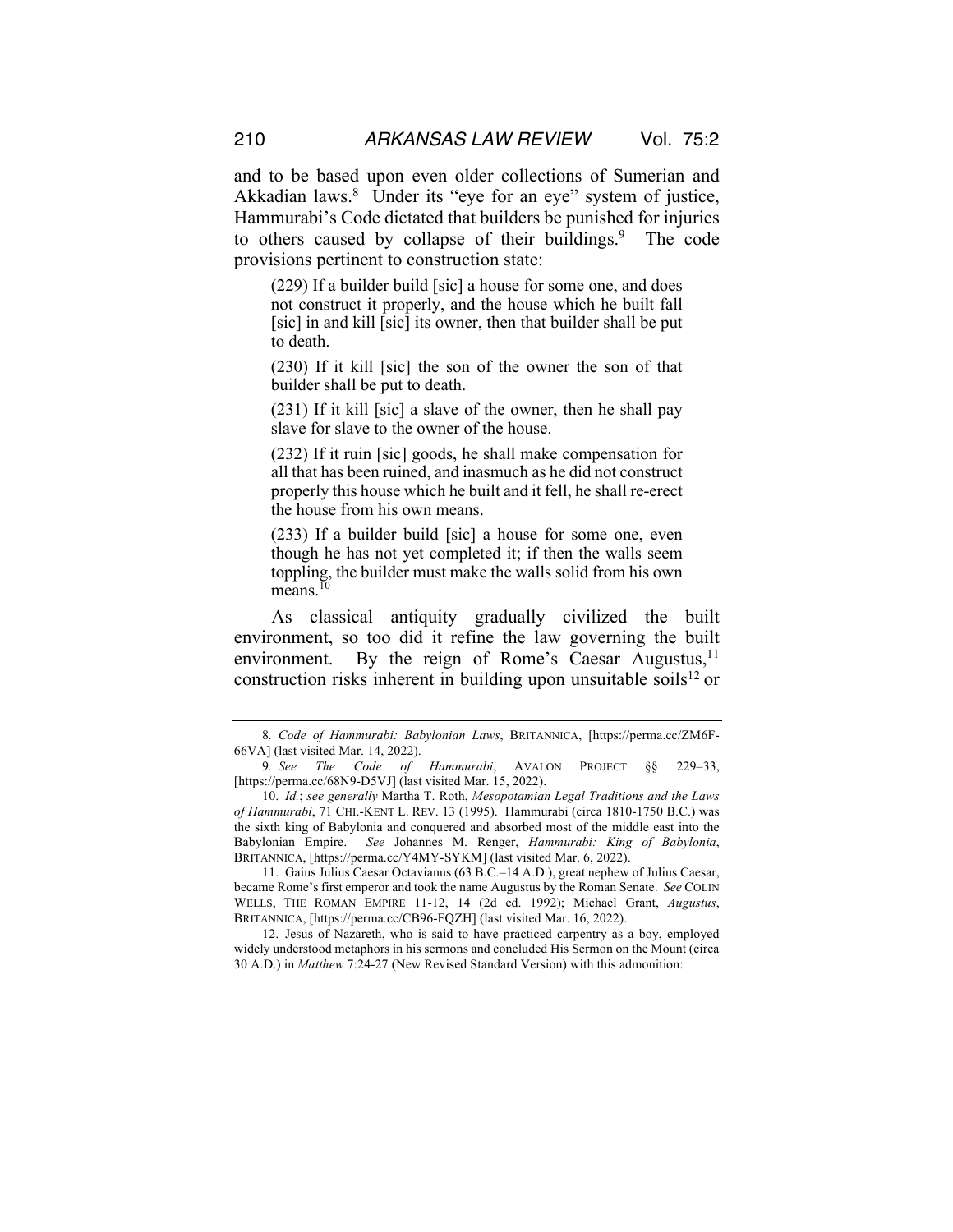in providing incompetent management and cost control<sup>13</sup> were widely recognized. Good construction practice under Roman law favored careful contractual articulation of the scope of work and allocation of construction risks.14 Roman builders had good

*Matthew* 7:24-27 (New Revised Standard Version) (emphasis added); *see* Jaroslav Jan Pelikan, *Jesus*, BRITANNICA, [https://perma.cc/VQ3S-WZMQ] (last visited Mar. 16, 2022); THE ONE YEAR CHRONOLOGICAL BIBLE: NEW LIVING TRANSLATION (Tyndale House Publishers, Inc. ed., 2d ed. 2013).

13*. See* MARCUS VITRUVIUS POLLIO, VITRUVIUS: THE TEN BOOKS ON ARCHITECTURE 282 (Morris Hicky Morgan trans., 1960) (1914) (c. 20 B.C.). Known to history as "Vitruvius," he was chief engineer to Julius Caesar and Emperor Augustus. John H. Lienhard, *Engines of Our Ingenuity: No. 580: Vitruvius*, UNIV. OF HOUSTON, at 00:28, [https://perma.cc/VQP7-D9RW] (last visited Mar. 20, 2022) (University of Houston College of Engineering radio broadcast). Thus, in his time, he was the "chief engineer of the civilized world." *Id.* Vitruvius wrote a ten-volume treatise for Augustus on Roman construction practices, which survived the ravages of time to influence the architecture of the European Renaissance. *Id.* at 00:45. Among other things, Vitruvius proposed to Augustus that Rome resurrect an ancient ancestral law of the Greek City of Ephesus:

1. In the famous and important Greek City of Ephesus there is said to be an ancient ancestral law, the terms of which are severe, but its justice is not inequitable. When an architect accepts the charge of a public work, he has to promise what the cost of it will be. His estimate is handed to the magistrate, and his property is pledged as security until the work is done. When it is finished, if the outlay agrees with his statement, he is complimented by decrees and marks of honour. If no more than a fourth has to be added to his estimate, it is furnished by the treasury and no penalty is inflicted. But when more than one fourth has to be spent in addition on the work, the money required to finish it is taken from his property.

2. Would to God that this were also a law of the Roman people, not merely for public, but also for private buildings. For the ignorant would no longer run riot with impunity, but men who are well qualified by an exact scientific training would unquestionably adopt the profession of architecture. Gentlemen would not be misled into limitless and prodigal expenditure, even to ejectments from their estates, and the architects themselves could be forced, by fear of the penalty, to be more careful in calculating and stating the limit of expense, so that gentlemen would procure their buildings for that which they had expected, or by adding only a little more.

*Id.*

14. VITRUVIUS, *supra* note 13*,* at 10 ("[P]rinciples of law . . . should be known to architects, so that, before they begin upon buildings, they may be careful not to leave disputed points for the householders to settle after the works are finished, and so that in

Everyone then who hears these words of mine and acts on them will be like a *wise man who built his house on a rock*. The rain fell, the floods came, and the winds blew and beat on that house, but it did not fall, because it had been founded on rock. And everyone who hears these words of mine and does not act on them will be like a *foolish man who built his house on sand*. The rain fell, and the floods came, and the winds blew and beat against that house, and it fell—and great was its fall!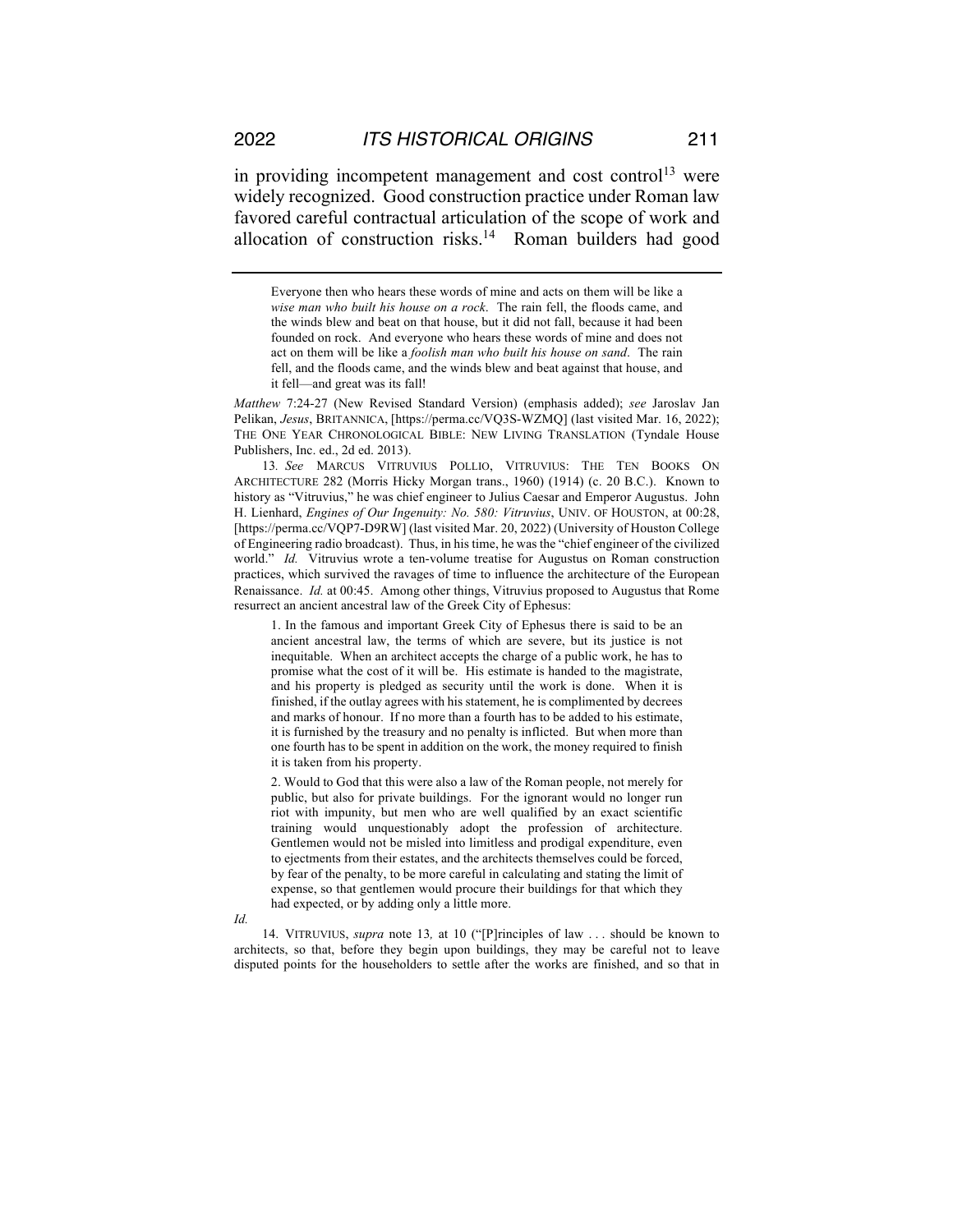reason to exercise care in contracting because the Roman legal doctrine of *pacta sunt servanda* ("contracts must be honored") imposed strict contractual liability unless non-performance was excused under the doctrine of *rebus sic stantibus* ("provided the circumstances remain unchanged").15 These ancient principles undergird the modern law of contract and its legal doctrines of sanctity of contract, force majeure, and impracticability.<sup>16</sup>

For 1900 years following the advent of Augustus's Imperial Rome—through Europe's Dark Ages, Renaissance, and Industrial Revolution—construction law was subsumed by broader and more generalized fields of law and by perceptions of construction as local and parochial, invoking primarily the "law of the shop" rather than the "law of the courts."17 Then, in the nineteenth and twentieth centuries, public demand for new construction increased exponentially and construction became the largest segment of the production sector of the global economy.<sup>18</sup>

"Building upon primitive construction techniques limited to wood, stone and masonry materials, the 19th and 20th centuries witnessed a veritable explosion in construction knowledge: new techniques, materials technologies, geotechnical exploration methods, soils classification and environmental monitoring facilities theretofore unknown."19 This explosion of knowledge led to the demise of the "master builder" of old and to the creation

drawing up contracts the interests of both employer and contractor may be wisely safeguarded. For if a contract is skillfully drawn, each may obtain a release from the other without disadvantage.").

<sup>15.</sup> 5 PHILIP L. BRUNER & PATRICK J. O'CONNOR, JR., BRUNER AND O'CONNOR ON CONSTRUCTION LAW § 15:22 (2021).

<sup>16</sup>*. See id.*; *see also* RESTATEMENT (SECOND) OF CONTS. ch. 11 intro. note (AM. L. INST. 1981) ("Contract liability is strict liability. It is an accepted maxim that *pacta sunt servanda*, contracts are to be kept."). These ancient Roman laws undergird the more recent common law principle of Sanctity of Contract. *See* Dermott v. Jones*,* 69 U.S. (2 Wall.) 1, 7 (1864) ("It is a well-settled rule of law, that if a party by his contract charge himself with an obligation possible to be performed, he must make it good, unless its performance is rendered impossible by the act of God, the law, or the other party. Unforeseen difficulties, however great, will not excuse him.").

<sup>17</sup>*. See generally* HENRY OF BRACTON, ON THE LAWS AND CUSTOMS OF ENGLAND (Samuel E. Thorne trans., c. 1230), [https://perma.cc/U4S5-9TU7]; 2 WILLIAM BLACKSTONE, COMMENTARIES, [https://perma.cc/6SQ5-VUZG].

<sup>18</sup>*. See* 1 BRUNER & O'CONNOR, JR., *supra* note 5, at § 1:1; Bruner, *The Historical Emergence of Construction Law*, *supra* note 2, at 11.

<sup>19.</sup> 1 BRUNER & O'CONNOR, JR., *supra* note 5, at § 1:1.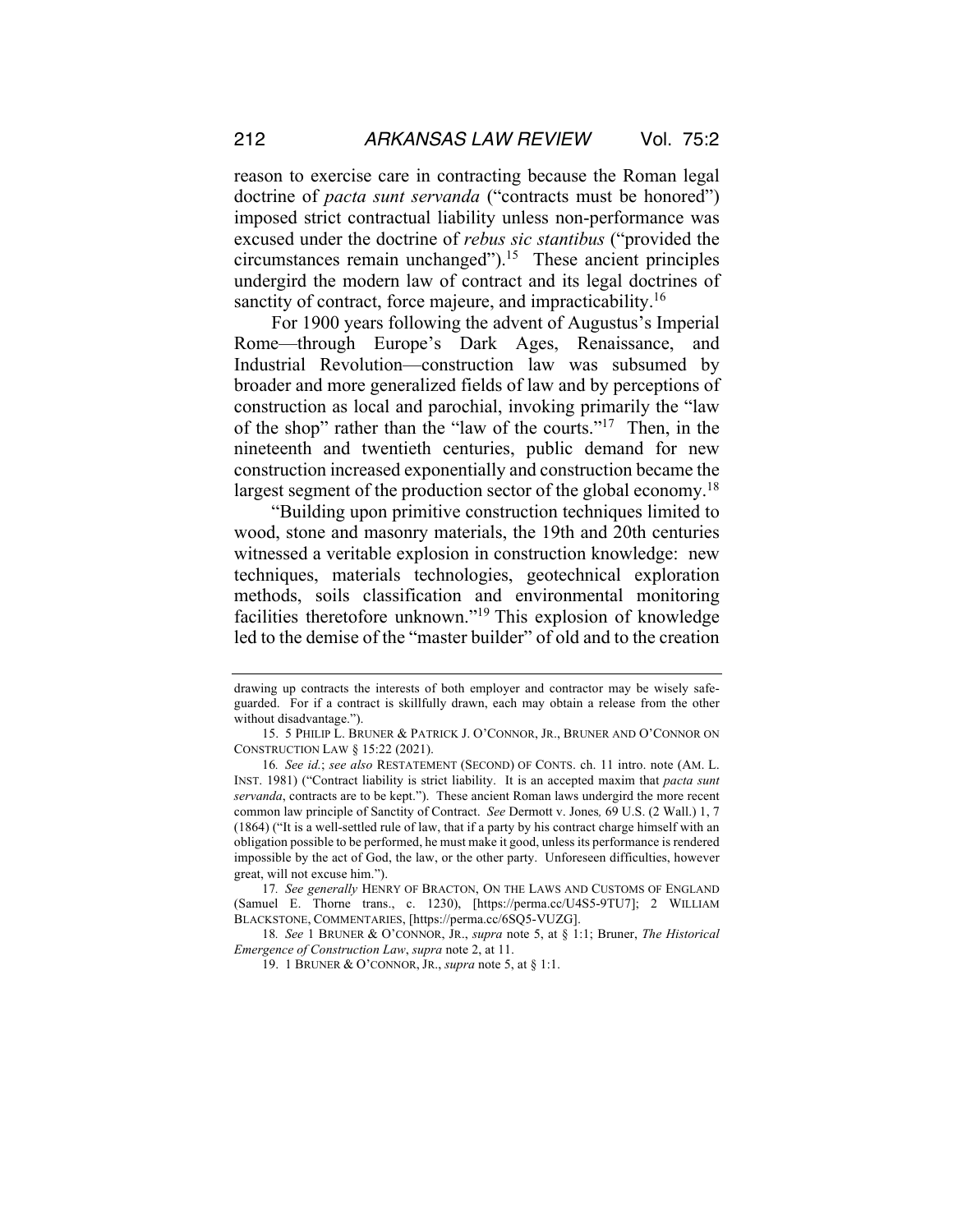in its place of a host of specialized architectural, engineering, and project management disciplines and:

construction trades to design, manufacture and build [our] modern [built environment]—geotechnical exploration, high-strength steel, reinforced concrete, heating and ventilating, plumbing, electricity, lighting, telephones, fiber optic cables, deep caissons, elevators and escalators, fire retardation, building controls, curtainwall, roofing, and sealants, and to manufacture modern materials, such as highstrength steel, glass, plastics, and aluminum.<sup>20</sup>

"Advances in construction knowledge also could be observed in new types of construction projects: hundred-story office towers, interstate highways with cloverleaf interchanges, massive dams and power plants, airports and street lighting, and subways and tunnels," as well as 3D printed bridges and homes. $2<sup>1</sup>$ 

"One consequence of the increased size and complexity of construction projects by the early 20th century was a heightened concern for public safety that in turn lead to governmental regulation of construction industry practices through legislative imposition of minimum qualifications" and standards enforced through designer and contractor licensing laws, building code permitting requirements, and construction-safety laws and regulations, and resulted in management of the complex construction process by distinct governmentally licensed architectural and engineering specialties—civil, structural, mechanical, electrical, geotechnical, acoustical and others—as well as a host of licensed specialty trade contractors and tradesmen to perform the work.<sup>22</sup> Today, construction is the largest single segment of the production sector of the global economy,23 and its economic importance and technical complexity continue to grow.

<sup>20.</sup> Bruner, *The Historical Emergence of Construction Law*, *supra* note 2, at 4-5; 1 BRUNER & O'CONNOR, JR., *supra* note 5, at § 1:1.

<sup>21.</sup> 1 BRUNER & O'CONNOR, JR., *supra* note 5, § 1:1; Mikahila L., *The Most Impressive 3D-Printed Bridges Projects*, 3D NATIVES (Nov. 5, 2021), [https://perma.cc/BBV6-5T6E].

<sup>22.</sup> 1 BRUNER & O'CONNOR, JR., *supra* note 5, at § 1:1; Bruner, *The Historical Emergence of Construction Law*, *supra* note 2, at 4.

<sup>23.</sup> Maria João Ribeirinho et al., *The Next Normal in Construction: How Disruption is Reshaping the World's Largest Ecosystem*, MCKINSEY & CO., June 2020, at 1, 4.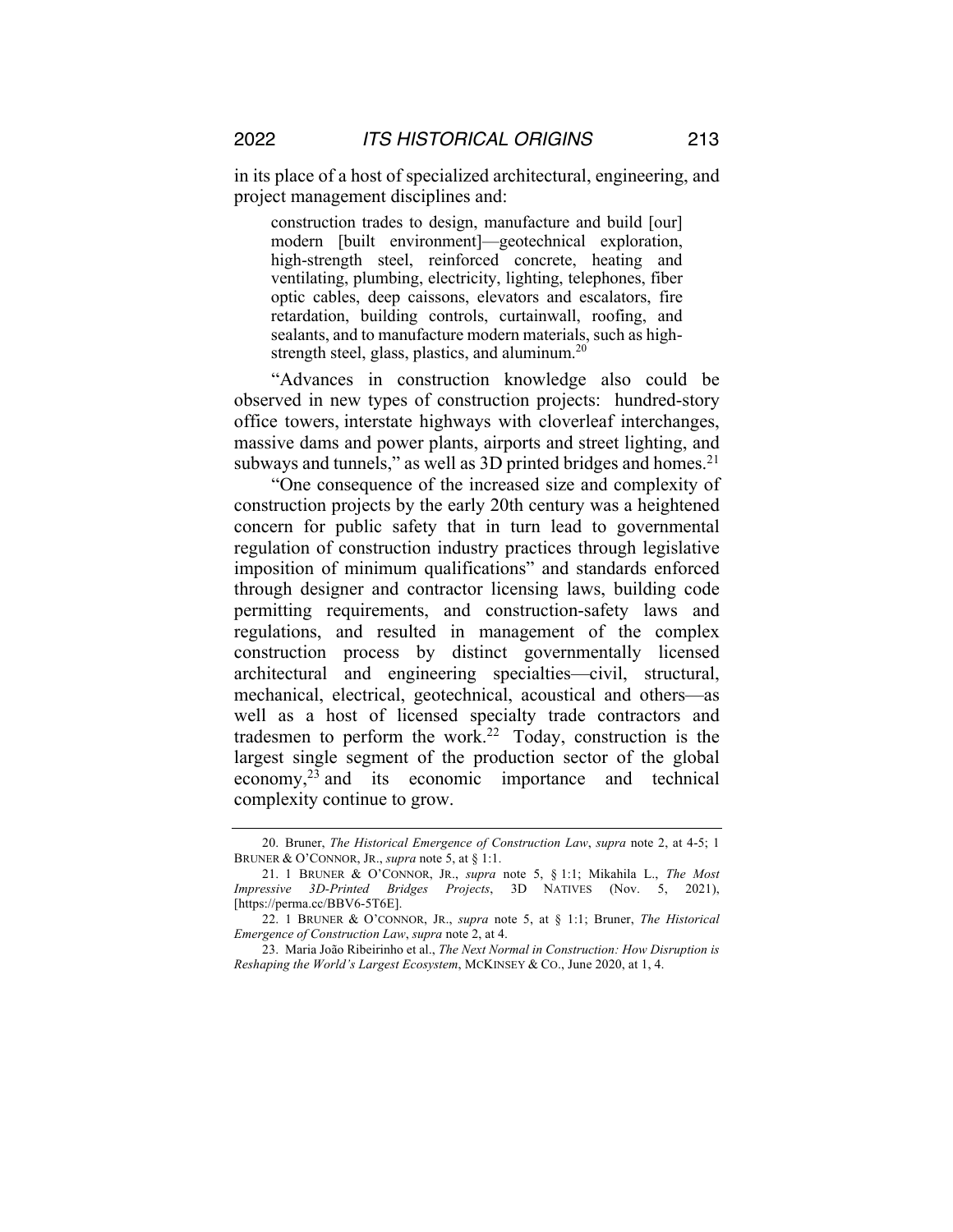Such extraordinary technical and managerial advances fundamentally changed the industry. New inventions led to electrification, indoor plumbing, space heating at controlled temperatures, new building materials and machinery, better structural and curtainwall systems, increased knowledge of soils characteristics, and advances in geotechnical and structural engineering and in a host of other disciplines.<sup>24</sup> The complexity of the construction process and numbers of participants in the construction process required greater overall project management skills and more careful communication among project participants.25 A major challenge on every project has been the accurate communication of technically complex information to the myriad parties involved in the construction process, and the management of known and unknown uncertainties.<sup>26</sup> Construction's technological complexity was amplified by the invariably unique conditions under which projects usually are performed—most every project is unique, built to a unique design, on a unique site, by a unique aggregation of companies, operating without economies of scale in an uncontrolled environment, where productivity is affected by weather, geology, local labor skills and availability, local building codes, and site accessibility.

<sup>24.</sup> Bruner, *The Historical Emergence of Construction Law*, *supra* note 2, at 1.

<sup>25</sup>*. Id.* at 11, 13.

<sup>26.</sup> John W. Hinchey, *Visions for the Next Millennium*, *in* 1 CONSTRUCTION LAW HANDBOOK 31, 32 (1999) ("Construction is an inherently complex business. Even casual observers of the construction process are struck by the enormous amount of information required to construct a project. Hundreds, even thousands, of detailed drawings are required. Hundreds of thousands of technical specifications, requests for information, and other documents are needed. Complex calculations are used to produce the design. For years, this complexity dictated a labor-intensive, highly redundant methodology for doing the work. Projects were fragmented and broken into many parts. Different entities undertook different parts of a project, both for design and construction. Therefore, the construction industry became exceptionally fragmented. On a project of even average complexity, there may have been from 5 to 15 firms involved in design. From 40 to 100 companies may have been engaged in construction. Many more companies supplied materials, professional services, and other elements necessary for completion of the project. It was effectively impossible to convey the sum of knowledge necessary to construct a facility in a set of plans and specifications. Stated another way, the information technology traditionally used for construction is inadequate.").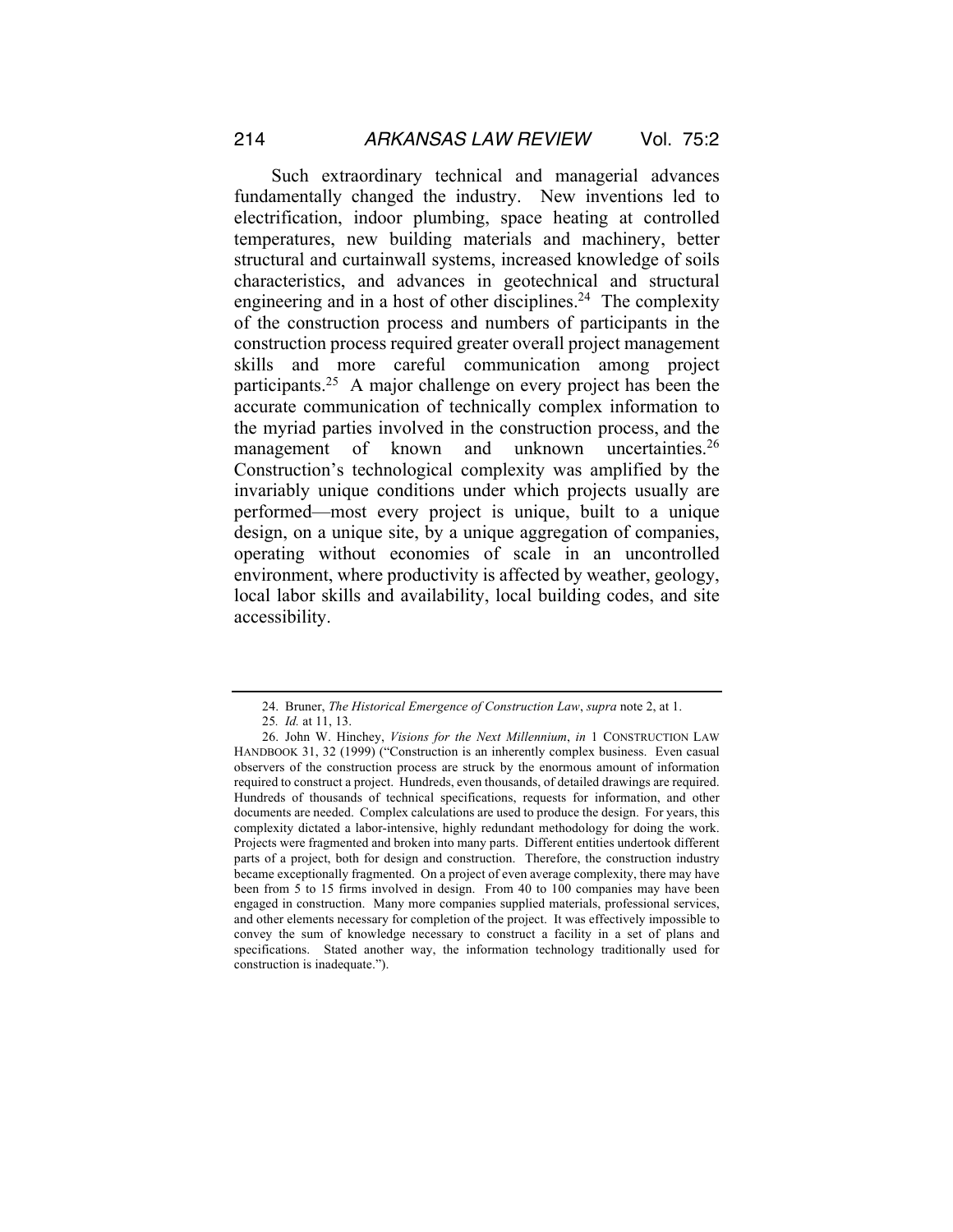#### **III. "CONSTRUCTION LAW"—WHAT IS IT?**

Prior to the twentieth century no such subject as "construction law" was recognized by courts or law schools anywhere in the world. Contracts were construed strictly in accordance with their textual terms under the Doctrine of Sanctity of Contract.<sup>27</sup> Disputes arising in the construction field were deemed to be subsumed by the ancient legal fields of contract law, tort law, equity law, surety law, and such statutory law as was applicable.28 Even as little as fifty years ago those lawyers who represented parties in the construction field would joke that the "construction law" practice included everything except the practice of dentistry.

"Construction Law" owes its modern recognition as a separate field of law to the judiciary's acceptance of the Doctrine of Contextual Contract.<sup>29</sup> As construction's increasing technological and managerial complexity came to be recognized, some common law courts turned away from strict interpretation of language within the four corners of a contract and moved toward recognizing a more liberal interpretation based on the construction industry's own experience, customs, practices, implied conditions and duties, and the factual context underlying

<sup>27</sup>*. See* Dermott v. Jones, 69 U.S. (2 Wall.) 1, 2, 7-8 (1864) (finding that this covenant was to complete the building "*ready for use and occupation* .... [I]t was [the contractor's] duty to fulfil, and he was bound to do whatever was necessary to its performance. Against the hardship of the case he might have guarded by provision in the contract. Not having done so, it is not in the power of this court to relieve him . . . . The principle . . . rests upon a solid foundation of reason and justice. It regards the sanctity of contracts."); *see also* Stephen A. Hess, *The Sanctity of Construction Contracts*, 1 AM. COLL. CONSTR. LAWS.J. 1, 1 (2021).

<sup>28.</sup> 1 BRUNER & O'CONNOR, JR., *supra* note 5, at § 1:3.

<sup>29</sup>*. See id.* at §§ 3.1, 3.2; United States v. Lennox Metal Mfg. Co*.*, 225 F.2d 302, 310 (2d Cir. 1955) ("Even if a word in a written agreement is not ambiguous on its face, the better authorities hold that its context, its 'environment,' must be taken into account in deciding what the parties mutually had in mind when they used that verbal symbol."); *see also* CARL J.CIRCO,CONTRACT LAW IN THE CONSTRUCTION INDUSTRY CONTEXT 61-62 (2020); Karen Eggleston et al., *The Design and Interpretation of Contracts: Why Complexity Matters*, 95 N.W. U. L. REV. 91, 93 (2000) ("[L]awyers, judges, and legislatures cannot evaluate contract rules without understanding the contracts that these rules are supposed to regulate. Yet the law review literature on contracts is almost completely devoid of the positive analysis of contracts.").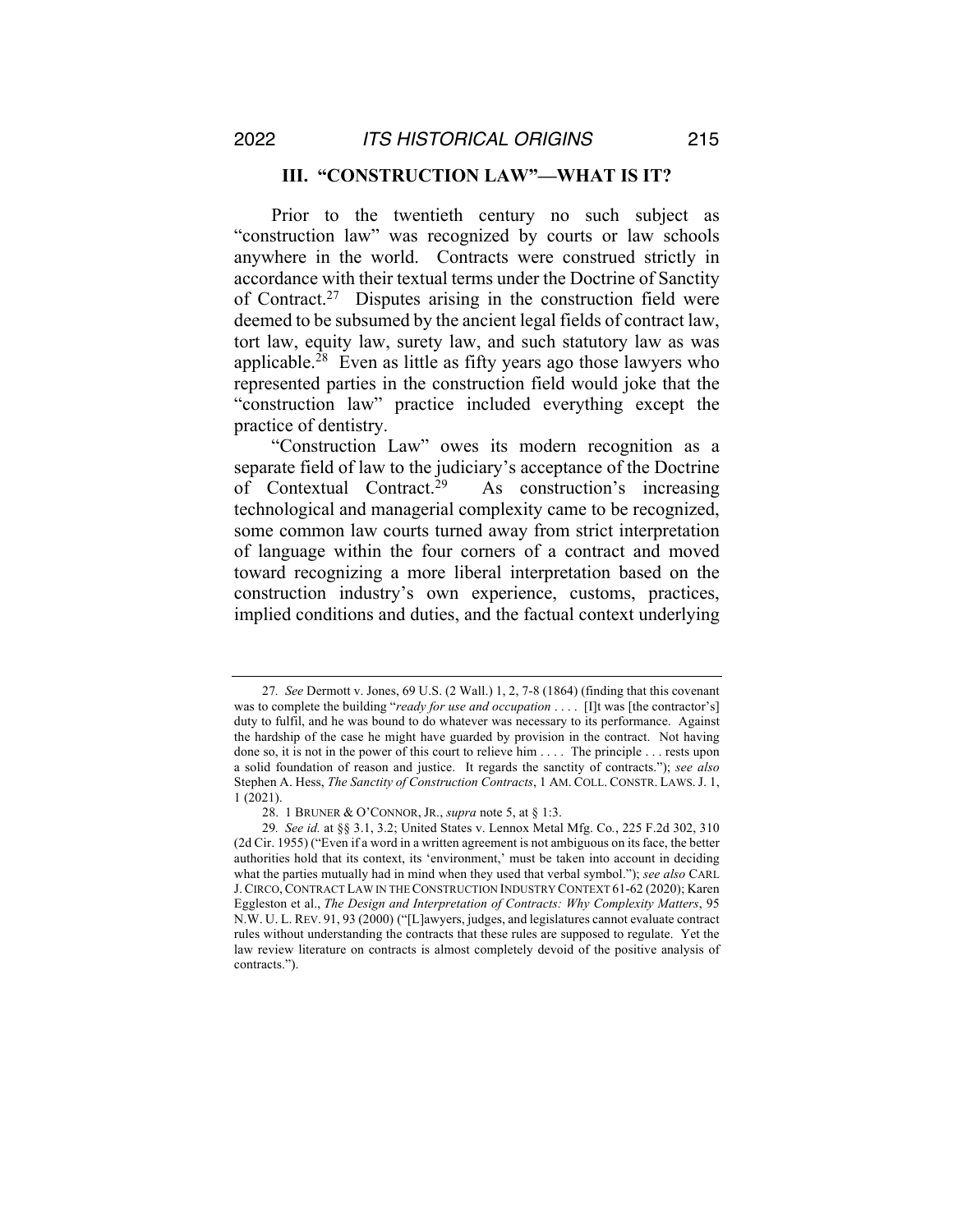the meaning of the contract.<sup>30</sup> Courts thus began to journey along the road leading from "text" to "context".31

The late 1800s and early 1900s:

witnessed the emergence of a primary judicial vehicle for development of construction law principles: the modern theory of "contextual contract,"which elastically allowed the judiciary to add contractual terms, conditions, and warranties implied by the transaction's surrounding circumstances and complexity, and to interpret express contractual language in conformance with industry usage, custom, and practice.<sup>32</sup>

Today, common law jurisdictions and some civil law jurisdictions recognize construction contracts as including a host of duties and conditions implied in the contract as a matter of law, such as: (1) the parties' mutual implied duty of good faith and

32. Bruner, *Historical Emergence of Construction Law*, *supra* note 2, at 7. Oliver Wendell Holmes, one of America's most influential Justices of the United States Supreme Court in the late nineteenth and early twentieth centuries, reminded the legal profession that:

The life of the law has not been logic: it has been experience. The felt necessities of the time, the prevalent moral and political theories, intuitions of public policy, avowed or unconscious, even the prejudices which judges share with their fellow-men, have had a good deal more to do than the syllogism in determining the rules by which men should be governed. The law embodies the story of a nation's development through many centuries, and it cannot be dealt with as if it contained only the axioms and corollaries of a book of mathematics. In order to know what it is, we must know what it has been, and what it tends to become.

O.W. HOLMES, JR., THE COMMON LAW 1 (1881); *see also* O. W. Holmes, *The Path of the Law*, 10 HARV. L. REV. 457, 466 (1897) ("You always can imply a condition in a contract. But why do you imply it? It is because of some belief as to the practice of the community or of a class, or because of some opinion as to policy, or, in short, because of some attitude of yours upon a matter not capable of exact quantitative measurement, and therefore not capable of founding exact logical conclusions. Such matters really are battle grounds . . . where the decision can do no more than embody the preference of a given body in a given time and place. We do not realize how large a part of our law is open to reconsideration upon a slight change in the habit of the public mind.").

<sup>30</sup>*. See* Carl J. Circo, *The Construction Industry in the U.S. Supreme Court: Part 1, Contract Law*, CONSTR. LAW., Spring 2021, at 6, 6 [hereinafter Circo, *The Construction Industry in the U.S. Supreme Court: Part 1*]; Bruner, *Historical Emergence of Construction Law*, *supra* note 2, at 7, 13.

<sup>31</sup>*. See* Circo, *The Construction Industry in the U.S. Supreme Court: Part 1, supra*  note 30, at 6; Carl J. Circo, *The Construction Industry in the U.S. Supreme Court: Part 2, Beyond Contract Law*, 41 CONSTR. LAW., no. 3, 2021, at 5, 7-12 [hereinafter Circo, *The Construction Industry in the U.S. Supreme Court: Part 2*] (reviewing the nineteenth and early twentieth century construction cases decided by the U.S. Supreme Court that move from text to context).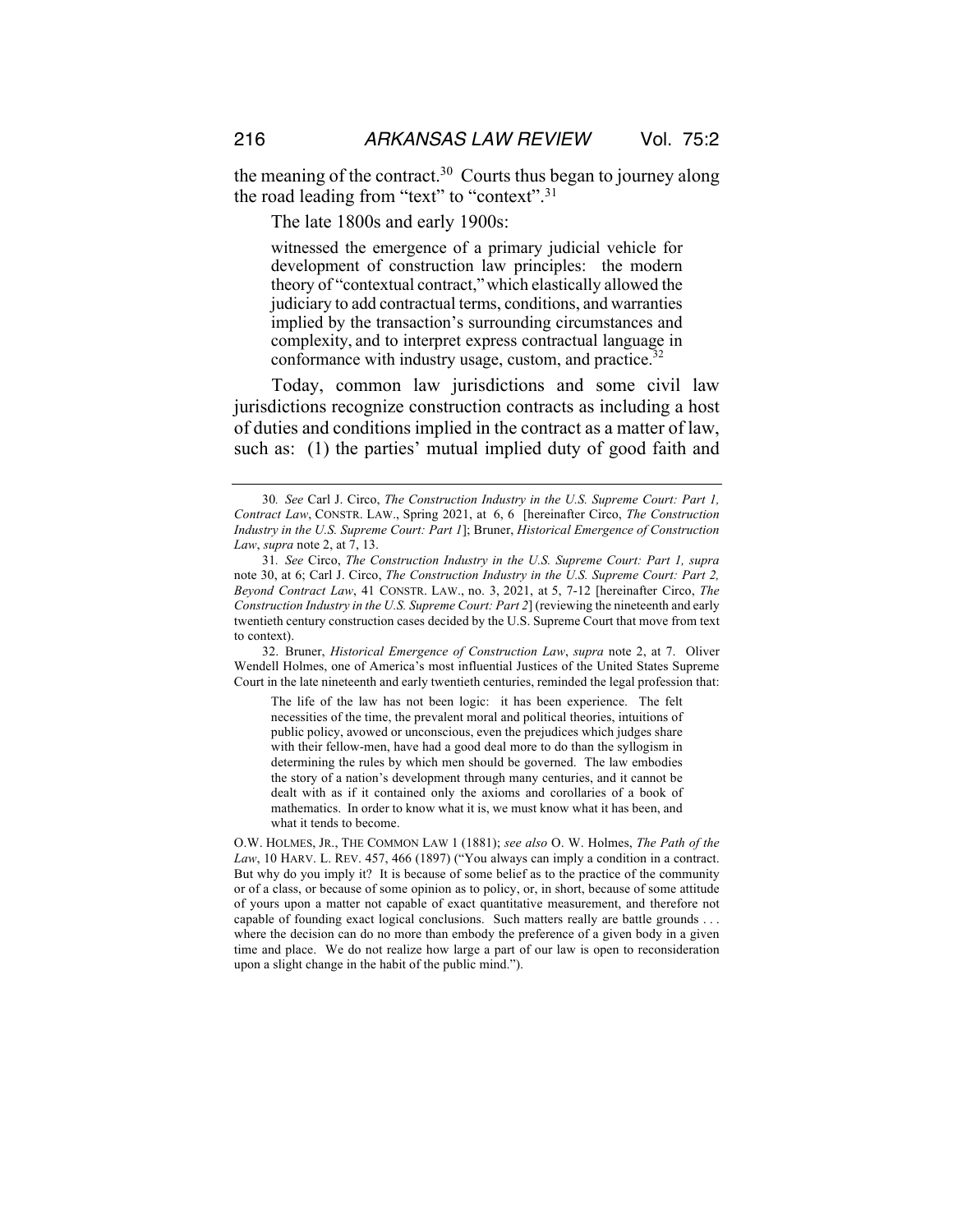fair dealing; (2) the parties' mutual duty of cooperation and nonhindrance; (3) the employer's implied duties of detailed design, document adequacy, and full disclosure of facts critical to construction; and (4) the contractor's implied duty of inquiry.<sup>33</sup> Thus, the content of the complex construction contract extends beyond its express written terms and conditions, plans and specifications, and related documents that are incorporated therein by reference. $34$  Those who believe that a full understanding of the parties' rights and obligations can be gained merely by reading the four corners of the express contract are mistaken. Reading the express contract is only the beginning, and not an end, of gaining full comprehension of the parties' legally enforceable contractual rights and obligations.

"Rarely can even well-drafted construction contracts be said to be 'complete' in all respects, because contracts often fail to include provisions covering all conceivable contingencies and routinely are construed to include judicially implied terms arising from the contract's 'context' interpreted in accordance with special trade customs and practices."<sup>35</sup> "Context' is the judicial 'gloss' applied to express contracts to determine intent and judge compliance."36

Such contextual "gloss" arises out of (1) judicial *interpretation* of contract terms in accordance with accepted rules of interpretation and industry customs and

<sup>33</sup>*. See* 1A BRUNER & O'CONNOR, JR., BRUNER AND O'CONNOR ON CONSTRUCTION LAW § 3.4; CARL J. CIRCO, CONTRACT LAW IN THE CONSTRUCTION INDUSTRY CONTEXT 45-46 (2020).

<sup>34</sup>*. See* Carl J. Circo, *The Evolving Role of Relational Contract in Construction Law,*  CONSTR. LAW., Fall 2012, at 16, 16-17 ("[R]elational principles mean, for example, that construction lawyers should take note of behavior that reflects certain norms characteristic of contractual or exchange relationships, such as customs and expectations, reciprocity, and a commitment to harmonize conflict and to preserve relationships, even when those values require some sacrifice of individualistic interests. And they suggest that we should ask relational questions: To what extent are the relationships founded on past experiences and the prospects for ongoing or future dealings? . . . Broadly speaking, a relational approach counsels litigants, courts, arbitrators, and mediators to look past formal legal rules to explore and grapple with the relational context of a construction dispute. For example, when contrasted with traditional contract law, relational contract is more committed to the duties of good faith and fair dealing, the significance of industry customs, and the availability of detrimental reliance remedies.").

<sup>35.</sup> 1A BRUNER & O'CONNOR, JR., *supra* note 33, at § 3.2.

<sup>36</sup>*. Id.*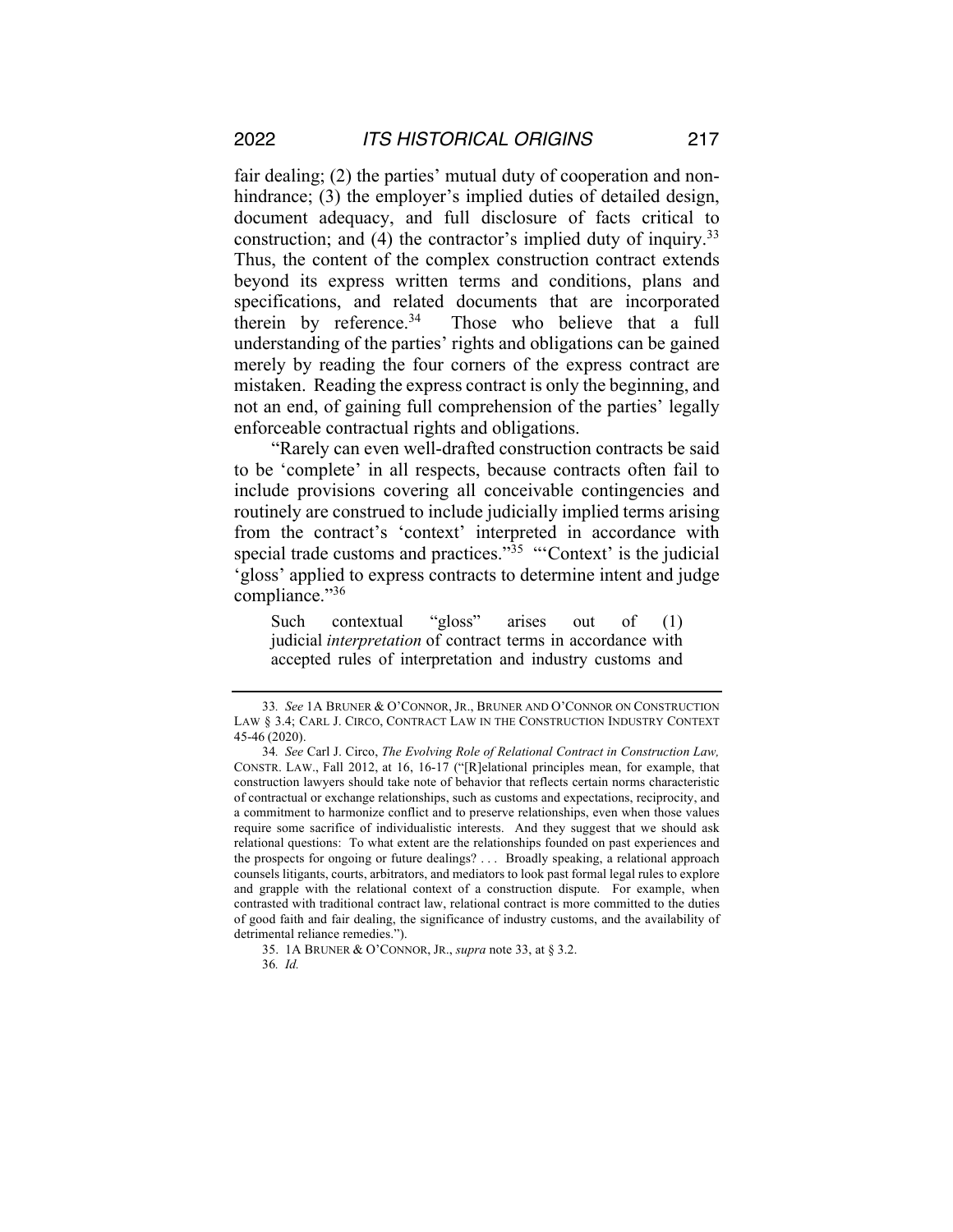usages; and (2) judicial imposition as a matter of law of *implied* rights and obligations, conditions and warranties that assure fairness within the context of the parties' expressly contracted responsibilities.<sup>37</sup>

"Construction law today is a primordial soup in the 'melting pot' of the law—a thick broth consisting of centuries-old legal theories fortified by statutory law and seasoned by contextual legal innovations reflecting the broad factual 'realities' of the modern construction process."<sup>38</sup> It is the "contextual" environment of construction that gives the construction contract uniqueness among the wide world of contracts.<sup>39</sup> Given their unique transactional contexts, construction contracts are recognized by the world of contract law as a "separate breed of animal".40 Moreover, jurisdictions such as the states of Florida, Texas, and Arizona and the Province of Ontario, Canada, recognize "Construction Law" as a sufficiently complex and unique legal specialty that is worthy of specialized professional bar certification.<sup>41</sup>

"Construction law" is the practice of law dealing with matters relating to the design and construction of improvements on private and public projects including, but not limited to, construction dispute resolution, contract negotiation, preparation, award and administration, lobbying in governmental hearings, oversight and document review, construction lending and insurance,

<sup>37</sup>*. Id.*

<sup>38.</sup> Bruner, *The Historical Emergence of Construction Law*, *supra* note 2, at 13-14.

<sup>39</sup>*. See* Thomas Stipanowich, *Restructuring Construction Law: Reality and Reform in a Transactional System*, 1998 WIS. L. REV. 463, 480–81 (1998) ("The concept of a law of construction contracts, separate and apart from the mainstream [] contract, gained acceptance only in recent decades with the emergence of large national and international engineering and construction companies, a corps of practitioners specializing in construction contract matters, and the beginning of a body of pertinent scholarship. Reinforcing these historical realities may be the traditional robust individualism of construction contractors. More significant may be the construction industry's heavy reliance upon internal sources of norms, embodied chiefly in the standardized contract and adherence to private 'governance mechanisms' such as arbitration and mediation that acknowledge and serve relational interests and concerns.").

<sup>40.</sup> Paul Hardeman, Inc. v. Ark. Power & Light Co., 380 F. Supp. 298, 317 (E.D. Ark. 1974).

<sup>41</sup>*. See Construction Defect Law Specialization*, STATE BAR OF ARIZ., [https://perma.cc/EE24-6KNL] (last visited Mar. 11, 2022); *Construction Law*, TEX. BD. OF LEGAL SPECIALIZATION, [https://perma.cc/3W65-77RR] (last visited Mar. 11, 2022); *see also* Amend. to the Rules Regulating the Fla. Bar, 875 So. 2d 448, 540-41 (2004) (mem.), which establishes standards by which a Florida lawyer may become a "Board Certified Construction Lawyer" and which defines "Construction Law" as follows: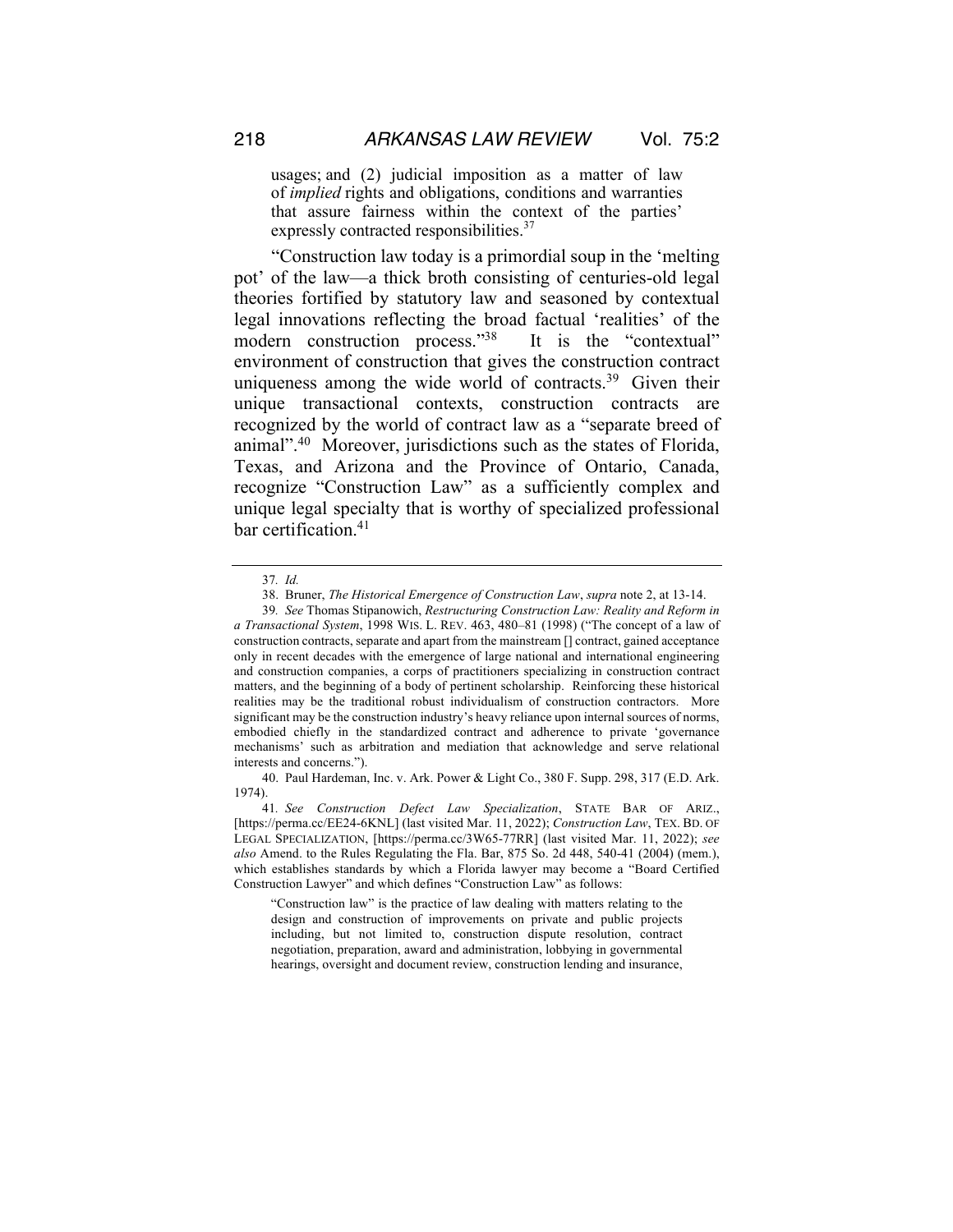Under the weight of a century of contextual experience, "construction law" has become:

a "capstone" subject, a towering legal edifice built out of modern statutes, "contextual" common law principles of and foundational legal concepts sustaining and binding the multitude of parties—architects, engineers, contractors, subcontractors, material suppliers, material manufacturers, sureties, insurers, code officials, and tradesmen—typically engaged in varying degrees on construction projects.<sup>4</sup>

The types of unique legal relationships in the construction industry include:

(1) express and implied contractual relationships among multiple parties engaged on the same project;

(2) tort relationships, rights, and obligations where contractual privity does not exist or professional or public duties supersede;

(3) suretyship relationships invoking equitable principles governing rights and duties under construction bonds and bonded construction contracts;

(4) insurance relationships invoking principles applicable to products insuring construction and design risks, such as builders' risk policies;

(5) agency principles applicable to construction industry participants and their representatives;

(6) design professional rights and liabilities created by common law and statutory duties;

42. Bruner, *The Historical Emergence of Construction Law*, *supra* note 2, at 14.

construction licensing, and the analysis and litigation of problems arising out of the Florida Construction Lien Law, section 255.05, Florida Statutes, and the federal Miller Act, 40 U.S.C. § 270.

*See also* THE L. SOC'Y OF ONT., STANDARDS FOR CERTIFICATION CONSTRUCTION LAW 1 (2018), [https://perma.cc/Z46B-FKUV], which defines the "Construction Law Specialty" as follows:

The practice of construction law encompasses the representation of participants in the construction industry and includes the negotiation and formation of contracts, provision of legal advice on construction and infrastructure matters, representation with regards to tenders or proposals, preparation of documents, representation in proceedings and the resolution of disputes including, alternative dispute resolution and litigation.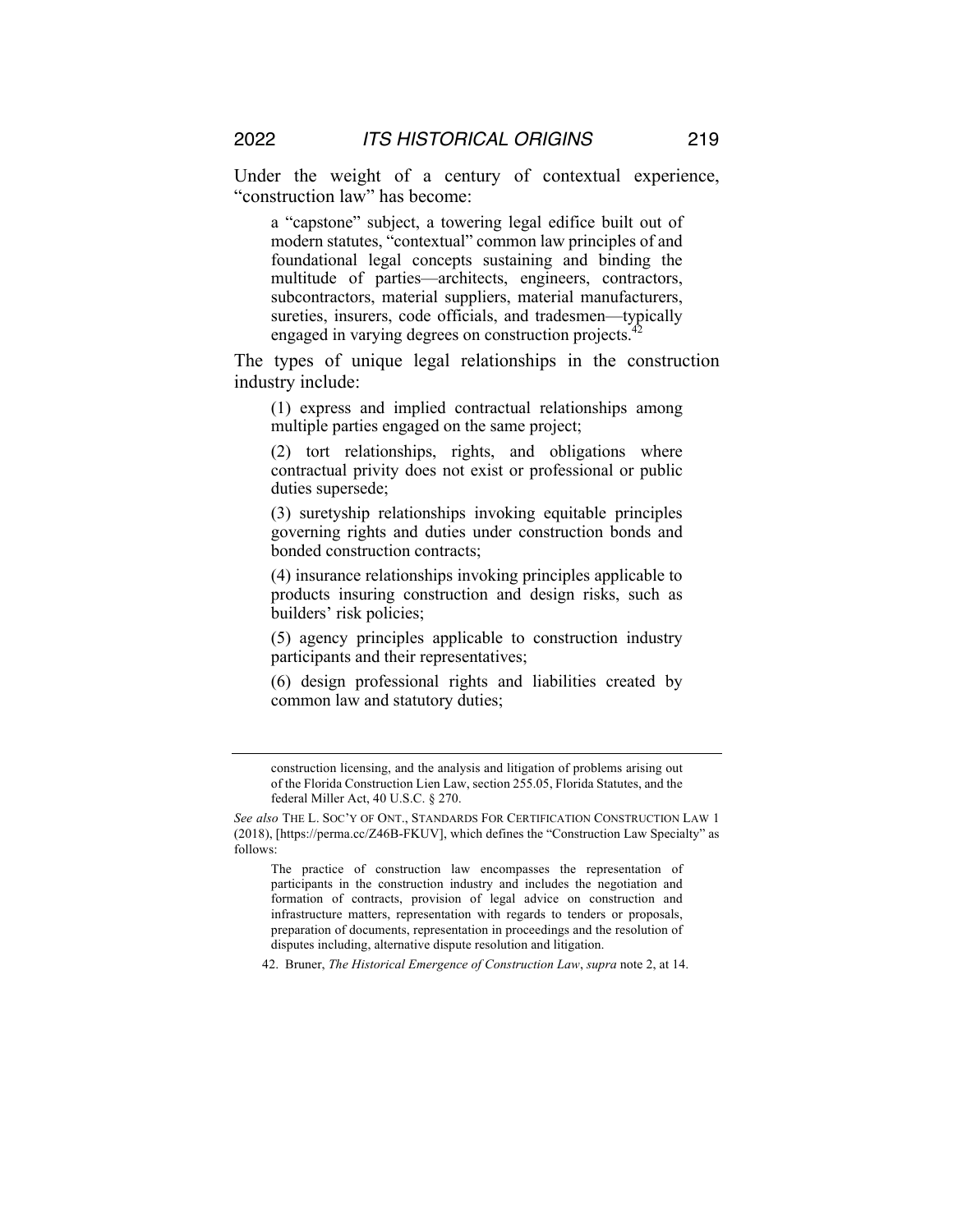(7) construction lender-borrower relationships and liabilities pertaining to project financing;

(8) special rights and obligations created by statutes governing mechanic's liens, public contractor bonds, and award of public contracts by bidding or negotiation;

(9) special rights and obligations arising under the Uniform Commercial Code governing relationships for the purchase of construction materials and equipment; [and]

(10) special public duties created by building codes, licensing laws, and health and safety laws[ $.1<sup>43</sup>$ 

"Some academicians view 'construction law' incorrectly as mere 'advanced contract law'—a misunderstanding that arises from viewing 'construction law' through the prism of a historically narrow academic discipline rather than through the kaleidoscope of complex legal and factual issues inherent in the construction process itself."44 Construction contracts necessarily must be construed in transactional context, because they address a host of complex issues unique to construction, such as:

(1) Originality of each construction project as to siting, design objectives, construction requirements, design and construction professionals, and ownership;

(2) Novelty of construction risks such as unforeseen site conditions, scheduling and coordination of numerous subcontractors and material suppliers, frequent changes in project design, deviations in construction work and specialized payment security afforded by surety bond and mechanics lien laws;

(3) Rapid technological advances in building materials, systems, techniques and equipment;

(4) Statutory mandates promoting competition and various social objectives in the award of public contracts;

(5) Use of multiple project delivery methods, such as competitive sealed bidding, which invokes legal principles of "firm bid" and promissory estoppel in unique applications, or other more collaborative project delivery

<sup>43</sup>*. Id.* at 15 (reproduced with permission of the author and the William Mitchell Law Review. Quotations within the list are omitted for readability).

<sup>44</sup>*. Id.* at 14.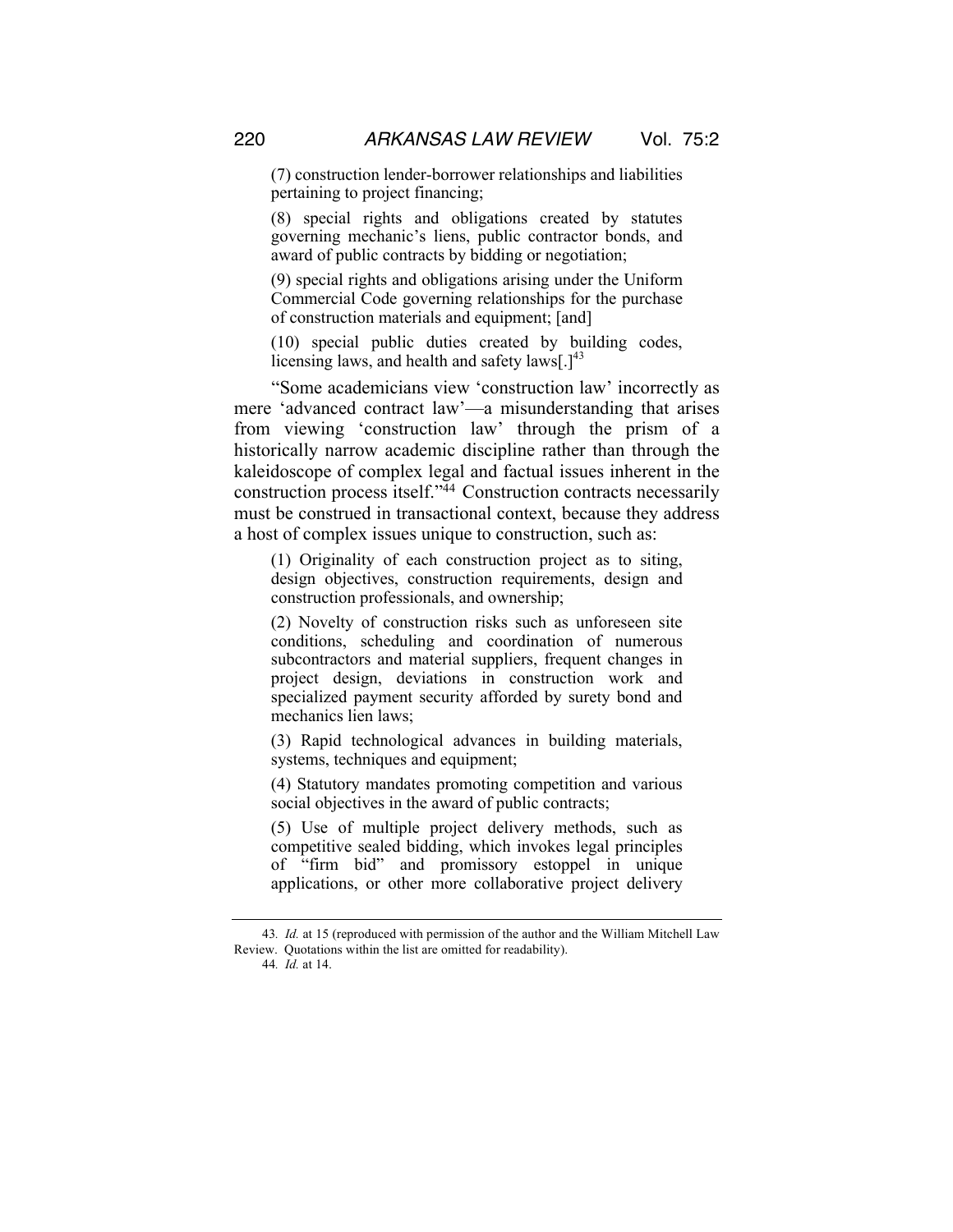methods unique to construction such as teaming, partnering, alliancing and design-build and its variants, which may add responsibilities and risks for financing, operation and maintenance obligations, cost reimbursement with or without a guaranteed maximum price, and contract negotiation;

(6) Different design standards, building codes and licensing requirements applicable in different jurisdictions and types of projects;

(7) Unusual varieties of construction contract pricing arrangements, such as fixed price, force account, time and material, cost reimbursement with or without a guaranteed maximum price, unit prices based on estimated quantities, and contract clauses authorizing price adjustments for extra work or other compensable events, all of which can be paid either in partial payments as work progresses or in a single lump sum upon completion;

(8) Special construction cost principles and job cost accounting procedures;

(9) Complex "critical path" concepts for measuring construction time, scheduling the work, and determining causation and compensability of delay and entitlement to additional time;

(10) Legal principles unique to construction damage measurement, such as substantial performance, betterment, economic waste, accepted formulas for extended home office overhead and extended usage of contractor-owned equipment, and unsegregated damage approaches that recognize construction's imperfect world;

(11) Legal "fault lines" between common-law legal theories of contract, tort, and equity, as applied to the same claims;

(12) Legal "fault lines" dividing common-law and statutory principles applicable to different aspects of construction contracting, such as between general common-law principles governing design and construction, and the Uniform Commercial Code governing the purchase of construction equipment and materials;

(13) Judicial or legislative public policy prohibitions in some jurisdictions against the use of certain stringent clauses such as those addressing "no damage for delay," indemnification,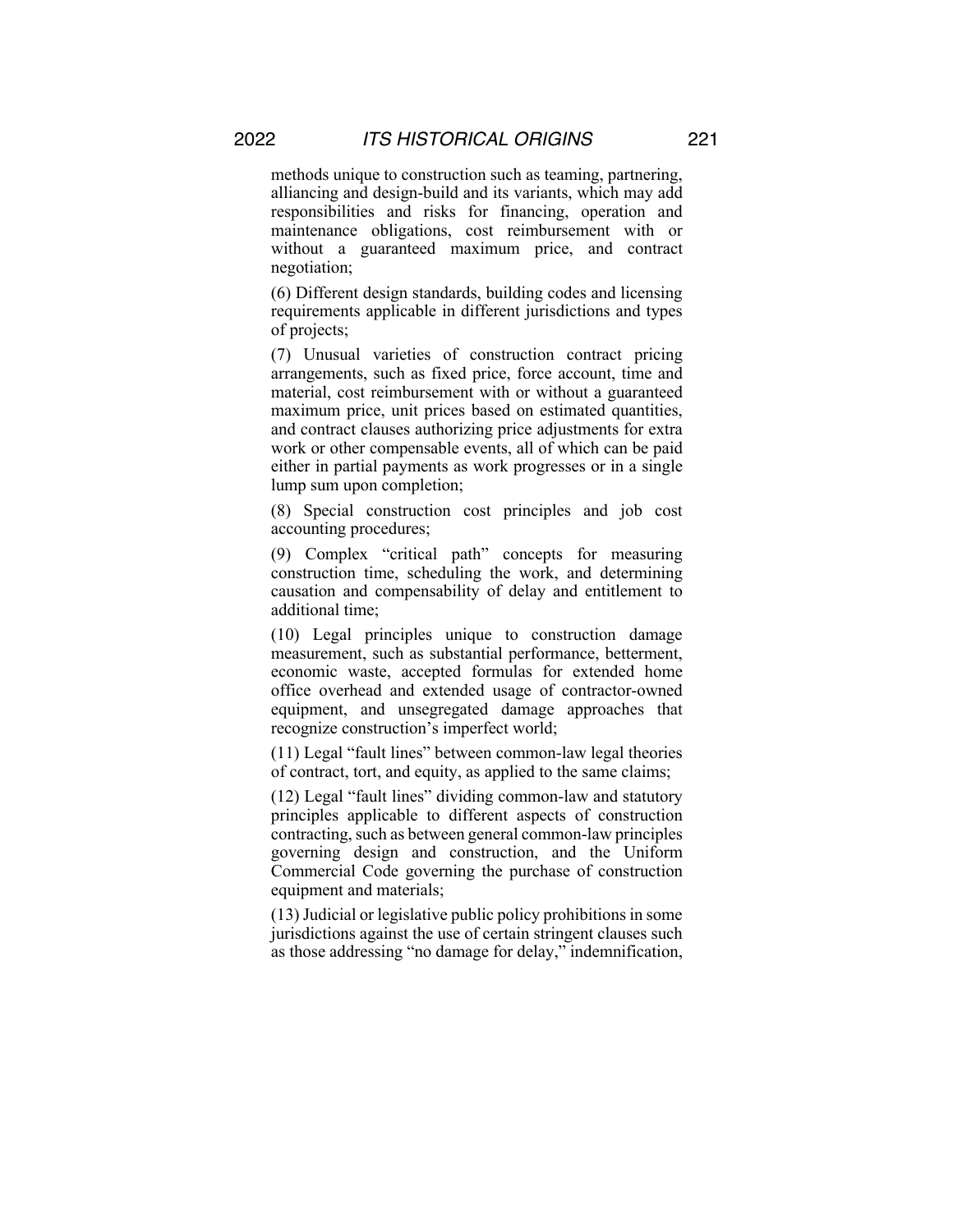"pay if paid" clauses and other provisions invoking penalties or forfeitures;

(14) Multitude of parties involved in the construction process, each with its own written or oral contract;

(15) Use of massive contract documents typically involving hundreds of pages of specifications and blueprints to describe the work to be performed;

(16) Customs and practices unique to the construction industry;

(17) Construction contract formation necessarily is dependent upon and must be preceded by selection of a project delivery method aimed ultimately at achieving the owner's fundamental objectives of price, quality, and time amid the uncertainties and complexities of the construction process; and

(18) If ambiguous, the contract will be interpreted under long-standing "contextual" trade customs and practices;

(19) The extraordinary variety of "implied conditions" and "implied warranties" that are found in construction contracts;<sup>45</sup>

(20) technical issues of scope of work, changes, and proof of causation of delay and of loss; and

(21) issues unique to dispute resolution by arbitration, mediation, adjudication, dispute review boards, structured negotiation, and other dispute resolution methods.

# **IV. IMPACT OF MULTIPLE HUMAN MINDSETS THAT ADD TO CONSTRUCTION'S COMPLEXITY**<sup>46</sup>

Modern construction's factual and legal complexity and contextual considerations require broad industry education among all participating members of such complexity to avoid communication problems among the different segments of the construction industry. One extraordinary non-legal characteristic of the construction industry that differentiates it from other fields

<sup>45.</sup> 1A BRUNER & O'CONNOR, JR., *supra* note 33, at § 3:2 (reproduced with the author's permission. Quotations within the list are omitted for readability).

<sup>46.</sup> Part IV is excerpted from 1 BRUNER & O'CONNOR, JR., *supra* note 5, at § 1:2.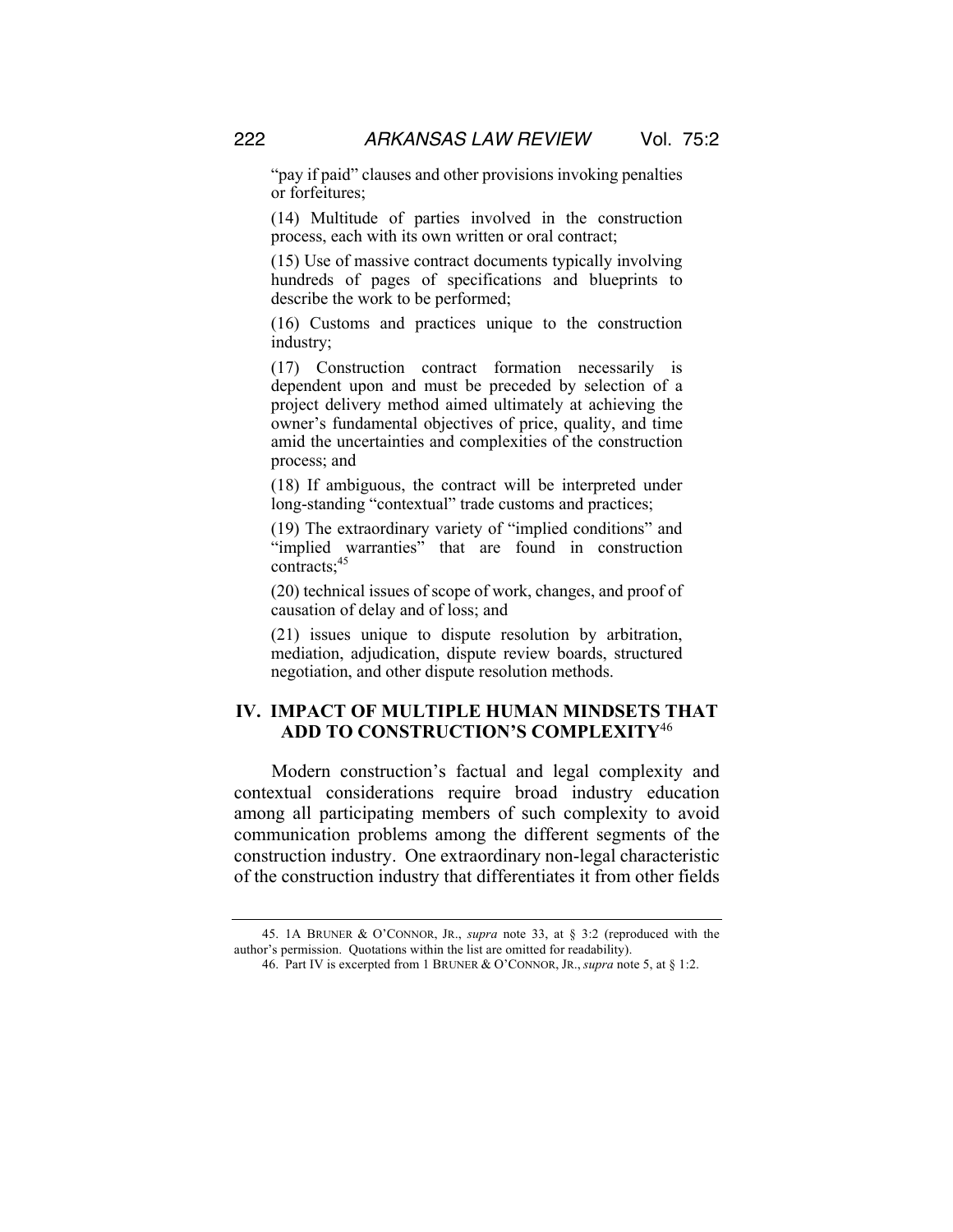of human endeavor and adds complexity to the construction process has been the marked differences among its participants in mindset, training, and approach to construction problems psychological and cultural considerations that have contributed significantly to the construction industry's litigiousness in the twentieth century. Contractors characteristically are practical, independent, and hard-headed personalities who enjoy "getting their hands dirty." Architects, more often than not, are perceived as ethereal "right brain" visionaries in search of aesthetic beauty in architectural design, uncomfortable with the "hurly-burly" of the construction process and willing, in the face of modern complexities and risks of liability, to abdicate their ancient role as "master builder." In contrast to architects, engineers typically are perceived as viewing the world from the "left brain," thinking of problem-solving as a mathematical exercise, and having a perceived literal outlook. Owners usually are less experienced with the construction process than the other participants, and can be inflexible, assertive, and demanding because they bear substantial risks in financing the project, look to design professionals and construction managers to protect their interests, and expect completion of the project strictly conforming to their requirements.

In contrast to these mindsets, lawyers and judges rarely view disputes as all black or all white, inevitably identify different shades of gray in their search for fairness and equity, and ponder amid the shifting sands of construction industry practices and mores whether circumstances warrant enforcement of or excuse from contractual obligations willingly assumed. To construction parties, desirous of clarity and even literalism in their legal relationships, the uncertainty created by such shades of gray has raised to mythical status, the celebrated "one-armed lawyer", a lawyer who gives straightforward advice without saying "on the one hand ... but on the other hand ...." The fundamental differences in mindsets, outlooks and approaches to contract interpretation between construction industry participants and lawyers were highlighted by Max E. Greenberg, one of the midtwentieth century "deans" of the American Construction Bar, in a classic construction law lecture entitled "It Ain't Necessarily So":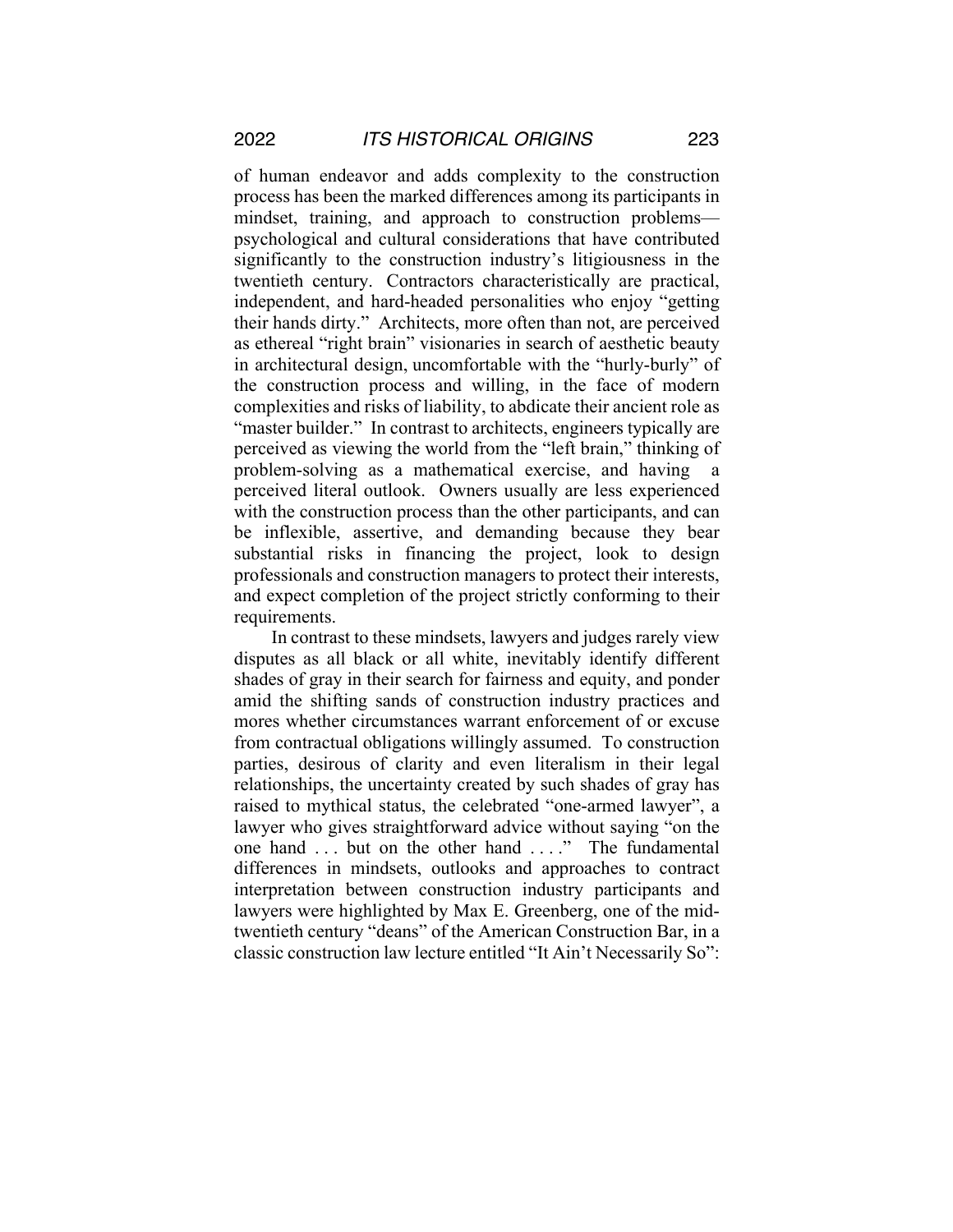There is a basic difference in the training and thinking of lawyers and engineers. It is a difference which you must understand, if you want to comprehend how and why lawyers—which includes judges—arrive at conclusions which may appear to you to be entirely contrary to the clear and express provisions of a contract.

Engineers deal basically, with the immutable laws of nature. You are taught to look a fact in the face and to accept it without equivocation. Steel has certain qualities. It has certain defined stresses and strains, and while you may devise means to employ its qualities to your purpose, you can't change it. You accept it for what it is. It is a fact. Wood has certain qualities which you employ, but can't change. It's a fact. The varying types of soil have definite qualities. You may employ them within the limitations of those qualities. You cannot change it. It's a fact.

Lawyers, however, deal with vagaries of the human mind. We seek an indefinable, elusive something, called Justice. Justice depends merely on our sense of fairness. It may mean different things in different ages, or different things in the same age under different circumstances; it may mean different things to different people in the same age and circumstances.

In a situation where transportation may mean survival and the sole means of transportation is a horse, the stealing of a horse may have serious consequences and hanging may be considered just. However, in a society depending primarily on automobiles, tractors and power equipment, the same act of stealing a horse, does not have serious consequences; hanging would not be considered just. In a community where its economic life depends on the ready transferability of title to lumber, it may be considered just that the title to stolen lumber conveyed to an innocent purchaser be deemed valid, although in another community, in which lumber does not form the basis of its economic life, the transfer of title to stolen lumber may not be deemed valid.<sup>47</sup>

<sup>47.</sup> Max E. Greenberg, *It Ain't Necessarily So*, 40 MUN. ENG'RS. J. 50, 50-51 (1954) (a speech presented on April 28, 1954 to the municipal engineers of the City of New York)*.*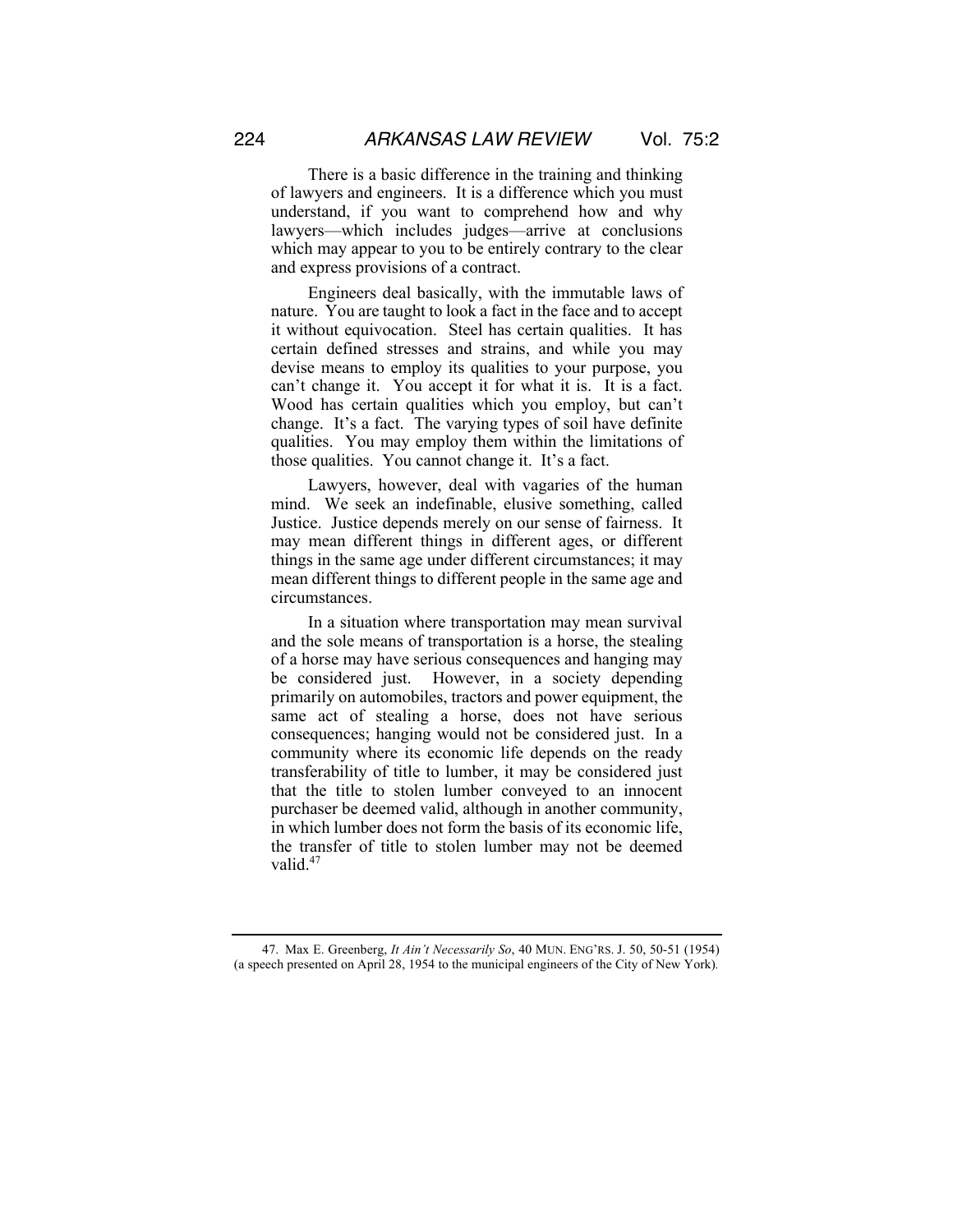Using as one of many examples a contractual "no damage for delay" clause, Greenberg observed:

Now when you, as engineers, read a contract which in plain understandable English states the [owner] shall not be liable for damages for delays, resulting from any cause whatsoever and that the sole remedy of the contractor shall be an extension of time, that, to you, with your type of background and training is a fact; it means what it says. But to us, as lawyers "It ain't necessarily so." Our sense of fairness may impose limitations on the effectiveness of that clearly expressed provision.

[T]he effectiveness of a contract provision excusing the owner from liability for damage for delays . . . must yield when it conflicts with a basic, though perhaps not expressed, rule of law which implies that the owner will do its share toward getting the contract completed within the time specified. Every contract imposes obligations on both sides. The [owner], when it requires a contractor to perform within a set period, by that fact alone, itself assumes the obligation to give the contractor the site on time to approve drawings or samples within the time one ought normally expect them to be approved, to let its other independent contracts in such time and to require the performance thereof in such periods as will enable all the coordinated contracts to be completed within the time specified; to have adequate funds available to proceed with the work.

In other words, we as lawyers, do not consider it fair, that simply because it is provided that the owner shall not be liable for delays, that it can thereby take an unfair advantage of the situation and thereby impose expense on the contractor due to the owners failure to diligently and fairly maintain its share of the bargain.<sup>48</sup>

Those people in the construction industry who look for certainty within the four corners of the contract, without focusing on the factual complexities of the construction process or the legal complexities and context imposed by judicially created implied contractual conditions outside the four corners of the written contract often have been sources of, rather than solutions to,

<sup>48</sup>*. Id.* at 51-52.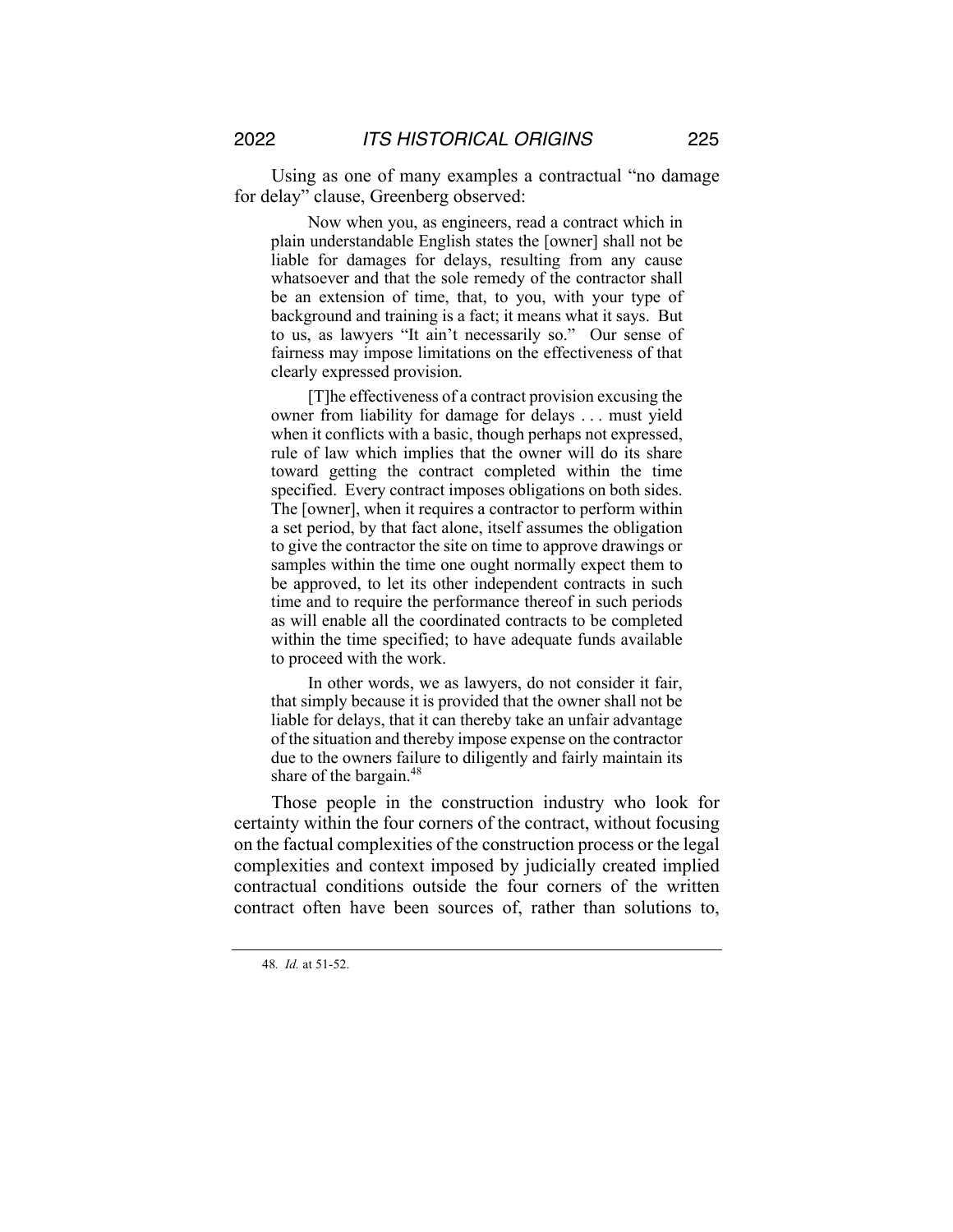problems. Thus, differences in perspective, outlook, training and objectives of the parties simply exacerbate an already technologically complex construction process.

# **V. CONSTRUCTION LAW AND THE NATIONAL AND INTERNATIONAL CONSTRUCTION BAR**

For much of the 20th century, lawyer specialization in construction law was self-taught under the necessity of providing adequate legal representation to construction industry clients. The extent of specialization depended upon the number of such clients and the frequency of their legal matters. Lawyers representing contractors, design professionals, owners and sureties typically learned "construction law" from the unique perspectives of the clients they served.<sup>49</sup>

For more than 100 years, the impact of construction's complexity upon courtroom trial of construction disputes has been well recognized. Both lawyers and judges inexperienced in construction<sup>50</sup> acknowledge frustration in dealing with

<sup>49.</sup> 1 BRUNER & O'CONNOR, JR., s*upra*, note 5, at § 1:5.

<sup>50</sup>*. See* E. C. Ernst, Inc. v. Manhattan Constr. Co., 387 F. Supp. 1001, 1006 (S.D. Ala. 1974), *aff'd in part, vacated in part*, in which a federal judge offered parties before him at a pretrial conference this sage advice:

Being trained in this field [of construction], you are in a far better position to adjust your differences than those untrained in [its] related fields. As an illustration, I, who have had no training whatsoever in engineering, had to determine whether or not the emergency generator system proposed to be furnished . . . met the specifications, when experts couldn't agree. That is a strange bit of logic. . . . The object of litigation is to do substantial justice between the parties litigant, but the parties litigant should realize that, in most situations, they are by their particular training better able to accomplish this among themselves.

*See also* Blake Constr. Co. v. C. J. Coakley Co., 431 A.2d 569, 575 (D.C. App. 1981) ("[E]xcept in the middle of a battlefield, nowhere must men coordinate the movement of other men and all materials in the midst of such chaos and with such limited certainty of present facts and future occurrences as in a huge construction project such as the building of this 100 million dollar hospital. Even the most painstaking planning frequently turns out to be mere conjecture and accommodation to changes must necessarily be of the rough, quick and *ad hoc* sort, analogous to ever-changing commands on the battlefield. Further, it is a difficult task for a court to be able to examine testimony and evidence in the quiet of a courtroom several years later concerning such confusion and then extract from them a determination of precisely when the disorder and constant readjustment, which is to be expected by any subcontractor on a job site, bec[a]me so extreme, so debilitating and so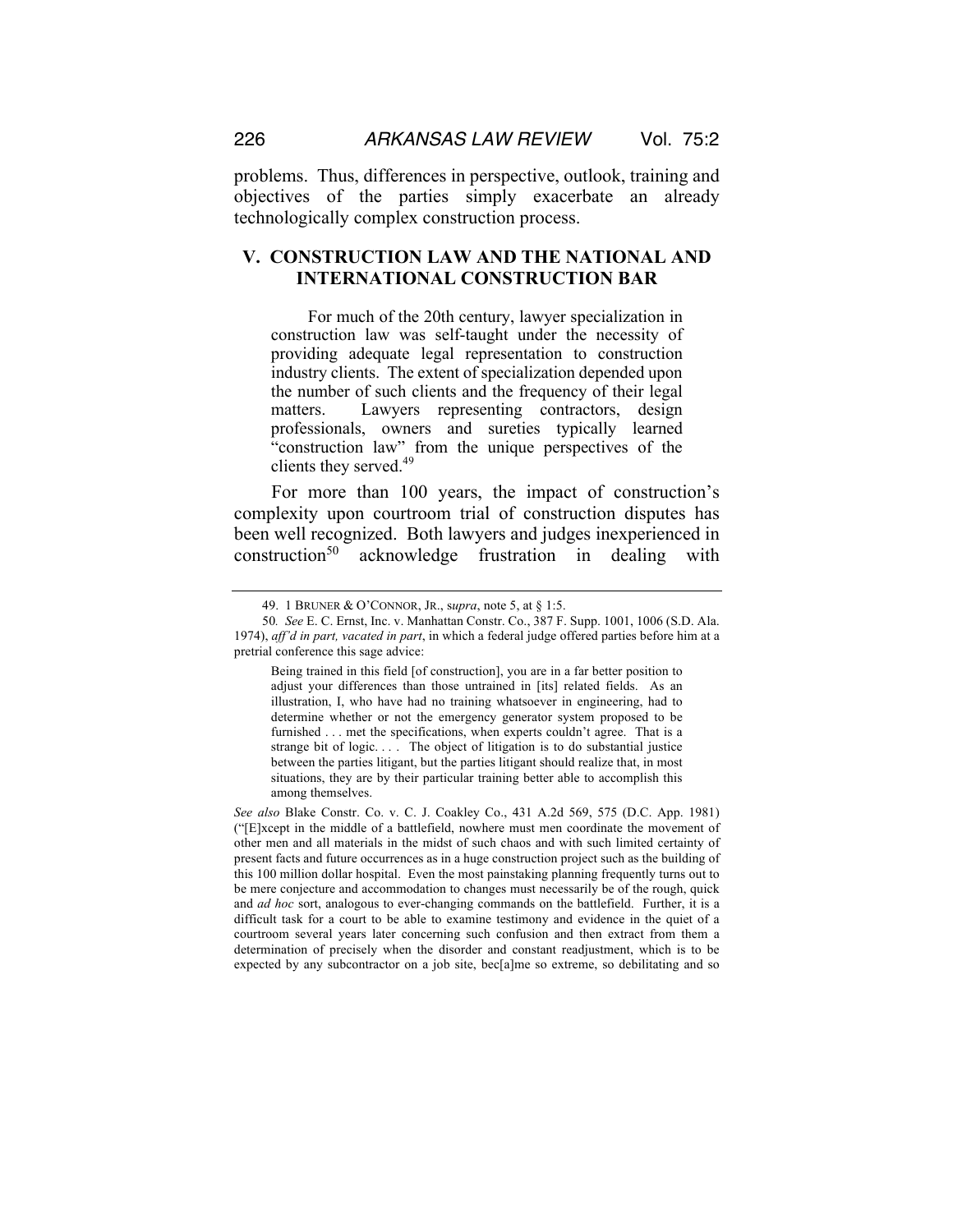construction's complexities.51 The messiness and complexity of construction disputes are legendary.52 Prior to the mid-twentieth century, the organized bar played no role in the development of construction law.53 "The American Bar Association, which was organized in the 19th century, offered no committee focusing

The contract language . . . is sprawled over hundreds of pages and contained in several documents, not all speaking consistently with one another; and the "record" is massive, covering literally thousands of pages. The burden placed upon this Court is immense, and, it fears, after all of its attempts to give fair attention and correct rulings to the various issues, whichever side does not prevail will first seek reconsideration and thereafter will ultimately appeal, and may well argue that material facts remain in dispute. In short, this memorandum and the orders it produces may turn out to be an exercise in futility driven by a hugely over-litigated case. . . . Here, a single judge—not a panel of experts in the subject of tunnel construction—is asked to resolve the issues because the parties themselves refuse to accept the decisions of their contractually assembled team of experts.

52. See Decker & Co. v. West, 76 F.3d 1573,1575 (Fed. Cir. 1996), in which the court noted the messiness common to construction disputes:

This is one of those messy government [construction] dispute cases in which, during the performance of the contract, neither of the parties acquitted themselves with pure grace. Working through the detailed record of such a case causes one to understand better the ancient curse of a plague o' both their houses.

53*. See* Stipanowich, *supra* note 39, at 490–91 (opining at great lengths on this issue and providing the following: "Early in the history of the Republic, commercial lawyers came to dominate the ranks of the American bar. The alliance of the bar with mercantile interests had an immediate, profound impact on procedures for trying commercial cases, including a dramatic curtailment of the use of juries and a clear identification of commercial law with the universal law of nations. Bar organizations and prominent practitioners played pivotal roles in the evolution of the UCC; roles that have continued to the present day. By way of contrast, the organized bar played no significant role in the historic development of construction contract law for the simple reason that a national construction bar did not coalesce until the period following World War II. Prior to this time, it appears, there were relatively few lawyers specializing in construction. In the post-war era the expanding volume of public and private construction, the development of new technologies, and changes in the law (such as reforms to third-party practice and limitations on privity defenses) dramatically increased the volume of construction-related litigation. The effect of these trends was exacerbated by increasing competition, which often caused bidders to take projects at unreasonably low prices, as well as economic downturns such as the energy crisis of the early 1970s. Finally, the development of the interstate highway system permitted many contractors to perform more work in strange communities, where there were fewer personal and professional relationships encouraging informal solutions to job problems.").

unreasonable as to constitute a breach of contract between a contractor and a subcontractor. This was the formidable undertaking faced by the trial judge in the instant case . . . .").

<sup>51</sup>*. See* Kiewit-Atkinson-Kenny v. Mass. Water Res. Auth., No. 011920BLS, 2002 WL 31187691, at \*12 (Mass. Sept. 3, 2002), in which the court expressed its frustration at the parties' request for the court to interpret technical contract language: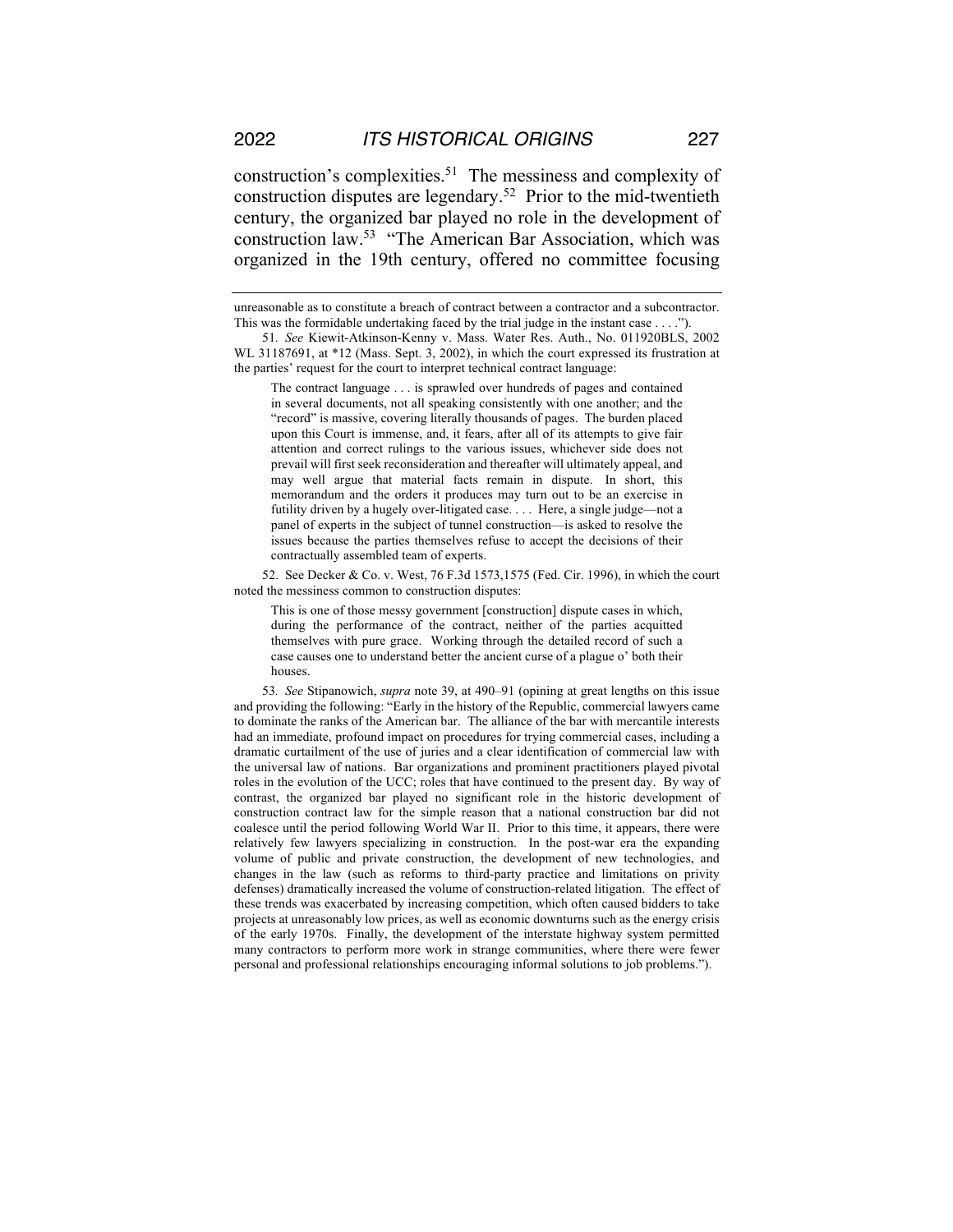specifically upon construction law until the mid-20th century, when" a small group of surety counsel and lawyers in the Tort and Insurance Practice Section organized the Fidelity and Surety Law Committee "for the purpose of meeting annually to review developments in the law of suretyship, a subject sufficiently broad to encompass construction bonds, fidelity bonds and other surety instruments."54 "In 1965, the American Bar Association organized a new section, the Public Contract Law Section, to focus on issues of federal and state procurement" through committees addressing procurement of construction, supplies, military hardware and other objects of public procurement<sup>55</sup>

"Taking its cue from the Public Contract Law Section['s]" organization of a Construction Committee, "the American Bar Association's Litigation Section thereafter organized a Construction Litigation Committee."56 By the mid-1970s, lawyers in the Fidelity and Surety Law Committee, the Public Contract Law Section and the Construction Litigation Committee all recognized that the American Bar Association needed an organization that focused upon all issues and aspects of "construction law," not just public contracts, surety bonds or construction litigation."<sup>57</sup> "In February 1976 ... the American Bar Association formed the Forum Committee on the Construction Industry58 (now called Forum on Construction Law)."<sup>59</sup> "From its original 1976 membership of 168 lawyers, the Forum's membership comprised about 6,000 as of 2015."60 Many state bar associations have also formed construction law sections or committees.<sup>61</sup> The total membership of the American

<sup>54.</sup> 1 BRUNER & O'CONNOR, JR., *supra* note 5, at § 1:5.

<sup>55</sup>*. Id.*

<sup>56</sup>*. Id.*

<sup>57</sup>*. Id.*

<sup>58</sup>*. See* Ralph Kaskell, Jr., *The Genesis of the ABA Forum Committee on the Construction Industry*, CONSTR. LAW., Jan. 1988, at 15, 15.

<sup>59.</sup> 1 BRUNER & O'CONNOR JR., *supra* note 5, at §1.5.

<sup>60</sup>*. Id.*

<sup>61.</sup> Construction law sections or committees have been formally organized by state bar associations in more than half of the states (Arizona, California, Colorado, Connecticut, Florida, Georgia, Illinois, Indiana, Iowa (*Construction Law Section*, IOWA STATE BAR ASS'N, [https://perma.cc/FDB2-XMS7] (last visited Mar. 12, 2022)), Kentucky, Louisiana, Minnesota, Missouri, Montana, Nebraska, New Jersey, New York, North Carolina, Ohio, Oregon, South Carolina, Tennessee (*Construction Law Section*, TENN. BAR ASS'N,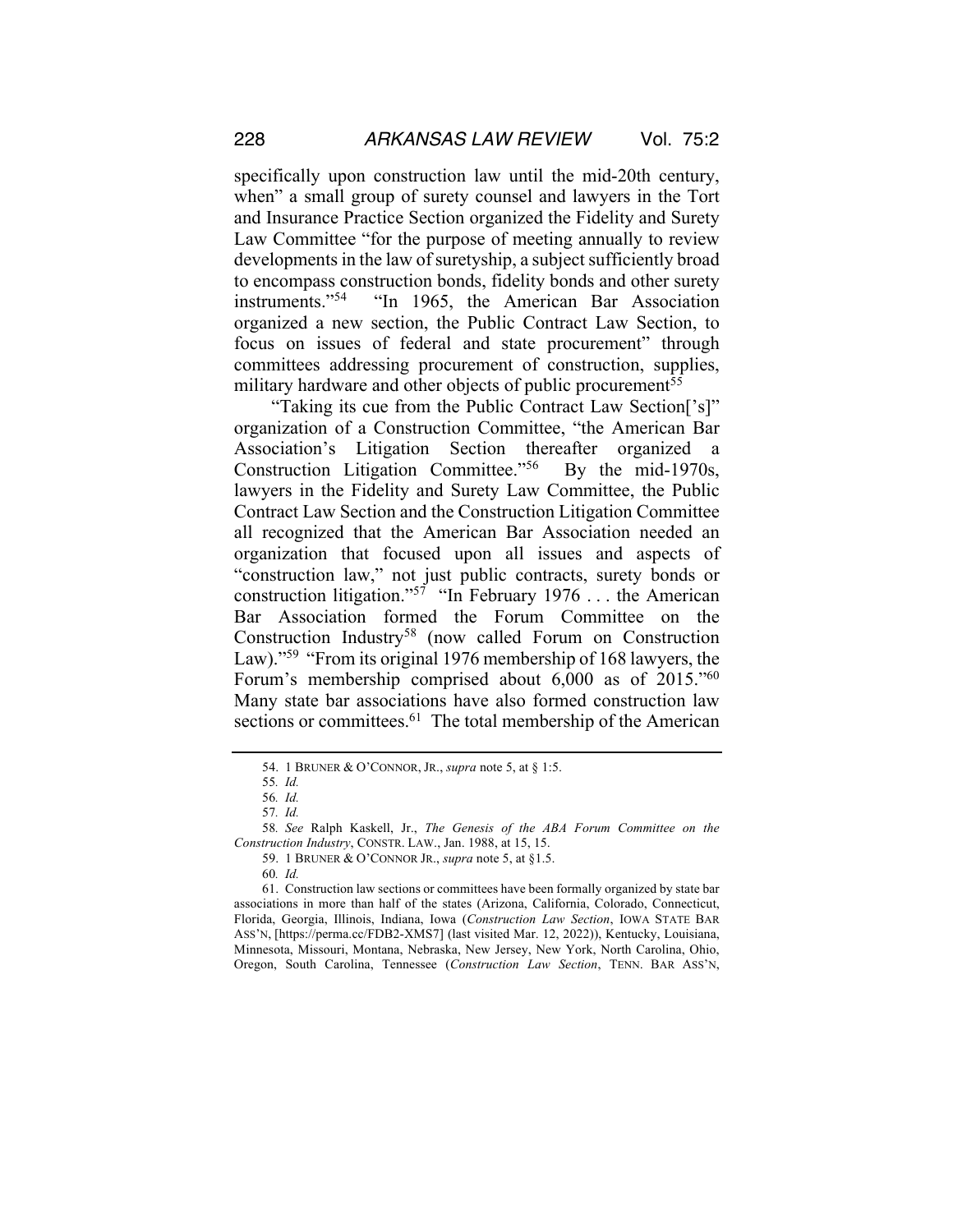construction law bar as of 2015 appears to exceed 35,000 lawyers.<sup>62</sup>

The formation in 1989 of The American College of Construction Lawyers illustrated the development of construction law as a recognized area of legal specialization.<sup>63</sup> Fifty-six preeminent American construction lawyers founded the College to recognize those "who have demonstrated skill, experience and high standards of professional and ethical conduct in the practice, or in the teaching, of construction law, and who are dedicated to excellence in the specialized practice of construction law."64 Internationally, "construction law" also has become recognized as a global legal specialty, as evidenced by the formation in 2014 of the International Academy of Construction Lawyers,<sup>65</sup> a professional group comprised of distinguished lawyers and

62. Thousands upon thousands of American lawyers hold themselves out as practicing "construction law," as evidenced by a search for "construction lawyers" on FindLaw or Martindale, or for "construction law" or "construction lawyers" on search engines such as Google, Yahoo, or MSN. 1 BRUNER & O'CONNOR, JR., *supra* note 5, at §1.5.

63*. See History/Mission*, AM. COLL. CONSTR. LAWS., **[**https://perma.cc/Z3UC-UT3A**]**  (last visited Mar. 12, 2022).

64*. Welcome*, AM. COLL. CONSTR. LAWS., **[**https://perma.cc/6ZJN-ZU7L**]** (last visited Mar. 12, 2022).

65. INT'L ACAD. OF CONSTR. LAWS., [https://perma.cc/8KYC-A94C] (last visited Mar. 13, 2022).

<sup>[</sup>https://perma.cc/SYL6-2QYM] (last visited Mar. 12, 2022)), Texas, Utah, Virginia, Washington, and Wisconsin, *see* 1 BRUNER & O'CONNOR JR., *supra* note 5, at §1.5); and by various county and local bar associations (e.g., Atlanta, Austin, Boston, Chicago (*Construction Law & Mechanics Lien Subcommittee*, CHI. BAR ASS'N (Feb. 7, 2022), **[**https://perma.cc/2XLP-M7E2])**,** Columbus (*Construction Law Committee*, COLUMBUS BAR ASS'N**, [**https://perma.cc/4N9M-6U82] (last visited Mar. 6, 2022)), Dallas, Houston, Jacksonville (*Construction Law*, JACKSONVILLE BAR ASS'N, [https://perma.cc/YH2V-62L8] (last visited Mar. 12, 2022)), Kansas City, Philadelphia (*Construction Law Committee*, PHILA. BAR ASS'N, **[**https://perma.cc/98DL-Y25U] (last visited Mar. 12, 2022)); San Diego, San Francisco, Allegheny County, Los Angeles County (Teresa Hillery, *Real Property Section*, L.A. CNTY. BAR ASS'N., [https://perma.cc/U27T-BEKA] (last visited Mar. 12, 2022)), New York City (*Construction Law Committee*, N.Y.C. BAR ASS'N, [https://perma.cc/V539-ZR25] (last visited Mar. 12, 2022)), Maricopa County, Marin County (*Section: Construction Law*, MARIN CNTY. BAR ASS'N, [https://perma.cc/EPS4- LCMT] (last visited Mar. 12, 2022)), Nassau County (*NCBA Committees*, NASSAU CNTY. BAR ASS'N, [https://perma.cc/PY6B-8WDR] (last visited Mar. 12, 2022)), Orange County (*Construction Committee*, ORANGE CNTY. BAR ASS'N, [https://perma.cc/L836-5KEA] (last visited Mar. 12, 2022)), Palm Beach County (*Construction Law Committee*, PALM BEACH CNTY. BAR ASS'N., [https://perma.cc/Z7RX-XB27] (last visited Mar. 12, 2022)), Westchester County (*Construction Law Committee*, WESTCHESTER CNTY. BAR ASS'N, **[**https://perma.cc/7MZ6-SY5K] (last visited Mar. 12, 2022)), *see* 1 BRUNER & O'CONNOR, JR., *supra* note 5, at §1.5).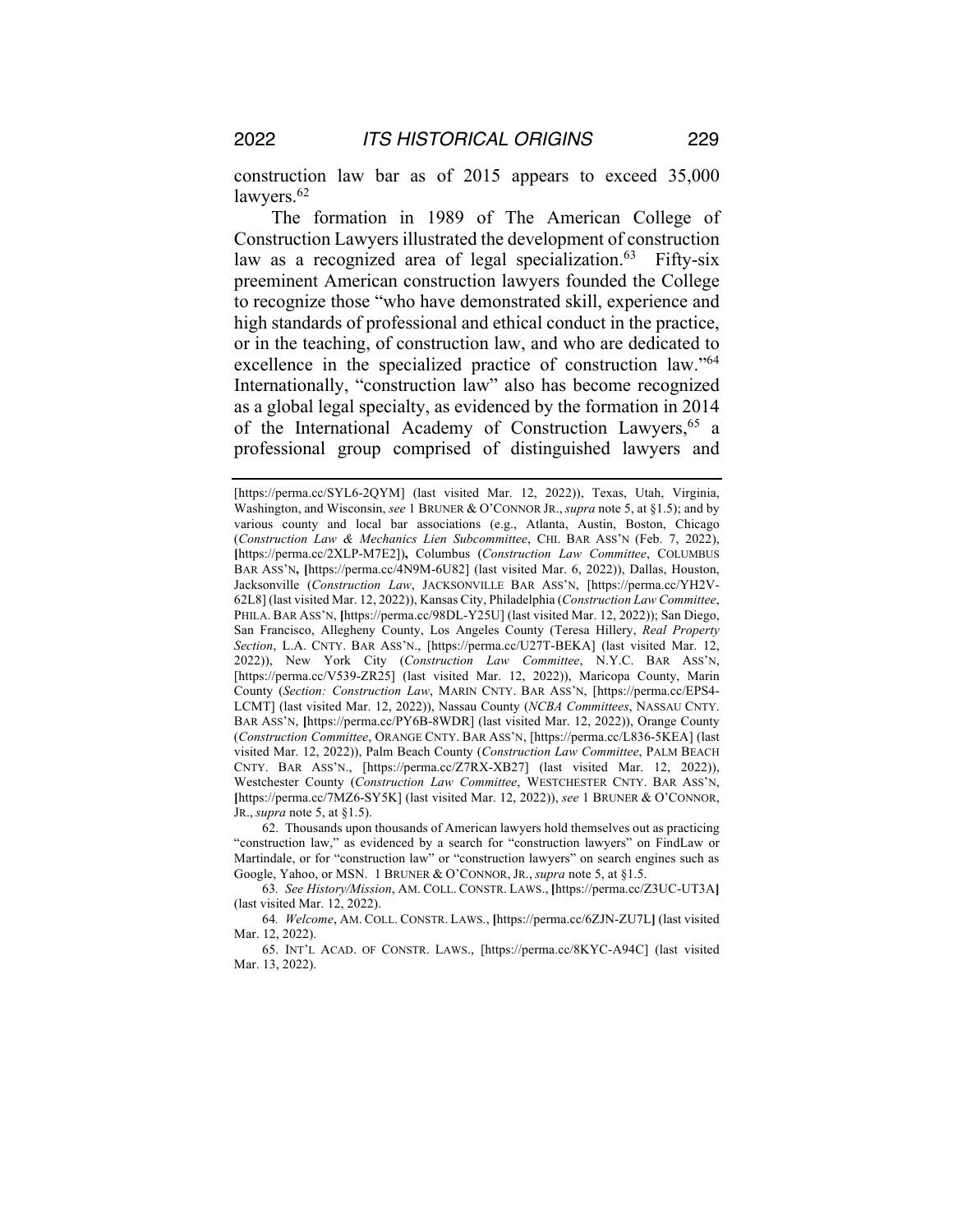judges from around the world. Moreover, construction lawyers in various countries have formed professional construction law associations, such as The Canadian College of Construction Lawyers,<sup>66</sup> Society of Construction Law of the United Kingdom,<sup>67</sup> Society of Construction Law (Gulf),<sup>68</sup> Society of Construction Law Singapore,69 Society of Construction Law Australia,<sup>70</sup> Society of Construction Law Hong Kong,<sup>71</sup> and the European Society of Construction Law.72 National bar associations have organized construction law committees (e.g., Canadian Bar Association, International Bar Association);73 and, international law associations have formed construction committees (e.g., International Bar Association, Inter-Pacific Bar Association).<sup>74</sup> With the rise of such professional colleges, associations, and committees, lawyer listing organizations have recognized "construction law" as a specialty for ranking law firms and lawyers.<sup>75</sup> The beginnings of "construction law" as a recognized field of legal practice and study, and the development

<sup>66.</sup> THE CANADIAN COLL. OF CONSTR. LAWS., [https://perma.cc/PY6L-DY37] (last visited Mar. 13, 2022).

<sup>67.</sup> SOC'Y OF CONSTR. L., [https://perma.cc/4YNB-D9TK] (last visited Mar. 13, 2022).

<sup>68.</sup> SOC'Y OF CONSTR. L. (GULF), [https://perma.cc/3DMC-2D4X] (last visited Mar.13, 2022).

<sup>69.</sup> SOC'Y OF CONSTR. L. SING., [https://perma.cc/UUH6-REAY] (last visited Mar. 13, 2022).

<sup>70.</sup> SOC'Y OF CONSTR. L. AUSTL., [https://perma.cc/BPG6-YGR4] (last visited Mar. 13, 2022).

<sup>71.</sup> SOC'Y OF CONSTR. L. H.K., **[**https://perma.cc/2248-PPVS**]** (last visited Mar. 13, 2022).

<sup>72.</sup> EUR. SOC'Y OF CONSTR. L., **[**https://perma.cc/6AKH-YMYK**]** (last visited Mar. 13, 2022).

<sup>73</sup>*. Construction and Infrastructure Law*, THE CANADIAN BAR ASS'N, **[**https://perma.cc/R34V-53JM**]** (last visited Mar. 13, 2022); *International Construction Projects Committee*, INT'L BAR ASS'N, [https://perma.cc/CCN2-BJBC] (last visited Mar. 13, 2022).

<sup>74</sup>*. International Construction Projects Committee, supra* note 73; *International Construction Projects*, INTER-PACIFIC BAR ASS'N, **[**https://perma.cc/8K5B-5W32**]** (last visited Mar. 13, 2022).

<sup>75</sup>*. Best Lawyers for Construction Law in America*, BEST LAWS., **[**https://perma.cc/S43K-C4BZ**]** (last visited Mar. 14, 2022); *USA—Nationwide Construction Legal Rankings*, CHAMBERS & PARTNERS, **[**https://perma.cc/67KL-6QA8] (last visited Mar. 14, 2022); *Construction Litigation Law Super Lawyers Related Attorneys*, SUPER LAWS., **[**https://perma.cc/8WT3-9ZJK] (last visited Mar. 14, 2022); *Construction 2020—Legal Marketplace Analysis*, WHO'S WHO LEGAL (Apr. 3, 2020), **[**https://perma.cc/QK77-A9Q8].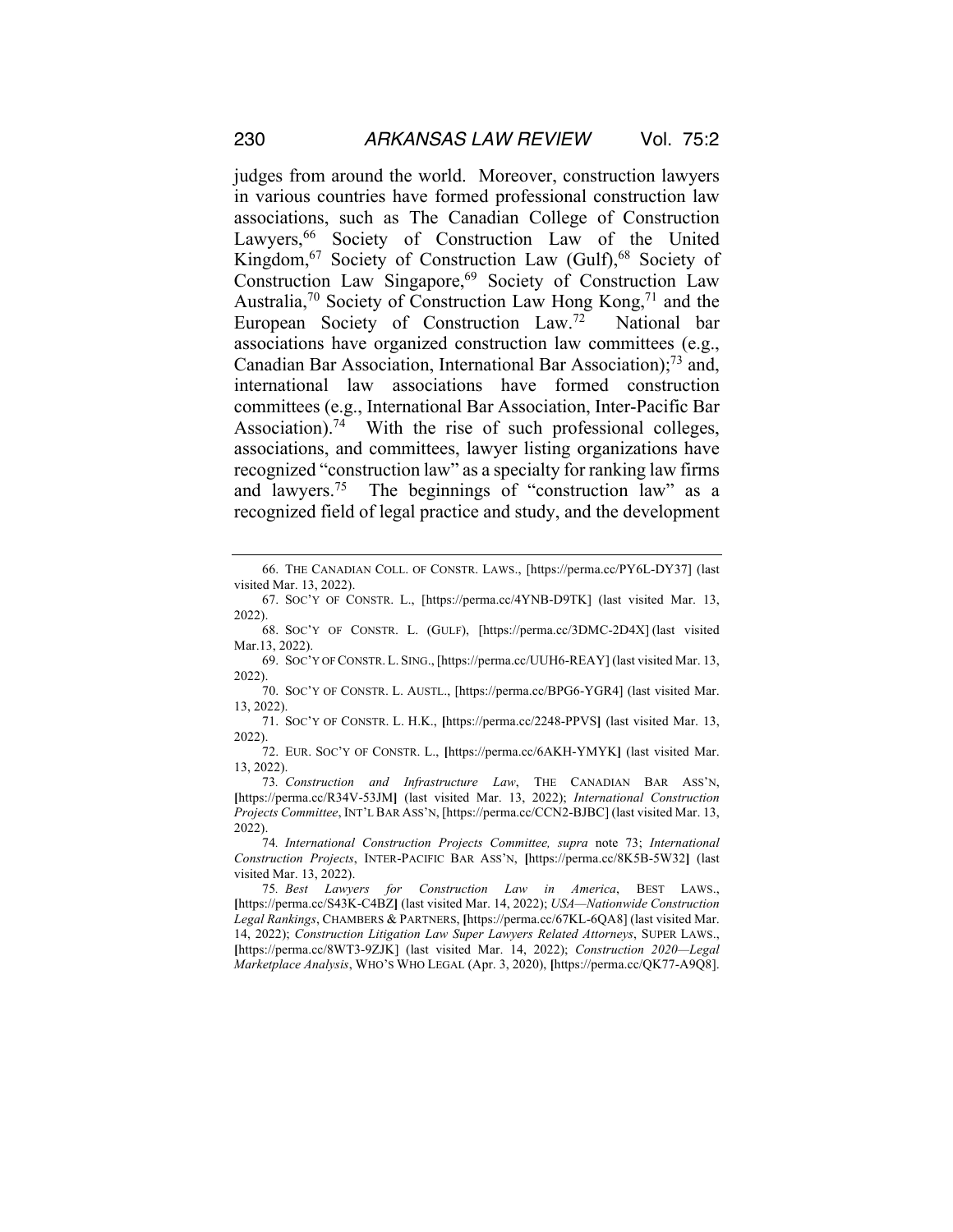of an American "construction law bar" thus properly can be identified with the last half of the twentieth century. From these beginnings, the construction law bar has steadily developed.

A major reason for construction law specialization is that construction's factual complexity has caused difficulty for lawyers and many judges not skilled in the field to understand the factual and legal underpinnings of construction disputes, a perception that has led the construction industry to resolve disputes by arbitration, mediation, and other forms of Alternate Dispute Resolution ("ADR").<sup>76</sup> Arbitration has been and continues to be the dominant dispute resolution forum for construction disputes in international construction and in many local controversies.<sup>77</sup> In 1985, United States Supreme Court Chief Justice Warren E. Burger reaffirmed judicial support for arbitration in this sage advice given to the American legal profession:

The obligation of the legal profession is, or has long been thought to be, to serve as healers of human conflicts. To fulfill that traditional obligation means that there should be mechanisms that can produce an acceptable result in the shortest possible time, with the least possible expense and with a minimum of stress on the participants. That is what justice is all about. . . .My overview of the work of the courts from a dozen years on the [D.C.] Court of Appeals and now 16 in my present position, added to 20 years of private practice, has given me some new perspectives on the problems of arbitration. One thing an appellate judge learns very quickly is that a large part of all the litigation in the courts is an exercise in futility and frustration. A large proportion of civil disputes in the courts could be disposed of more satisfactorily in some other way. . . .My own experience persuades me that in terms of cost, time, and human wear and tear, arbitration is vastly better than conventional litigation for many kinds of cases.<sup>78</sup>

<sup>76.</sup> Philip L. Bruner, *Rapid Resolution ADR*, CONSTR. LAW., Spring 2011, at 6, 6-7 [hereinafter Bruner, *Rapid Resolution ADR*].

<sup>77</sup>*. Id.* at 13.

<sup>78.</sup> Warren E. Burger, *Using Arbitration to Achieve Justice*, 40 ARB.J. 3, 3-4, 6 (1985) (remarks before the American Arbitration Association and the Minnesota State Bar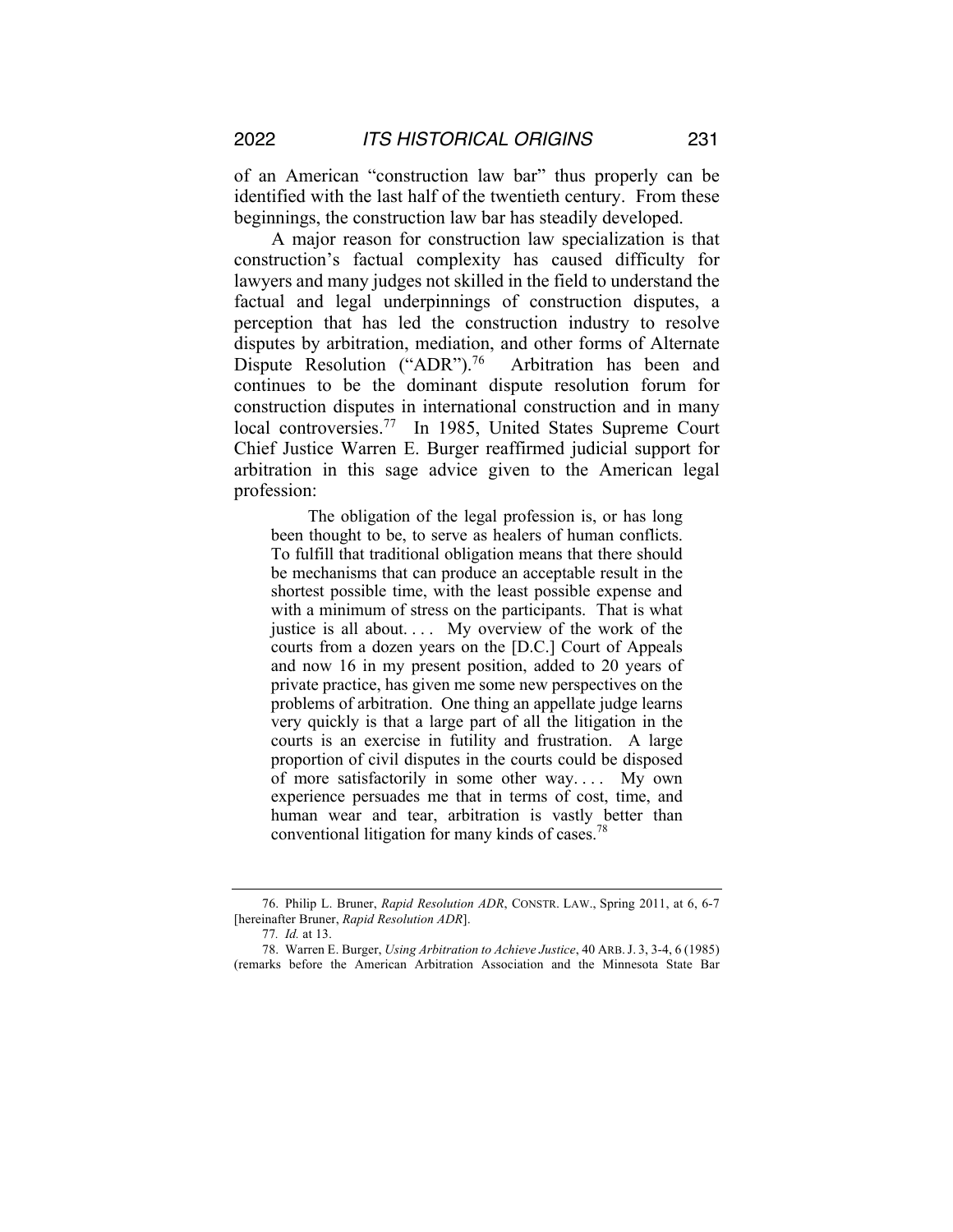Since Chief Justice Burger's clarion call, use of arbitration and other forms of ADR have expanded considerably.79

#### **VI. CONSTRUCTION LAW AND ACADEMIA**

Not until the twentieth century did a few legal academicians take note of "construction law" as a field distinct from "contract law" and urge more significant study of its issues.<sup>80</sup> For much of the twentieth century, most academic works touching on construction law were prepared for instruction of design or engineering professionals rather than for the education of lawyers.<sup>81</sup> Although popular contract case books and the Restatement (Second) of Contracts contained references to numerous cases involving construction contracts and disputes, the cases were considered only from the general perspective of "contract law."82 The decades-old call for more significant academic study of the construction industry continues to be voiced in the present:

Legal and economic scholars have devoted little attention to an industry—construction—that seems to offer valuable lessons about the organization of economic activity. Major construction projects are generally initiated, and

81*. See generally* Justin Sweet, *A View from the Tower*, CONSTR. LAW., July 1999, at 41 (1999) [hereinafter Sweet, *A View from the Tower*]. Justin Sweet, Professor Emeritus of the Boalt Hall School of Law at the University of California-Berkeley, was one of the early pioneers in gaining recognition of construction law as a distinct legal subject. He authored JUSTIN SWEET, SWEET ON CONSTRUCTION LAW (1997) and co-authored with Mark Schneier*,* JUSTIN SWEET & MARC M. SCHNEIER, LEGAL ASPECTS OF ARCHITECTURE, ENGINEERING AND THE CONSTRUCTION PROCESS (9th ed. 2013). When he first began to take an interest in construction law, Professor Sweet was struck by the dearth of legal scholarship and legal treatises, and the absence of law course offerings on Construction Law.

82*. See, e.g.*, RESTATEMENT (SECOND) OF CONTS. § 347 (AM. L. INST. 1981) (citing Limbach Co.v. Ten Hoeve Bros., 126 F.Supp.3d 105 (D.D.C. 2015)); *id.* (citing Marchesseault v. Jackson, 611 A.2d 95 (Me. 1992)).

Association on August 21, 1985). One of those many kinds of cases surely is Construction Law.

<sup>79.</sup> Bruner, *Rapid Resolution ADR*, *supra* note 76, at 8-9.

<sup>80.</sup> For example, in 1931, Professor Edwin W. Patterson of Columbia Law School noted the need for construction law scholarship because of "[t]he economic importance of the building industry, the frequency of litigation involving this type of contract, and the inadequacy of judicial analyses of the complex problems of [construction] damages . . . ." *See* Edwin W. Patterson, *Builder's Measure of Recovery for Breach of Contract*, 31 COL. L. REV. 1286, 1287 (1931).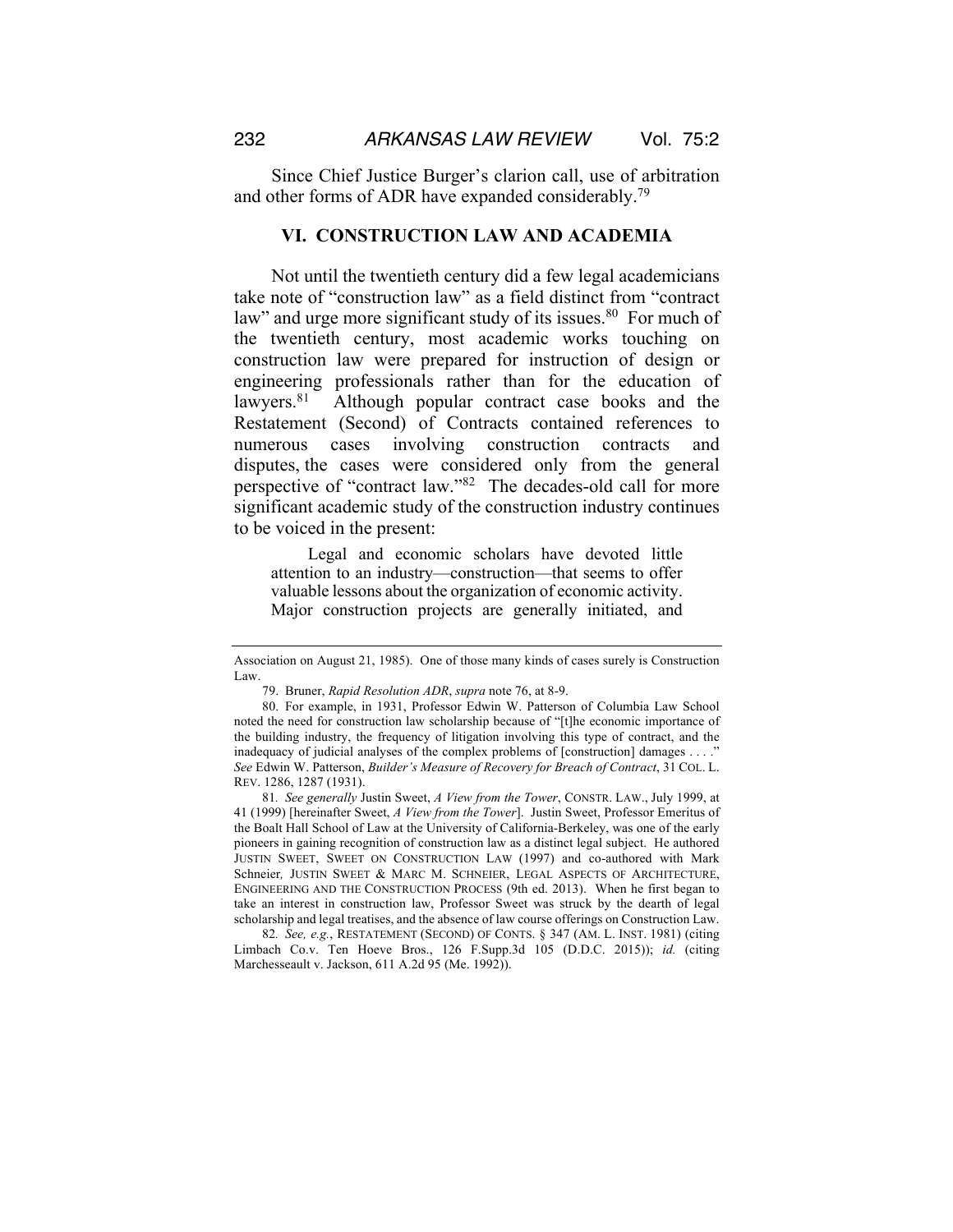proceed, without governmental central planning, without organized, formal markets for the exchange of services, and without hierarchical top-down control within a single firm. Many of the characteristics that have long been associated with the construction industry are now increasingly observed in outsourcing by traditional firms and, by the extension of that process, in the virtual firm. Construction projects reflect a system of economic organization involving a high degree of contracting, both formal and informal, rather than formal integration. This contracting may take place under conditions of high uncertainty; conditions may be constantly changing and ex ante specification of rights and obligations is often difficult at best. Construction projects also provide insights into the role of teams of individuals from different firms; into the networks of relationships that produce such teams; into a "culture of collaboration" that seems vital to successful teamwork; into trust, reputation, and other such informal, nonlegal mechanisms that affect collaboration; and, in a minor way in this study, into the role of written contracts.<sup>83</sup>

Academia's benign neglect of the study of construction law has been attributed variously to:

(1) The perceived uniqueness and local nature of the construction industry;

(2) The industry's trade customs and practices that require consideration of contextual issues, specialized knowledge and legally implied rights and duties;

(3) The perception that construction's technical disputes involve the "law of the shop" rather than the "law of the courts," to be settled either by architects as quasi-judges or by arbitrators;

(4) The variations in applicable "construction law" legal principles between and among different jurisdictions;

(5) The construction industry's historic preference for mandatory arbitration or other non-judicial dispute

<sup>83.</sup> William A. Klein & Mitu Gulati, *Economic Organization in the Construction Industry: A Case Study of Collaborative Production Under High Uncertainty*, 1 BERKELEY BUS. L.J. 137, 138-39 (2004).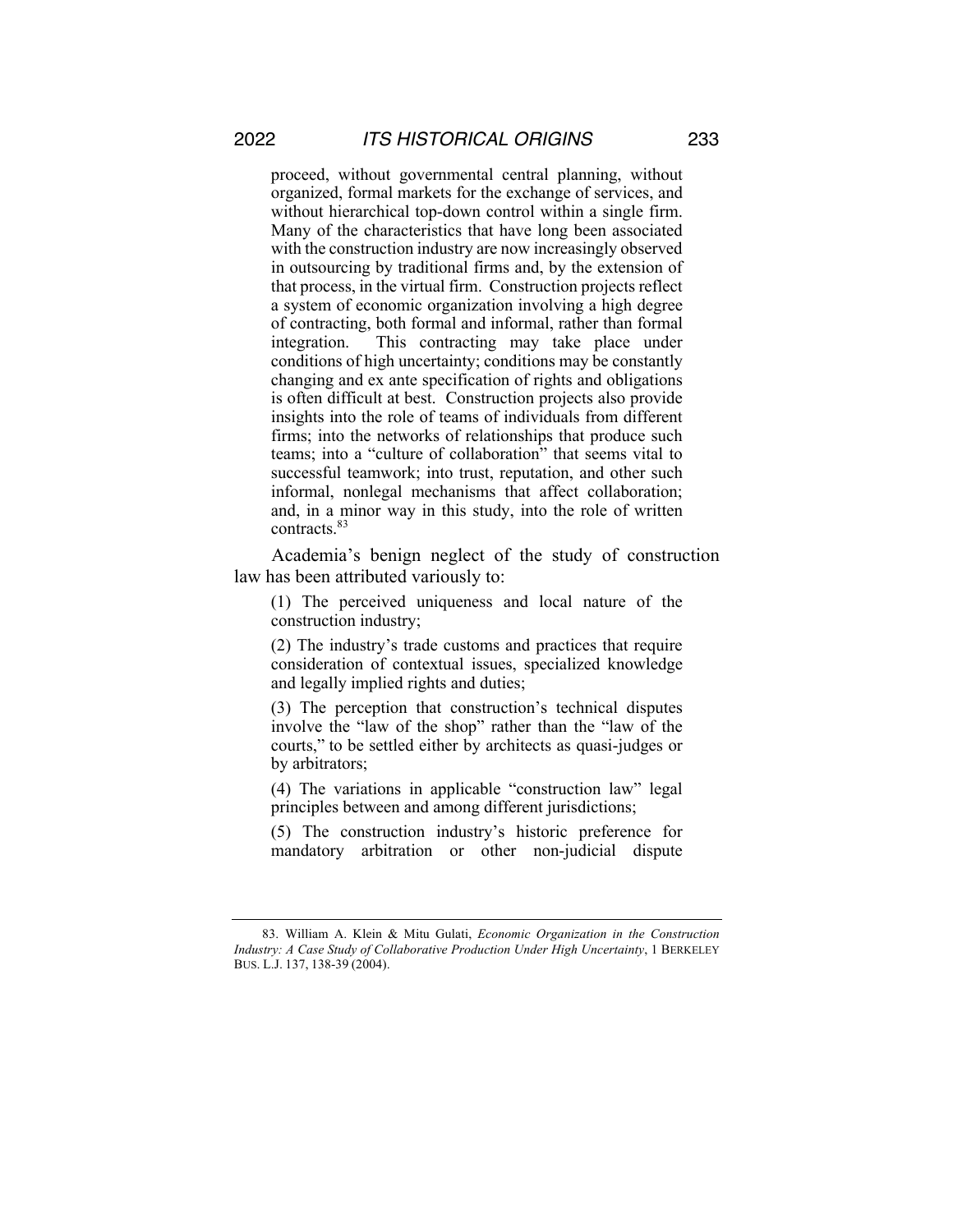resolution methods involving peer experience and expertise;<sup>84</sup> and

(6) The unwillingness of legal academicians to master the factual complexities of construction and the legal complexities created by its numerous disjointed contractual and legal relationships.<sup>85</sup>

"[A]cademic scholars in the early 21st century still play an insignificant role in the development of construction law."<sup>86</sup> Some universities outside the United States, such as Kings College London, University of Strathclyde, and University of Melbourne Law School, offer graduate degree programs in construction law, and some foreign law schools offer an undergraduate course on construction law.87

<sup>84.</sup> 1 BRUNER & O'CONNOR, JR., *supra* note 5, at § 1:4 (reproduced with the author's permission. Quotations within the list are omitted for readability).

<sup>85</sup>*. Id.*; *see also* Justin Sweet, *Standard Construction Contracts: Academic Orphan*, CONSTR. LAW., Winter 2011, at 38, 41 ("Much of this lack of scholarly interest is traceable to the methods law schools use to gather a staff. Young teachers, particularly at the national and top-ranked state schools, are recruited from the Ivy League schools. These recruits increasingly have advanced degrees and, as a rule, have been clerks to outstanding judges. Most have not had any practical law firm experience. They are not likely to have any experience in construction law planning or disputes. You will have to look far and wide to find a full-time law professor who devotes his research to construction law. Most construction law courses at law schools are taught by practitioners as adjuncts or lecturers.").

<sup>86.</sup> 1 BRUNER & O'CONNOR, JR., *supra* note 5, at § 1:4; *see also* Paula Gerber, *The Teaching of Construction Law and the Practice of Construction Law: Never the Twain Shall Meet?*, 20 LEG. EDUC. REV. 59, 59-60 (2010) ("The overwhelming majority of major law firms in the United States and Australia promote construction law as one of their areas of expertise. However, the overwhelming majority of law schools in these two jurisdictions do not offer construction law as a subject in their JD or LLB programs. How can it be that an area of law, that is so widely practised, is not widely taught? The dearth of construction law courses in law schools is in stark contrast with the plethora of construction law offerings in the engineering, architecture and building facilities. It appears that universities are producing construction professionals who have an understanding of the law regulating their industry, but not lawyers who have the knowledge to advise and represent clients on constructionrelated issues.").

<sup>87</sup>*. See* Matthew Bell & Paula Gerber*, Passing on the Torch of Learning in the 'Primordial Soup' of Construction Law: Reflections from the Construction Law Academic Forum, 2012*, CONSTR. L. INT'L, Oct. 2012, at 26, 27-28 (summarizing an academic forum on construction law and the growth in construction law teaching and scholarship around the globe); *see also SCL International Construction Law Courses Worldwide*, SOC'Y OF CONSTR. L., [https://perma.cc/U5T2-QK82] (last visited Mar. 16, 2022) (listing colleges outside the United States offering construction law); *LL.M. in Construction Law*, LLMGUIDE, [https://perma.cc/5PAT-D9HV] (last visited Mar. 4, 2022).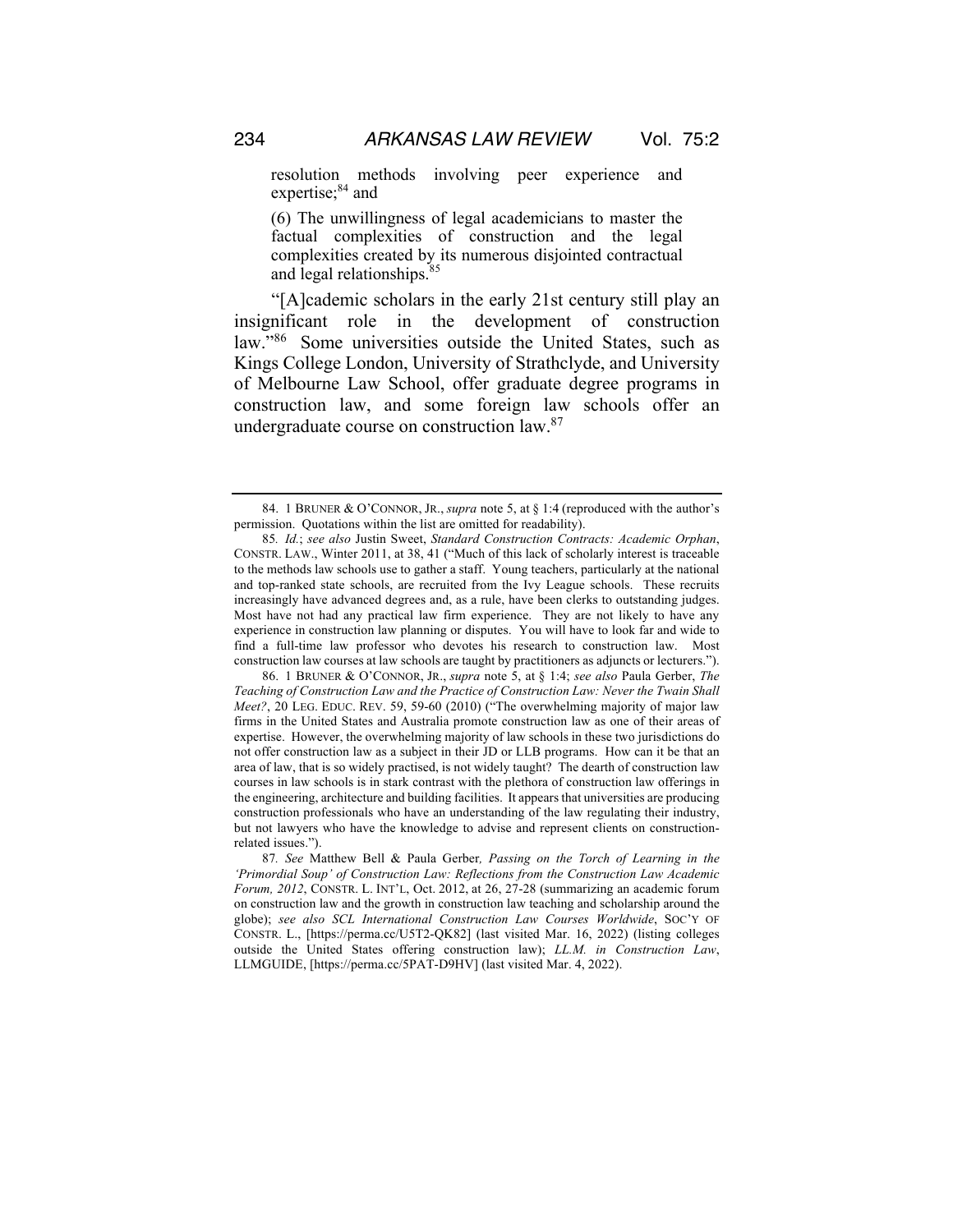"As for the teaching of construction law in American law schools, as of 2010 only about 26 out of 233 law schools accredited by the American Association of Law Schools offer any course on construction law."88 At those twenty-six schools, it appears that only two United States law schools offer construction law courses taught by full-time faculty,<sup>89</sup> and the remainder are taught as third-year electives by adjunct professors. The adjunct professors universally are legal practitioners who have specialized in construction law during their careers.<sup>90</sup> The complexities of construction law and the construction process have generally been viewed by all but a handful of full-time legal scholars as a morass to be avoided. Pepperdine University Law School Professor Thomas Stipanowich, who along with Professor Justin Sweet of the University of California Berkeley, have been among the few full-time academics to tread into the complexities of construction law. Professor Stipanowich has aptly observed:

Th[e] scholarly and pedagogical obliviousness [of academia], while not confined to construction contracts, cannot be explained on the basis that such transactions are unimportant—the construction industry has for some time been the largest single production activity in the United States—or less academically rich than other commercial fields. Unless the explanation is a perverse form of intellectual snobbery, it must be a pervading ignorance of the practical significance of and academic challenge presented by the field of construction law—or a reflection of the inherent complexity (real and perceived) of principle and practice in this arena. Although today's attorneys and

<sup>88.</sup> 1 BRUNER & O'CONNOR, JR., *supra* note 5, at § 1:4; *see also* Gerber, *supra* note 86, at 61.

<sup>89.</sup> University of Arkansas, *Recently Offered Courses*, UNIV. OF ARK. SCH. OF L., [https://perma.cc/R5FL-HA2L] (last visited Mar. 16, 2022); University of Detroit Mercy, *Troy Harris*, UNIV. OF DETROIT MERCY, [https://perma.cc/VG4X-L3ZK] (last visited Mar. 16, 2022).

<sup>90</sup>*. See* John W. Ralls, *Teaching Construction Law*, CONSTR. LAW., Summer 2009, at 3, 3; Allen L. Overcash, *The Case for Construction Law Education*, CONSTR. LAW., Summer 2009, at 5, 5; Lawrence C. Melton, *What We Teach When We Teach Construction Law*, CONSTR. LAW., Summer 2009, at 8, 8. All three authors were practicing lawyers serving as adjunct professors, and their articles were published in a special edition of the ABA Forum on Construction Law publication, *The Construction Lawyer*, to address the subject of teaching by Forum lawyers serving as adjunct professors.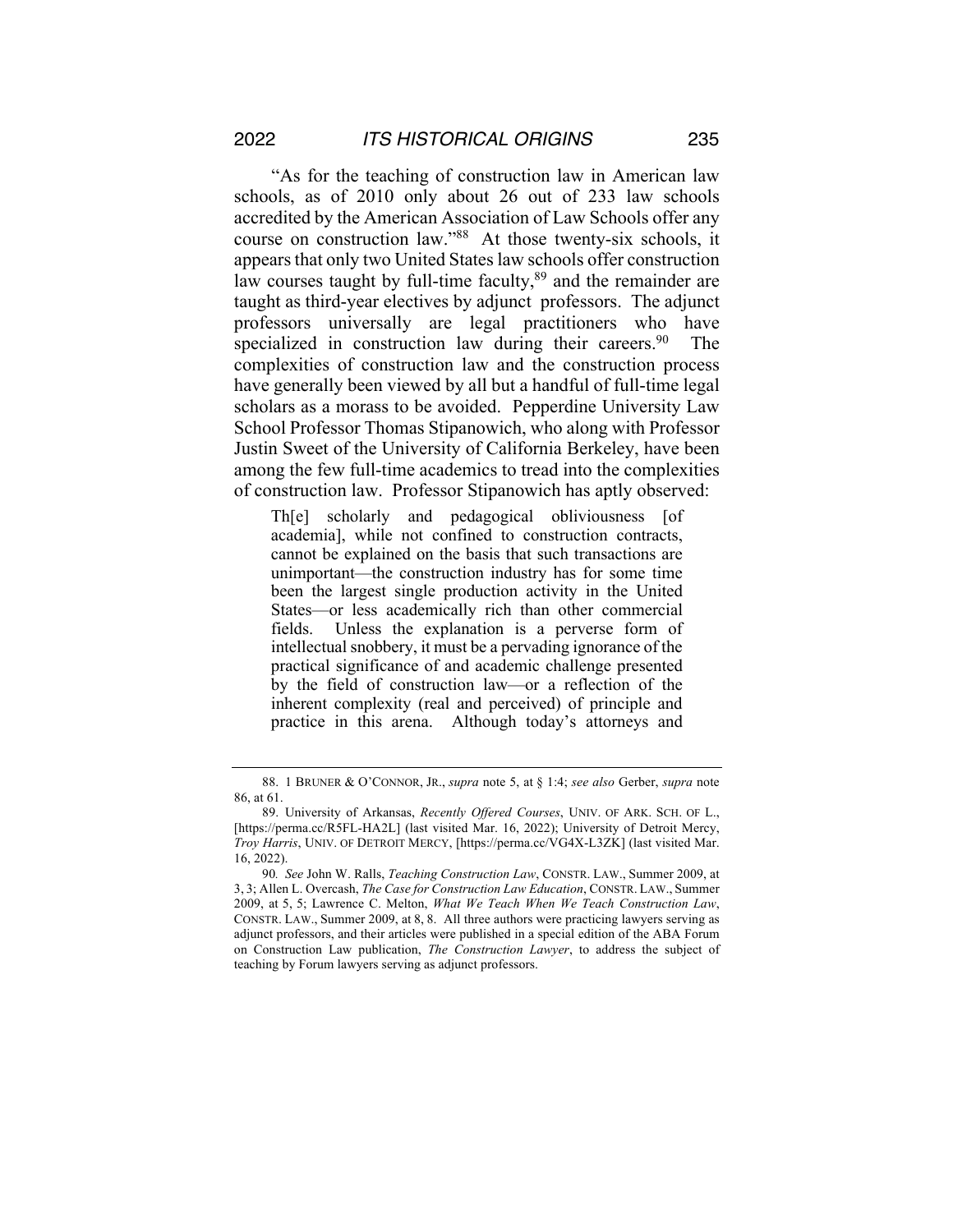industry actors have much greater access to treatments of pertinent legal subjects than their predecessors, much more can be done to enhance the level of scholarly treatment and interdisciplinary discussion of legal rules.<sup>91</sup>

"Construction law is ideally suited to be taught as a 'capstone' or a 'transition' course to third year law students because of its [broad] focus on problems cutting across numerous principles of common law and statutory law well beyond" merely "contract law."92 Legal academicians are beginning to call for a restructuring of the entire approach to legal education by requiring law students in their third year to take "capstone" or "transition" courses, such as construction law, that compels students to address complex issues in discrete fields of law just as they will in the actual practice of law.<sup>93</sup> In recent years, American law schools have begun to recognize the importance of broadening law school curricula to stay current with society's development. From the perspective of the Academy, law schools are expected to stay current in educating students about major newly developing fields of law. As Elena Kagan, now Associate Justice of the U.S. Supreme Court, said when she became the new Dean of Harvard Law School and presented her "State of the School" Address on September 17, 2003:

[T]he world is changing, and in response to those changes, the law is changing and becoming ever more specialized and complex. We need to expand the faculty because the world

<sup>91</sup>*. See* Stipanowich, *supra* note 39, at 496-97.

<sup>92.</sup> 1 BRUNER & O'CONNOR, JR., *supra* note 5, at § 1:4; *see generally* Bruner, *The Historical Emergence of Construction Law*, *supra* note 2.

<sup>93</sup>*. See* Troy Harris, *Training International Construction Lawyers: A Proposal*, CONSTR. L. INT'L, Mar. 2012, at 41, 41-43; Jon Sonsteng et. al., *A Legal Education Renaissance: A Practical Approach for the Twenty-First Century*, 34 WM. MITCHELL L. REV. 303, 450-51 (2007) (proposing that third year law students should be required to take twenty-eight credits of "Transition Courses," which will add "substantial value to [their first and second year] experience by requiring students to be responsible professionals, address complex and real-world challenges, and produce substantial, concrete manifestations of their learning. [The transition course will provide] the finishing touch to the law school experience."); Jeffrey E. Lewis, *"Advanced" Legal Education in the Twenty-First Century: A Prediction of Change*, 31 U. TOL. L. REV. 655, 658-59 (2000) ("Students [in transition courses] will develop an expertise as a result of a systematic and progressively sophisticated study of a discrete area of practice, and what better opportunity for the development of the fundamental skill of 'thinking like a lawyer!' Substance and method can be taught and learned in a thoroughly harmonious and complimentary fashion.").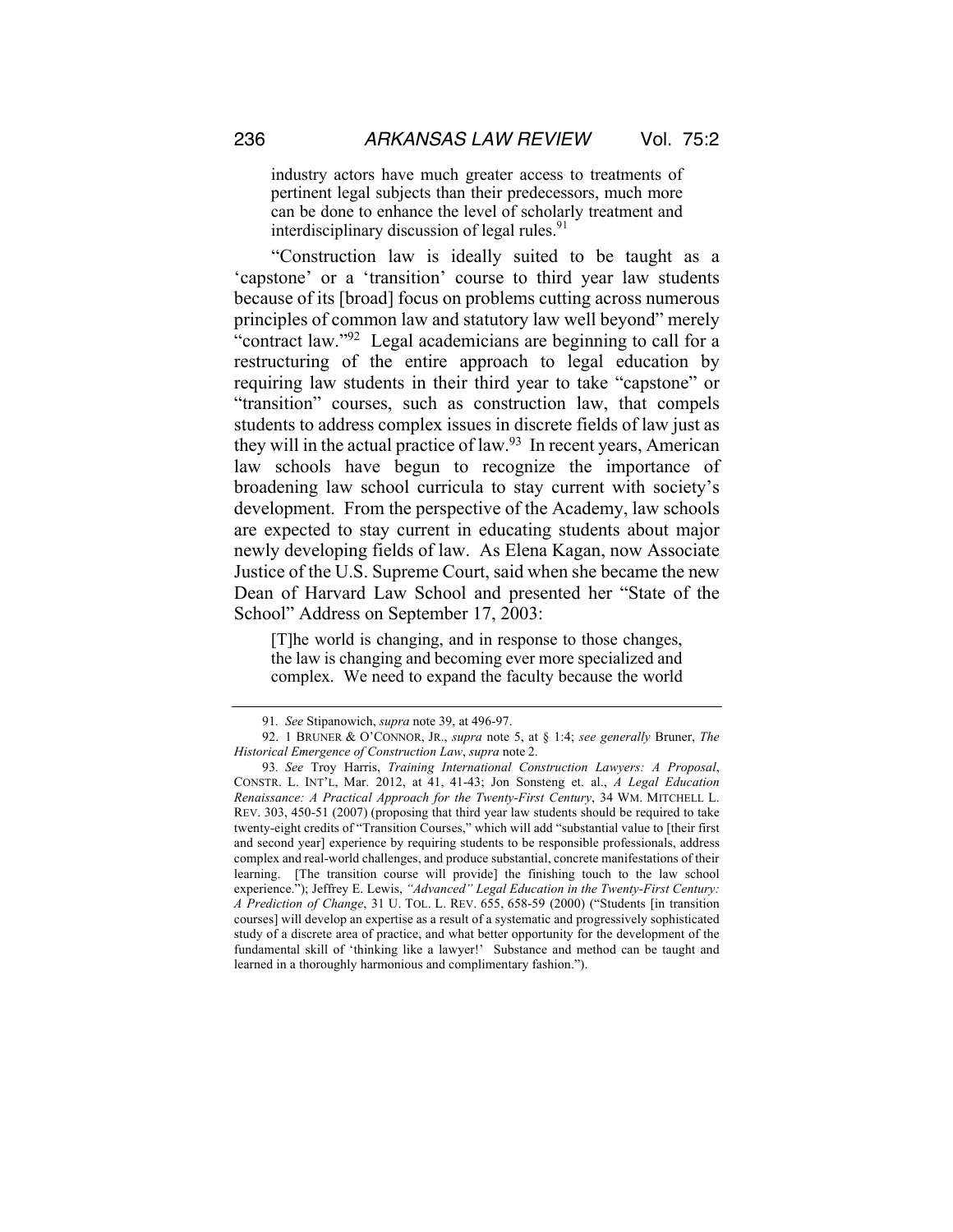of law is expanding and we need to cover everything important that is happening in it.  $94$ 

## **VII. CONSTRUCTION LAW'S TRENDS TOWARD GLOBAL HARMONIZATION**<sup>95</sup>

The exponential growth of international commerce in the worldwide free market economy over the last half of the twentieth century has highlighted the need for a harmonized set of legal principles governing the relationships of parties involved in the design and construction of projects located anywhere in the world.<sup>96</sup> The search for this "holy grail" of harmonization is following eight principal paths:

95. Part VII is partially excerpted from 6 PHILIP L. BRUNER & PATRICK J. O'CONNOR, JR., BRUNER & O'CONNOR ON CONSTRUCTION LAW § 20:3 (2021).

<sup>94</sup>*. Kagan Delivers 'State of the School' Address*, HARV. L. TODAY, Jan. 2004, at 4, 4. Justice Kagan left Harvard in 2009 to become U.S. Solicitor General under President Obama and became an Associate Justice of the Supreme Court in 2010. *See Associate Justice of the U.S. Supreme Court—Elena Kagan*, COMM. ON THE JUDICIARY, [https://perma.cc/SQC9- AY86] (last visited Mar. 18, 2022). Harvard has yet to offer courses related to Construction Law. *Harvard Law School Course Catalog: 2021-2022 Academic Year*, HARV. L. SCH., [https://perma.cc/PSM8-TC6K] (last visited Mar. 20, 2022).

<sup>96</sup>*. See* James D. Wilets, *A Unified Theory of International Law, the State, and the Individual: Transnational Legal Harmonization in the Context of Economic and Legal Globalization*, 31 U. PA. J. INT'L L. 753, 755-56 (2010) (proposing a "unified theory of international law" that recognizes linkages between the law of international institutions and private commercial law in order to harmonize legal rules and norms for both sovereign entities and individuals); Matthew Bell & Jeremy Coggins, *Beyond the Nutcracker Suite: International Harmonisation of Construction Industry Payment Legislation*, 32 INT'L CONSTR. L. REV. 186, 187 (2015); Donald Charrett, *"A Common Law of Construction Contracts"—Or Vive La Différence*?, 29 INT'L CONSTR. L. REV. 72, 72 (2012); John S. Vento & Carina Y. Ohara, *Practical Considerations and Risks for U.S. Companies Contracting Across Borders*, *in* INTERNATIONAL CONSTRUCTION LAW: A GUIDE FOR CROSS-BORDER TRANSACTIONS AND LEGAL DISPUTES 13, 13-38 (2009) (examining from the United States' perspective key issues and legal concepts applicable to international construction contracts); Louis F. Del Duca, *Developing Global Transnational Harmonization Procedures for the Twenty-First Century: The Accelerating Pace of Common and Civil Law Convergence*, 42 TEX.INT'L L.J. 625, 627-33 (2007) (discussing transnational harmonization trends in and among different legal systems as the result of UNIDROIT, UNCITRAL, the International Chamber of Commerce, the Council of Europe, the European Union, the Hague Conference, and others); Michael Douglas, *The Lex Mercatoria and the Culture of Transnational Industry*, 13 U. MIAMI INT'L & COMP. L. REV. 367, 383-85, 389- 92 (2006); MOHAMED A.M. ISMAIL, GLOBALIZATION AND NEW INTERNATIONAL PUBLIC WORKS AGREEMENTS IN DEVELOPING COUNTRIES: AN ANALYTICAL PERSPECTIVE (2011) (discussing the impact of globalization of project delivery methods, primarily in civil law jurisdictions governing construction services in the Middle East).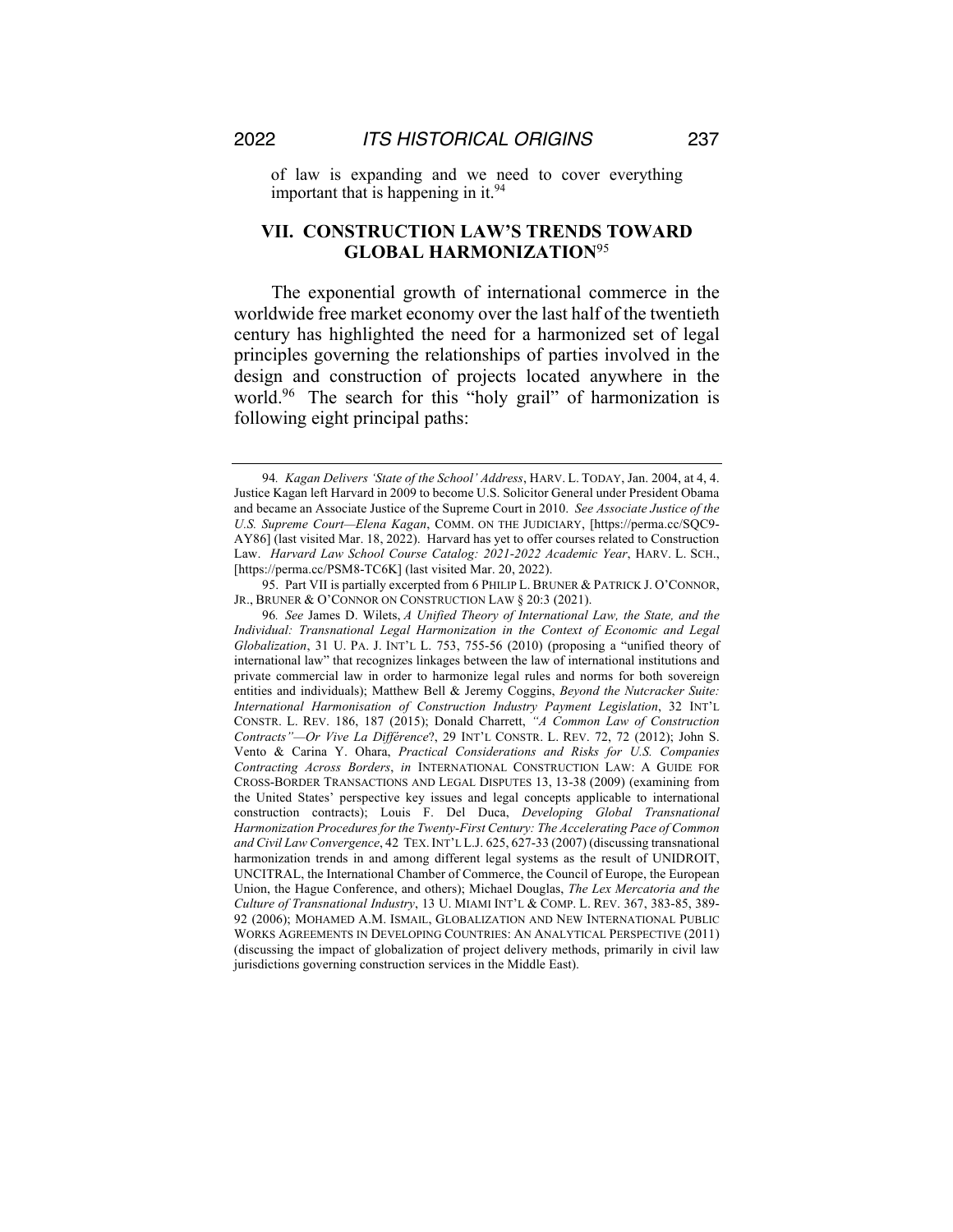(1) compilation of comparative studies to assure understanding of the similarities and differences of legal concepts originating in different regions and countries and publication of such comparative studies in scholarly journals, such as The International Construction Law Review;<sup>97</sup>

(2) development by international organizations of model legislation for adoption by individual nations;  $98$ 

(3) development of standard international construction contract forms by private international organizations such as FIDIC [("Fédération Internationale Des Ingénieurs-Conseils" or "International Federation of Consulting

<sup>97.</sup> Numerous comparative law articles on issues important to international construction have been published in *The International Construction Law Review,* which was founded by Humphrey J. Lloyd, former Judge of England's Technology and Construction Court. *See His Honour Humphrey Lloyd QC*, ATKIN CHAMBERS, [https://perma.cc/8JYW-E4NK] (last visited Mar. 18, 2022). Other important journals include *The International Lawyer*, (*About The International Lawyer*, INT'L L. REV. ASS'N, [https://perma.cc/JHS7- T7FD] (last visited Mar. 18, 2022)); *The International Journal of Legal Information*  (*International Journal of Legal Information*, CAMBRIDGE UNIV. PRESS, **[**https://perma.cc/V9H6-PD2U] (last visited Mar. 18, 2022)); *Construction Law International* (*Construction Law International*, INT'L BAR ASS'N, [https://perma.cc/E6TT-SBN5] (last visited Mar. 18, 2022) (published by the IBA International Construction Projects Committee)); and a host of other international law journals published in the United States and around the world. Other publications abound. *See* INTERNATIONAL CONSTRUCTION LAW: A GUIDE FOR CROSS-BORDER TRANSACTIONS AND LEGAL DISPUTES (Wendy Kennedy Venoit et al., eds. 2009) (a 400-page compendium addressing the major issues in cross-border transactions arising in the construction field).

<sup>98</sup>*. See* U.N. Comm'n on Int'l Trade L., UNCITRAL Model Law on Public Procurement (2014), [https://perma.cc/4DPK-5LQN] [hereinafter UNCITRAL Model Law on Public Procurement]; U.N. Comm'n on Int'l Trade L., UNCITRAL Model Legislation Provisions on Privately Financed Infrastructure Projects (2004), **[**https://perma.cc/PU4V-V2ZG] [hereinafter UNCITRAL Model Legislation Provisions]; U.N. Comm'n on Int'l Trade L., UNCITRAL Model Law on Procurement of Goods, Construction and Services with Guide to Enactment (1994), [https://perma.cc/G85Q-YPGU] [hereinafter UNCITRAL Model Law on Procurement of Goods]; U.N. Comm'n on Int'l Trade L., UNCITRAL Model Law on Procurement of Goods and Construction (1993), [https://perma.cc/JHX8-QBGB] [hereinafter UNCITRAL Model Law on Procurement of Goods and Construction] (offering a model procurement code). *See also International Construction Measurement Standards: Global Consistency in Presenting Construction Costs*, INT'L CONSTR. MEASUREMENT STANDARDS COAL. (July 2017), **[**https://perma.cc/32C3-AK2X].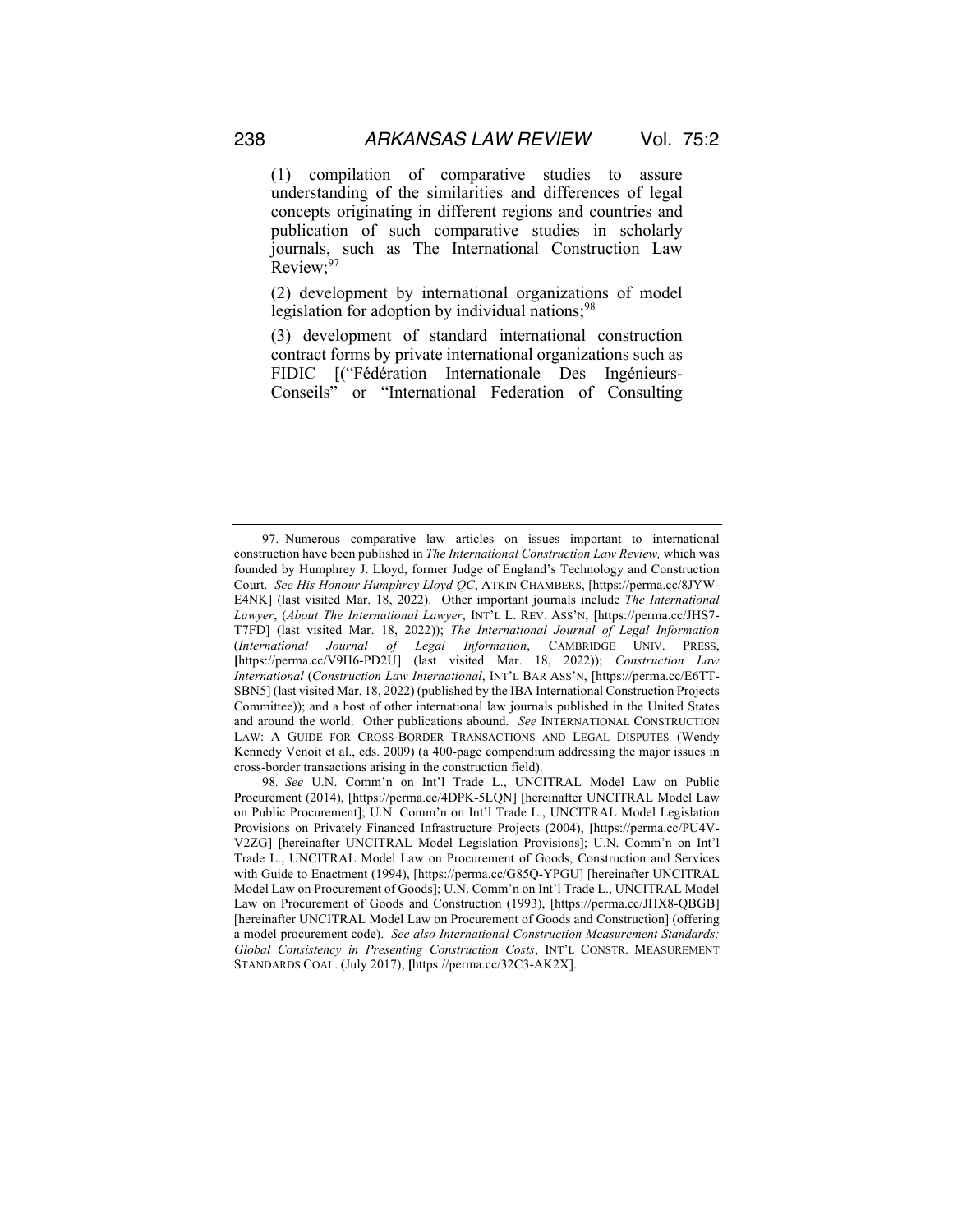Engineers")],<sup>99</sup> ENAA,<sup>100</sup> and ICE<sup>101</sup> and by private national organizations whose forms are used internationally, such as  $JCT$ ,<sup>102</sup> AIA,<sup>103</sup> EIC [("European International

99. As an organization comprised of consulting engineers from over seventy countries, the FIDIC documents are the most widely accepted in the world. These documents include among others the (1) *Client/Consultant Model Services Agreement 5th Ed (2017 White Book)*, INT'L FED'N OF CONSULTING ENG'RS, [https://perma.cc/XUB4-TY9E] (last visited Mar. 18, 2022); (2) *Construction Contract MDB Harmonised Ed (Version 3: June 2010 Harmonised Red Book)*, INT'L FED'N OF CONSULTING ENG'RS, [https://perma.cc/7XBE-SUBX] (last visited Mar. 18, 2022); (3) *Works of Civil Engineering Construction 4th Ed 1987 Red Book*, INT'L FED'N OF CONSULTING ENG'RS, **[**https://perma.cc/3EF3-S99Y] (last visited Mar. 18, 2022) (the "Red Book"); (4) *Electrical and Mechanical Works*, INT'L FED'N OF CONSULTING ENG'RS, [https://perma.cc/AD2G-GJY4] (last visited Mar. 18, 2022) (the "Yellow Book"); (5) *Design-Build and Turnkey 1st Ed (1995 Orange Book)*, INT'L FED'N OF CONSULTING ENG'RS, [https://perma.cc/YD84-JC7Q] (last visited Mar. 18, 2022) (the "Orange Book"); (6) *EPC/Turnkey Contract 2nd Ed (2017 Silver Book)*, INT'L FED'N OF CONSULTING ENG'RS, [https://perma.cc/NN6U-WQ9F] (last visited Mar. 18, 2022) (the "Silver Book"); (7) *Works of Civil Engineering (1987 Red Book) Subcontract 1st Ed (1994)*, INT'L FED'N OF CONSULTING ENG'RS, [https://perma.cc/3XP8-BYZ9] (last visited Mar. 18, 2022); and (8) *DBO Contract 1st Ed (2008 Gold Book)*, INT'L FED'N OF CONSULTING ENG'RS, [https://perma.cc/7ZT9-QGCZ] (last visited Mar. 18, 2022) (the "Gold Book").

100. The Engineering Advancement Association of Japan, Toranomon, Takagi Building 7-2, Inshi-shinbashi T-chome Minato-ku, Tokyo 105, Japan. *Engineering Advancement Association of Japan*, ENNA (Mar. 18, 2019), [https://perma.cc/2D47-9XN7]. ENAA [annually] publishes its International Contract for Process Plant Construction and International Contract for Power Plant Construction. *See generally* A R (Tony) Marshall, *Process Plant Construction: The ENAA Model Form of Contract (2010 Edition)—Comments and Comparisons*, 28 INT'L. CONSTR. L. REV. 138 (2011).

101. The Institute of Civil Engineers. *Institution of Civil Engineers,* INST. OF CIV. ENG'RS, [https://perma.cc/G9VC-9B8Q] (last visited Mar. 18, 2022). ICE publishes the Engineering & Construction Contract, also known as the "New Engineering Contract," which includes (1) an engineering and construction contract between the project owner and prime contractor, (2) an engineering and construction subcontract, (3) a professional services contract between the project client and all design professionals, and (4) an adjudicators contract under which an adjudicator is retained to decide disputes arising under the other contracts. *See* Mathias Fabich et al., *The NEC4 Contract—Fit for Purpose for International Use?*, 35 INT'L CONSTR. L. REV. 28 (2018) (discussing the NEC4 contracts from the perspective of European International Contractors ("EIC")); *NEC Contracts*, INST. OF CIV. ENG'RS, [https://perma.cc/QF8J-HZYM] (last visited Mar. 18, 2022).

102. Joint Contracts Tribunal, comprised of the Royal Institute of British Architects, Royal Institution of Chartered Surveyors, Association of District Councils, and Association of Consulting Engineers in the United Kingdom. *About JCT*, JOINT CONTS. TRIBUNAL, [https://perma.cc/WT9V-J43G] (last visited Mar. 18, 2022). JCT Documents, promulgated for use in the United Kingdom, have influence elsewhere. *See id.* 

103. American Institute of Architects, 1735 New York Avenue, N.W., Washington, D.C. 20006-5292. AIA contract documents are the most widely used private building contract documents in the United States. *See About AIA*, AM. INST. OF ARCHITECTS, [https://perma.cc/DE4N-HGUR**]** (last visited Mar. 18, 2022); *see also Industry Forms of Agreement*, DLA PIPER, **[**https://perma.cc/QU6H-LZD5**]** (Apr. 1, 2021).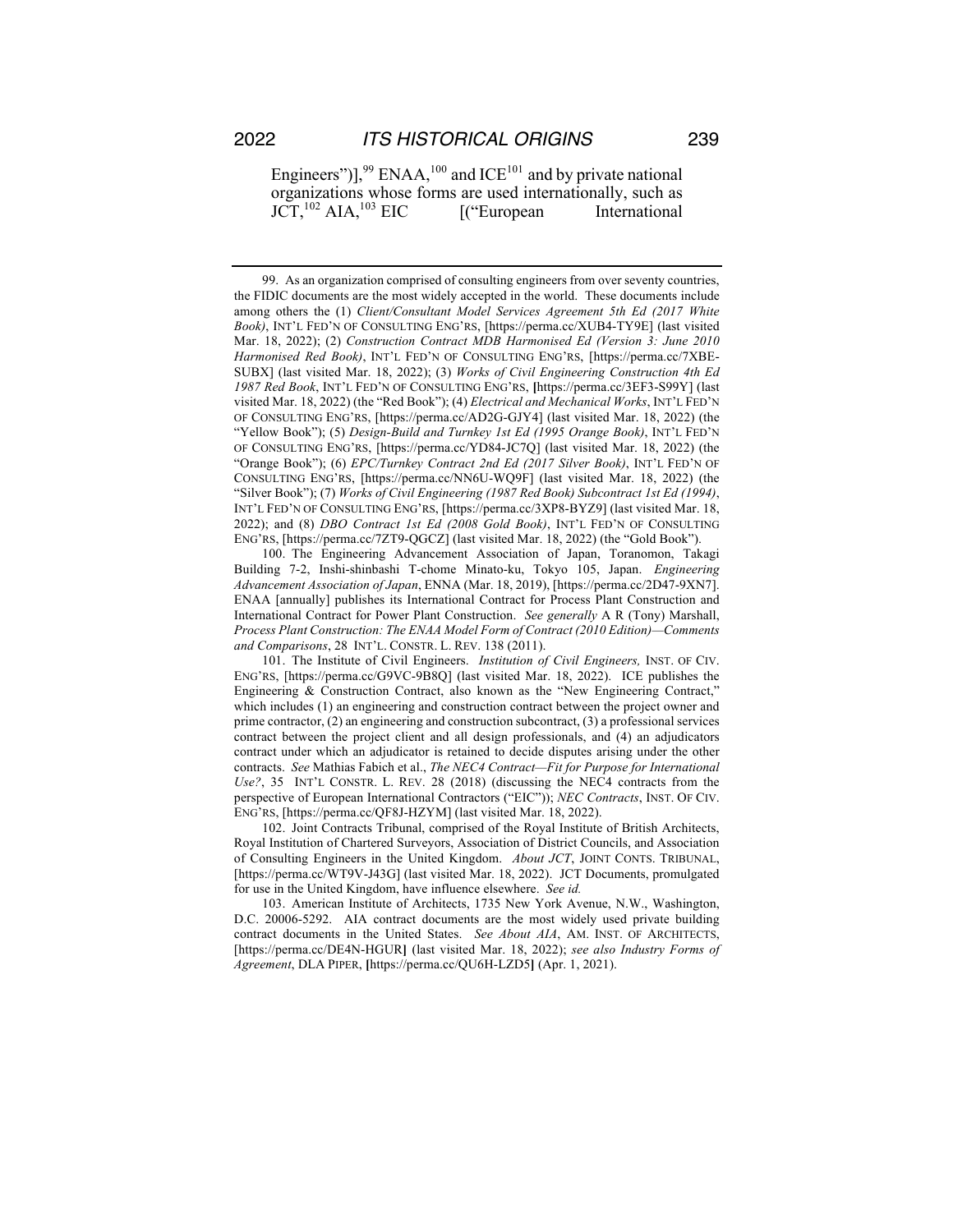Contractors")]<sup>104</sup> and MBA [("Master Builders of Australia")], $^{105}$  and ICC [("International Chamber of  $Commerce$ ")];<sup>106</sup>

(4) promulgation of financing requirements, which mandate the use of specified standard international construction contract forms, by international financing organizations such as the World Bank<sup>107</sup> and its regional development banks for Europe, Asia, Inter-America and Africa;

(5) publication of contracting guidelines by international organizations, such as UNCITRAL [("United Nations Commission on International Trade Law") $]^{108}$  and OECD [("Organisation for Economic Co-operation and Development")];<sup>109</sup>

105*. ABIC Suite*, MASTER BUILDERS OF AUSTL., [https://perma.cc/F78X-KKSH**]** (last visited Mar. 18, 2022) (in conjunction with the Australian Institute of Architects).

107*. What We Do*, THE WORLD BANK, [https://perma.cc/NS3C-UYWM] (last visited Mar. 18, 2022). The World Bank's financing requirements mandate that all projects financed through the World Bank, the International Bank for Reconstruction and Development, or the International Development Association be governed by the World Bank's standard bidding documents for works. *See Standard Procurement Documents: An Overview for Practitioners*, THE WORLD BANK (Nov. 1, 2016), **[**https://perma.cc/A27P-R7Z5].

108. U.N. COMM'N ON INT'L TRADE L., [https://perma.cc/7ZT8-KU9S] (last visited Mar. 18, 2022). UNCITRAL has been in the forefront of the development of international trade law and, pertinent to construction law. *See* UNCITRAL Model Law on Public Procurement, *supra* note 98; UNCITRAL Model Legislative Provisions, *supra* note 98; UNCITRAL Model Law on Procurement of Goods, *supra* note 98; UNCITRAL Model Law on Procurement of Goods and Construction, *supra* note 98 (offering a model procurement code); U.N. COMM'N ON INT'L TRADE L., UNCITRAL LEGAL GUIDE ON DRAWING UP INT'L CONTS. FOR THE CONSTR. OF INDUS. WORKS, U.N. Sales No. E.87.V.10 (1987).

109*. Who We Are*, ORG. FOR ECON. COOP. AND DEV., [https://perma.cc/MTC2- NME7**]** (last visited Mar. 19, 2022).

<sup>104</sup>*. Contract Conditions*, EUR. INT'L CONTRACTORS, [https://perma.cc/8FTQ-7R9V**]**  (last visited Mar. 18, 2022).

<sup>106</sup>*. See* Volker Mahnken & Martin Kurtze, *Plant Construction and the ICC Consortium Agreement*, CONSTR. L. INT'L, Mar. 2018, at 25, 26 (discussing the recent ICC Model Contract Consortium Agreement published by the International Chamber of Commerce in 2016).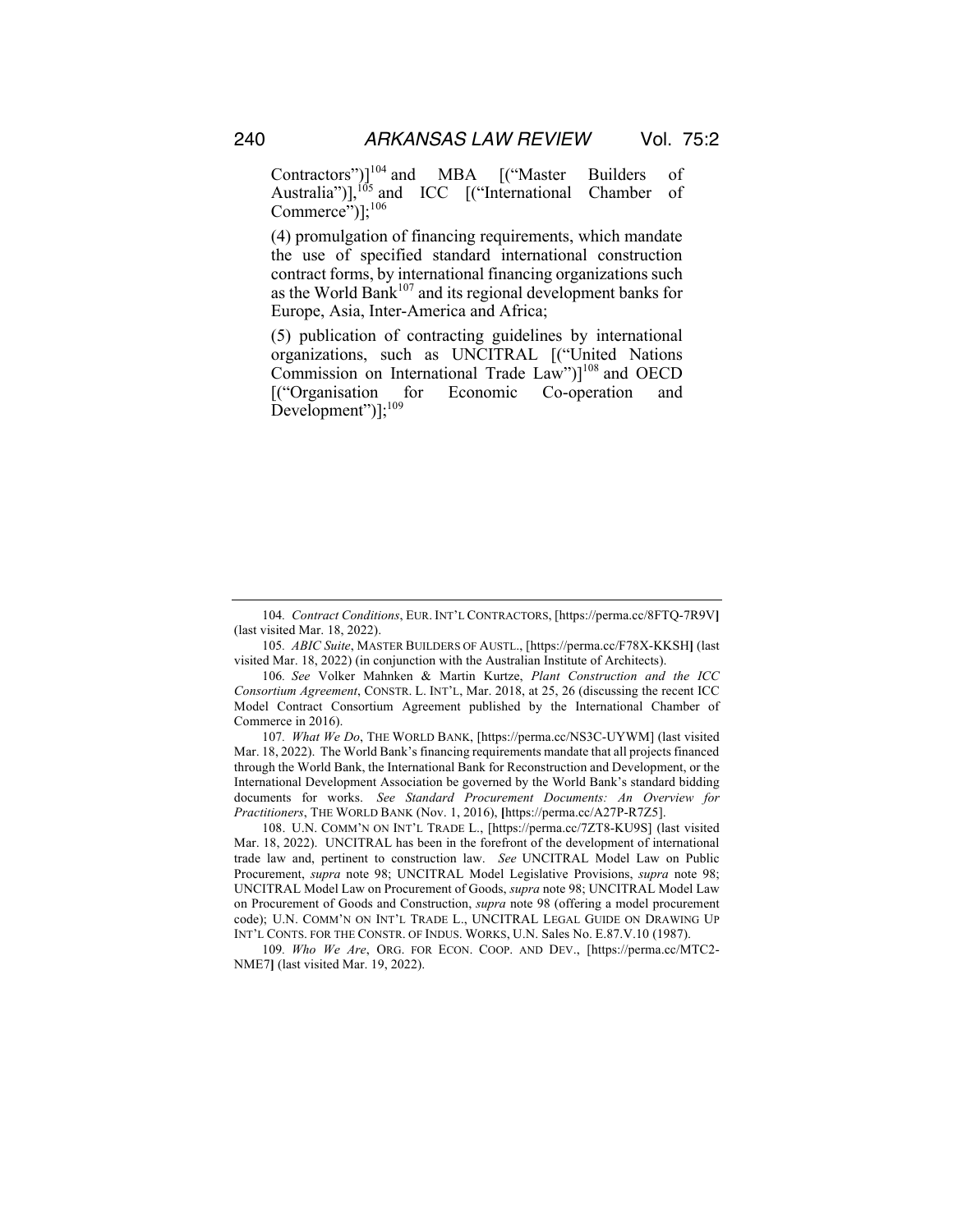(6) standardization of legal rights and obligations by international treaty, such as  $\widetilde{CIGS}$ ,  $^{110}$  IGSLC,  $^{111}$  and the New York Convention:<sup>112</sup>

(7) creation of international "restatements" of contract law, such as the UNIDROIT principles of international commercial contracts<sup>113</sup> and the CECL Principles of European Contract  $Law<sub>114</sub>$  which are intended to provide guidance to legislative and judicial bodies for enactment of contract law or for the interpretation of contracts; $^{115}$  and

(8) "Transjudicialism" among jurisdictions. $116$ 

112. U.N. COMM'N ON INT'L TRADE L., U. N. Convention on the Recognition and Enforcement of Foreign Arbitral Awards (1958), **[**https://perma.cc/G9JV-75ZW].

113. The UNIDROIT Principles are available on the worldwide web at INT'L INST. FOR THE UNIFICATION OF PRIV. L., UNIDROIT PRINCIPLES OF INTERNATIONAL CONSTRUCTION CONTRACTS (4th ed. 2016), [https://perma.cc/44JT-QMRW]; *see also* Donald Charrett, *The Use of Unidroit Principles in International Construction Contracts*, 30 INT'L CONSTR. L. REV. 507, 507 (2013).

114. COMM'N ON EURO. CONT. L., PRINCIPLES OF EUROPEAN CONTRACT LAW PARTS I AND II 2 (2000). Principles of European contract law may be found at EURO. UNION, THE PRINCIPLES OF EUROPEAN CONTRACT LAW 2002 (PARTS I, II, AND III) 1 (2002), [https://perma.cc/84UN-BNVC].

115. 6 BRUNER AND O'CONNOR ON CONSTRUCTION LAW, *supra* note 95, at § 20:3.

116. "Transjudicialism"—consideration of law from foreign jurisdictions in deciding local disputes—is of increasing interest to the world's national judiciaries and administrative regulators. *See* ANN MARIE SLAUGHTER, A NEW WORLD ORDER 75-78 (2004). Networks of national government regulators and lawyers are beginning to develop "transnational networks" with respect to various areas of law. *See id.* at 1-4; Symposium, *The Rise of Transnational Networks*, 43 INT'L LAW. 137, 137, 175-76, 205 (2009); *see also* Justice Sandra Day O'Connor, *Keynote Address*, 96 AM. SOC'Y INT'L L. 348, 350-51 (2002) ("Although international law and the law of other nations are rarely binding upon our decisions in U.S. courts, conclusions reached by other countries and by the international community should at times constitute persuasive authority in American courts. This is sometimes called 'transjudicialism.' . . . While ultimately we must bear responsibility for interpreting our own laws, there is much to learn from other distinguished jurists who have

<sup>110.</sup> United Nations Convention on Contracts for the International Sale of Goods (1980) which, although applying only to the sale of goods and not to construction contracts, has established basic legal principles accepted by many of the world's major trading nations. U.N. COMM'N ON INT'L TRADE L., U.N. CONVENTION ON CONTS. FOR THE INT'L SALE OF GOODS, U.N. Sales No. E.10.V.14 (2010); *see also United Nations Convention on Contracts for the International Sale of Goods (Vienna, 1980) (CISG)*, U.N. COMM'N ON INT'L TRADE L., **[**https://perma.cc/ESE9-LWY3] (last visited Mar. 19, 2022). The convention is one of the crowning achievements of UNCITRAL.

<sup>111.</sup> United Nations Convention on Independent Guarantees and stand-by letters of credit, which has focused on differences between the European approach to direct bank guarantees and the American approach to stand-by letters of credit. U.N. COMM'N ON INT'L TRADE L., U.N. Convention on Independent Guarantees and Stand-By Letters of Credit (1996), **[**https://perma.cc/LX9R-96K6].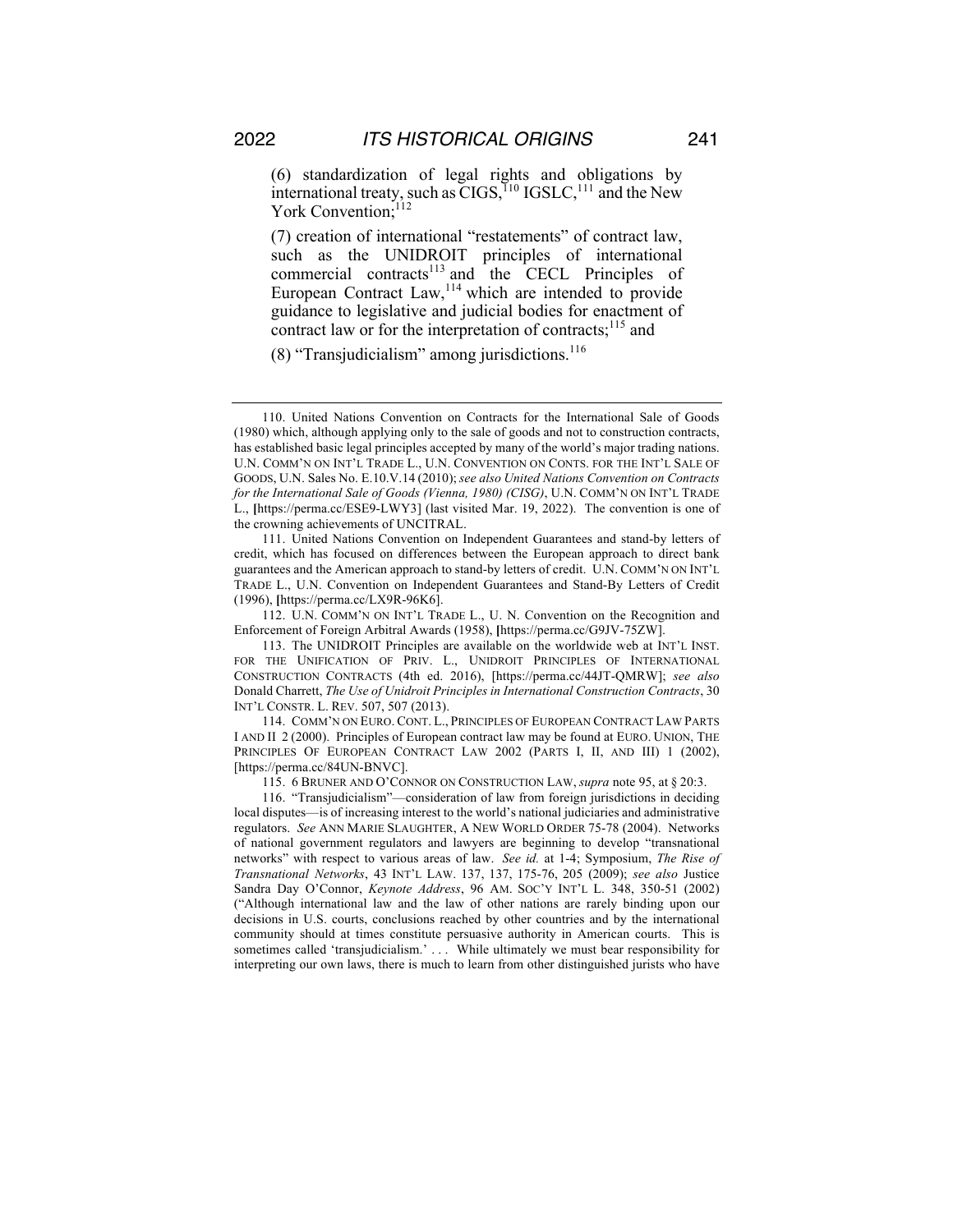The collective influence of these eight paths on the development of principles of international construction law is far larger than the sum of its parts, as they all are converging on a common goal of a harmonious global construction law. Although much work remains to be done, the end is not in doubt:

[T]he construction industry is becoming increasingly international in scope. As it does, its focus is shifting towards large infrastructure projects in developing countries. As a general practice, the law applicable to construction contracts has tended to be that of the place of performance, that is, the law of the country where the construction project is located. . . . The lack of a well-developed body of construction law in [developing] countries capable of handling the kinds of disputes that arise in large international projects makes it more desirable that the governing law of international construction contracts be a body of law common to, and understood by, the international construction community—a sort of *lex constructionis*. Having such a body of law operate within the international construction community would ameliorate the uncertainty that results from subjecting the parties to inadequate national construction law. In turn, greater certainty and predictability would facilitate more participation in international construction projects.<sup>117</sup>

## **VIII. LEGAL TREATISES ON CONSTRUCTION LAW**<sup>118</sup>

To bring a semblance of understanding and harmony to the great mass of construction law precedent and statutes is the function of a legal treatise, which can be of significant value to judges, academicians and practicing lawyers in getting to the heart of relevant legal principles and issues. A "treatise" has a

given thought to the same difficult issues that we face here [in the United States]. . . . The fact is that international and foreign law are being raised in our courts more often and in more areas than our courts have the knowledge and experience to deal with. There is a great need for expanded knowledge in the field, and the need is now.").

<sup>117.</sup> Douglas, *supra* note 96, at 383-84.

<sup>118.</sup> Footnotes 118-28 and accompanying text are excerpted from 1 BRUNER & O'CONNOR, JR., *supra* note 5, at § 1:7.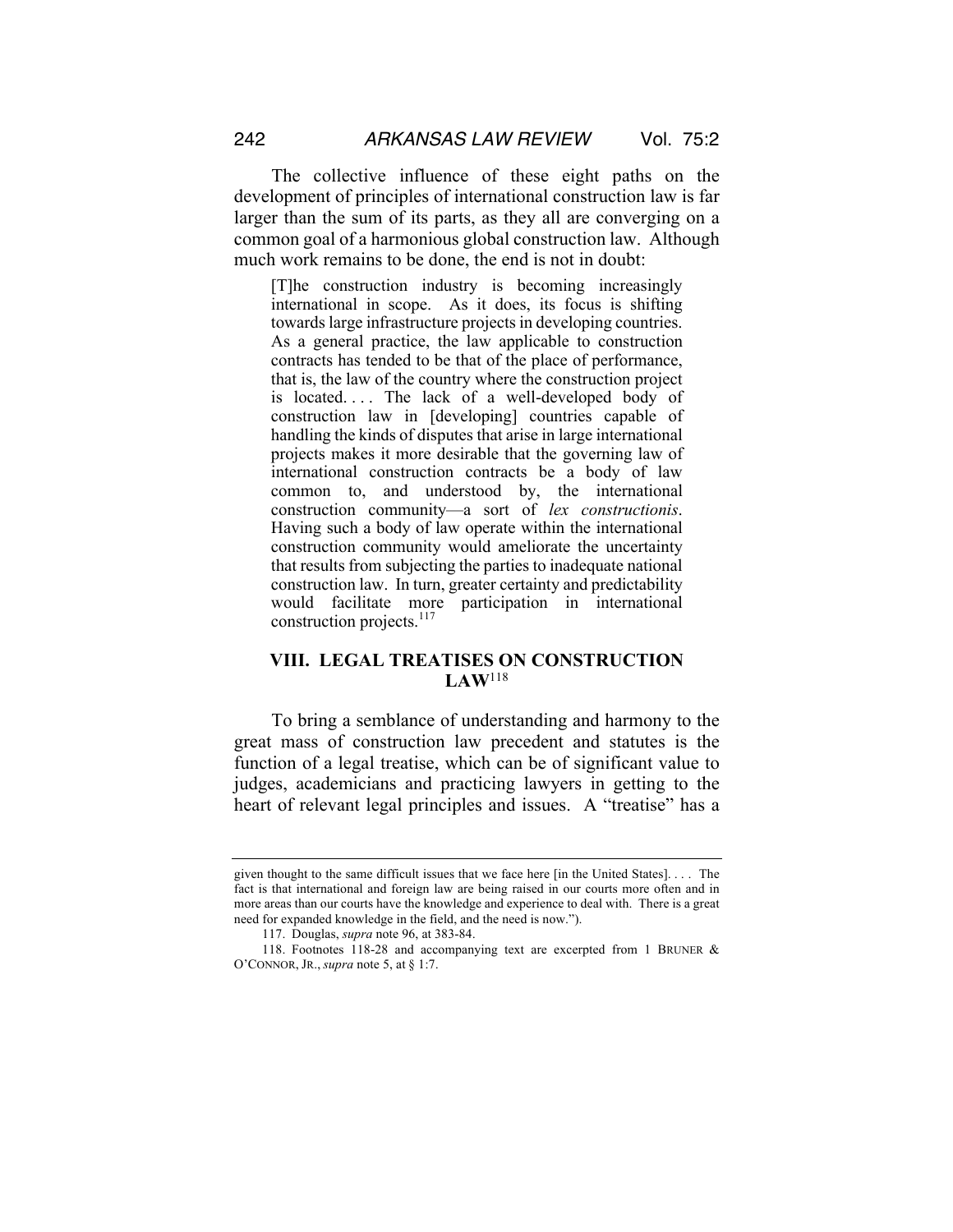dictionary meaning of a "systematic, usually extensive written discourse on a subject."<sup>119</sup>

Legal treatises have played a vital role in the development of the common law for more than eight centuries. Of the origins and purposes of treatises, Sir Winston S. Churchill, in his distinguished work, *The Birth of Britain*, reminds us:

About the year 1250 a Judge of Assize named Henry of Bracton produced a book of nearly nine hundred pages entitled *A Tract on the Laws and Customs of England*. Nothing like it was achieved for several hundred years, but Bracton's method set an example, since followed throughout the English-speaking world, not so much of stating the Common Law as of explaining and commenting on it, and thus encouraging and helping later lawyers and judges to develop and expand it. Digests and codes imposed in the Roman manner by an omnipotent state on a subject people were alien to the spirit and tradition of England. The law was already there, in the customs of the land, and it was only a matter of discovering it by diligent study and comparison of recorded decisions in earlier cases, and applying it to the particular dispute before the court.<sup>120</sup>

Bracton's treatise<sup>121</sup> was followed centuries later by those of Coke, Blackstone, $122$  and other legal luminaries whose early works laid a general foundation upon which were built the specialized edifices we know today. None of the early treatises over a 500-year span, however, made any mention of legal principles of construction law. In Blackstone's case the omission is particularly telling, because he was trained as an architect prior to going into law and frequently used architectural metaphors in his legal writings.<sup>123</sup>

Over the centuries construction law appears to have been viewed as a local and parochial branch of contract and real estate law, with disputes resolved informally consistent with a "law of

<sup>119</sup>*. See* THE AMERICAN HERITAGE DICTIONARY OF THE ENGLISH LANGUAGE 1906 (3d ed. 1992).

<sup>120.</sup> SIR WINSTON S. CHURCHILL, THE BIRTH OF BRITAIN 224 (10th prtg. 1966).

<sup>121</sup>*. See* HENRY OF BRACTON, *supra* note 17.

<sup>122</sup>*. See* 2 WILLIAM BLACKSTONE, *supra* note 17.

<sup>123</sup>*. See* Wilfrid Prest, *Blackstone as Architect: Constructing the* Commentaries, 15 YALE J. L. & HUMANS. 103, 123-24 (2003).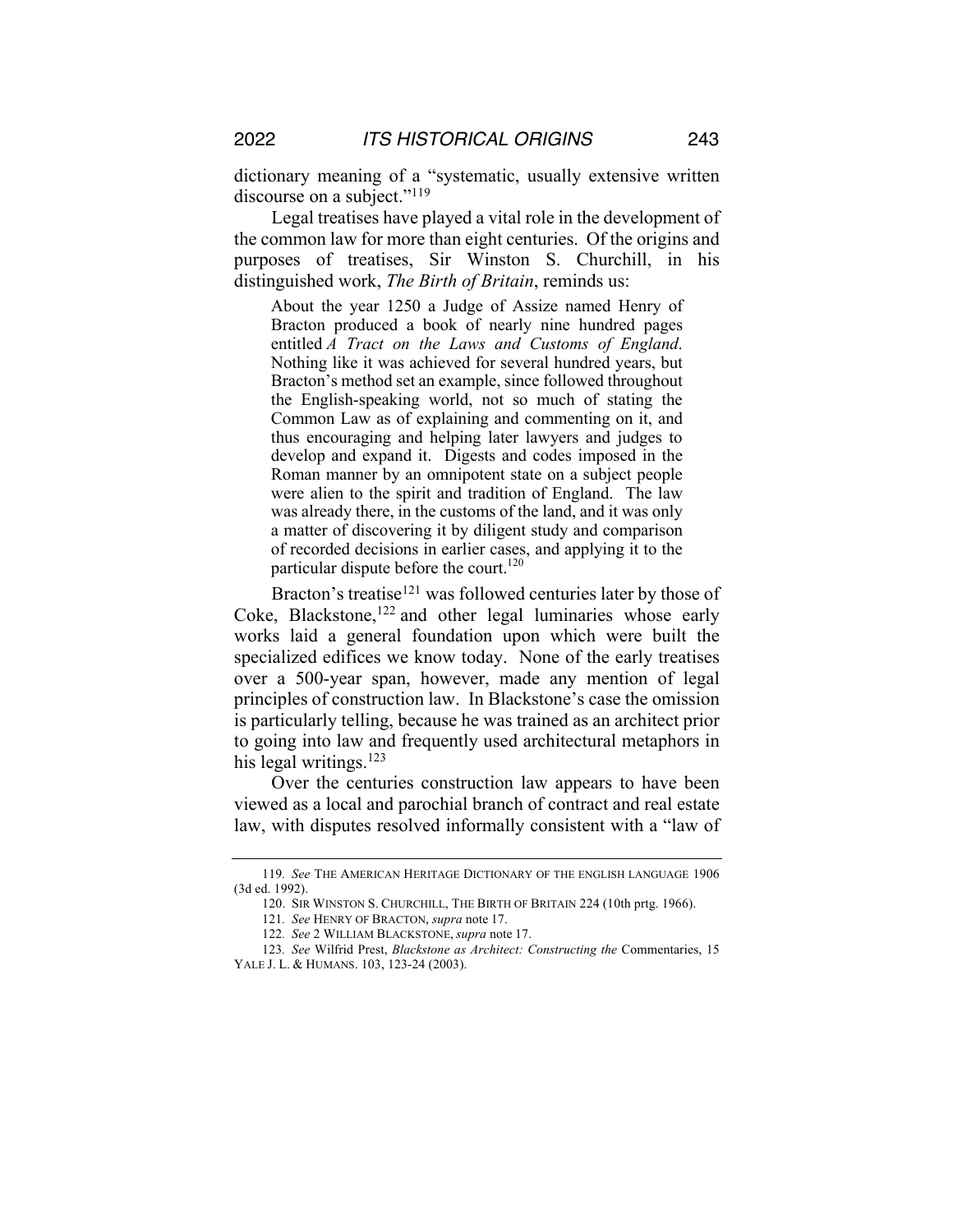the shop" rather than under a recognized "law of the courts." Without the benefit of treatises or of codifying statutes, the law has tended to evolve somewhat haphazardly because of the judicial tendency to grasp at any legal principle—not always the most appropriate principle—likely to produce a fair result under the circumstances and within the time available. Over 100 years ago in a time of few statutes and fewer treatises, American philosopher William James observed:

Law courts, indeed, have to decide on the best evidence attainable for the moment, because a judge's duty is to make law as well as to ascertain it, and (as a learned judge once said to me) few cases are worth spending much time over: the great thing is to have them decided on *any* acceptable principle, and got out of the way.<sup>124</sup>

Not until the nineteenth century did commercial law become sufficiently specialized to encourage authors to write treatises about the law of different fields of commerce having contextualized norms for specialized types of transactions. Construction was one such specialized commercial field of endeavor, and authors responded in the late nineteenth century. The first nineteenth century American treatise to address construction was written by Augustus Parlett Lloyd, who published in 1888 a 480-page work entitled, *A Treatise on the Law of Building and Buildings*, of which about half was devoted to building contracts and what might be considered "construction law" in today's parlance while the balance addressed leases, easements and other real estate matters. Lloyd noted the dearth of scholarly writing on the subject of building in observing:

Possibly the most remarkable omission in the literature of law in this country is the absence of any work upon buildings, building contracts, and leases. The subject is one of great importance, not only to the legal profession, but to fully three fourths of the general population, who are interested in building operations, whether as purchasers, architects, artificers, or contractors. Numerous books have

<sup>124.</sup> William James, *The Will to Believe*, *in* THE WILL TO BELIEVE AND OTHER ESSAYS IN POPULAR PHILOSOPHY 20 (1897). Oliver Wendell Holmes, Jr. is suspected of being the "learned judge."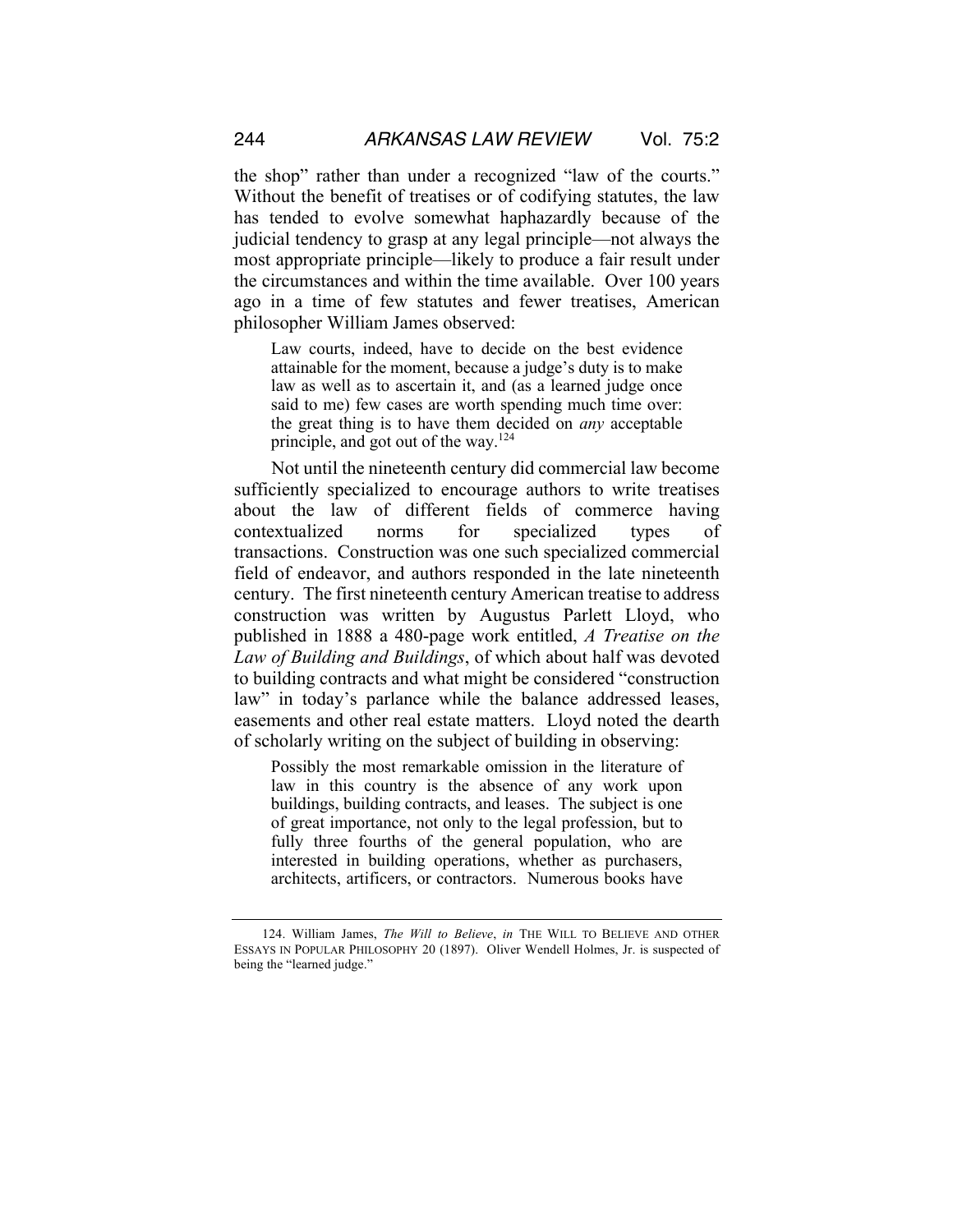appeared from time to time containing theoretical, historical, and artistical views of architecture and the art of building, but no American writer has yet compiled the building laws of our country to any practical extent.<sup>125</sup>

Lloyd's treatise was followed shortly thereafter by T. M. Clark's treatise, *Architect, Owner and Builder Before the Law* (1894). Clark was a Fellow of the American Institute of Architects and also had earned a law degree. In 1894, he authored a 400-page treatise on the law applicable to building contracts, the preface of which begins with this acknowledgement of the factual and legal complexities of construction disputes and of the unsuitability of courtroom litigation generally as a method for resolving such disputes:

It seems to be agreed among lawyers that no controversies, as a rule, are tried before courts with so little satisfaction to the litigants and their counsel as building cases. The lawyer finds them usually so technical as to require an amount of special study on his part quite disproportionate to their importance; while the parties to the controversy often suffer, or think they suffer, as much through what they regard as their counsel's inability to understand building matters as through what their counsel, with more reason, considers their own inexcusable ignorance and neglect of the legal principles relating to their business. These difficulties are, obviously, such as can be relieved, to a considerable extent, by means of a book presenting the most important decisions of the courts in building cases, with the principles on which the decisions are based.<sup>126</sup>

In England, the earliest construction treatise was *Hudson's Building and Engineering Contracts* (1891),<sup>127</sup> an 800-page work

<sup>125.</sup> A. PARLETT LLOYD, A TREATISE ON THE LAW OF BUILDING AND BUILDINGS iii (1888).

<sup>126.</sup> T.M. CLARK, ARCHITECT, OWNER AND BUILDER BEFORE THE LAW iii (1894).

<sup>127</sup>*. See* Philip L. Bruner, *Book Review: Hudson's Building and Engineering Contracts, 12th Edition*, 28 INT'L CONSTR. L. REV. 379 (2011) (book review). An 1891 review note of *Hudson's* in London's *The Law Journal* offered this observation:

This book is an attempt to treat exhaustively a highly complicated and technical subject, but, owing to the double training which the author has undergone, first as architect, and, secondly, in his present profession [as a lawyer], he is perhaps the only writer who could have treated it so successfully.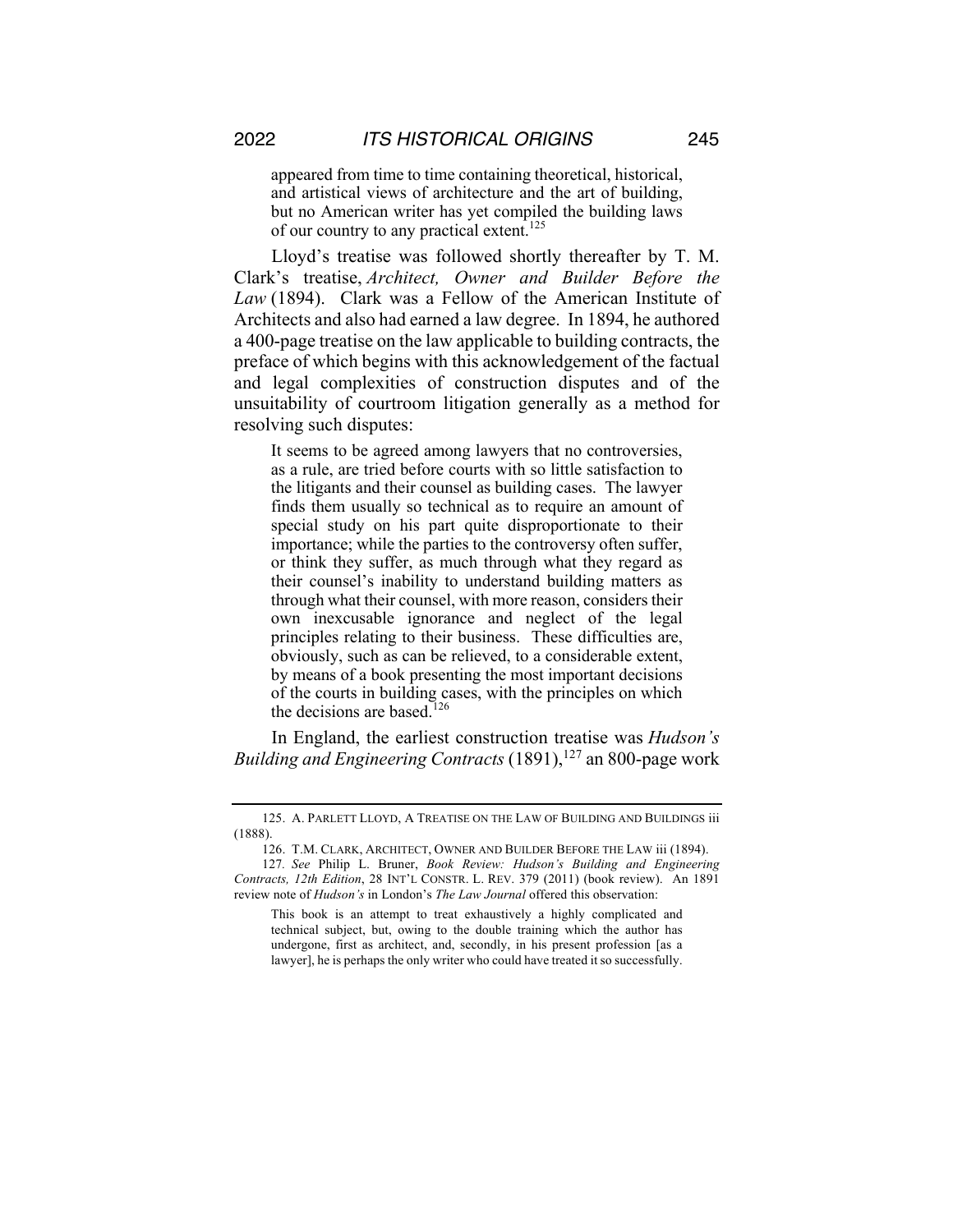written by an author who was both an architect and lawyer. The treatise presented some legal principles we recognize today as within the field of "construction law"—the over-arching field of jurisprudence encompassing the law governing the rights and obligations of participants engaged in the building and construction process: employers, contractors, subcontractors, sureties, architects, engineers, material and equipment suppliers, code officials, insurers, and others—and the conditions under which they worked. *Hudson's* is now in its fourteenth edition.<sup>128</sup> Another highly authoritative English construction law treatise is *Keating on Construction Contracts* (11th ed., 2020), which is edited and co-authored by Sir Vivian Ramsey, the distinguished former barrister and Queen's Counsel, and former Chief Judge of England's Technology and Construction Court, together with his former colleagues at Keating Chambers in London.<sup>129</sup> A third recent English treatise is *Construction Law* (3d ed. 2020) by Julian Bailey, a recognized English barrister in the construction law field.<sup>130</sup> Other nations also are producing treatises. India is the recent beneficiary of Kachwaha and Rautray, *The International Comparative Legal Guide to: Construction & Engineering Law* (2019), which addresses construction and engineering laws and regulations in thirty-two jurisdictions, as well as commentary about commonly-used contract forms and the

*Hudson on Building Contracts*, L.J. (London), May 9, 1891, at 311, 317 (book review). Perhaps evidencing Academia's early disinterest in construction law was the brief 1891 review given *Hudson's* in London's Law Quarterly Review, a publication edited by Sir Frederick Pollock, Oxford's Professor of Jurisprudence and the distinguished author of the treatise *Principles of Contract* (1876):

The subject of this portly volume is too technical to admit of more than summary notice here. It appears to contain everything that persons who have to do with building contracts can reasonably want to know, and such a work well executed (as this appears to be) may save much trouble even to a lawyer trained in the use of the ordinary indexes and digests.

*The Law of Building and Engineering Contracts and of the Duties and Liabilities of Engineers, Architects, Surveyors, and Valuers*, July 1891, L. Q. REV., at 199, 288 (book review).

<sup>128.</sup> ATKIN CHAMBERS, HUDSON'S BUILDING AND ENGINEERING CONTRACTS (14th ed. 2019).

<sup>129.</sup> KEATING ON CONSTRUCTION CONTRACTS (Stephen Furst, QC & Sir Vivian Ramsey, QC eds., 11th ed. 2020).

<sup>130.</sup> JULIAN BAILEY, CONSTRUCTION LAW (3d ed., 2020).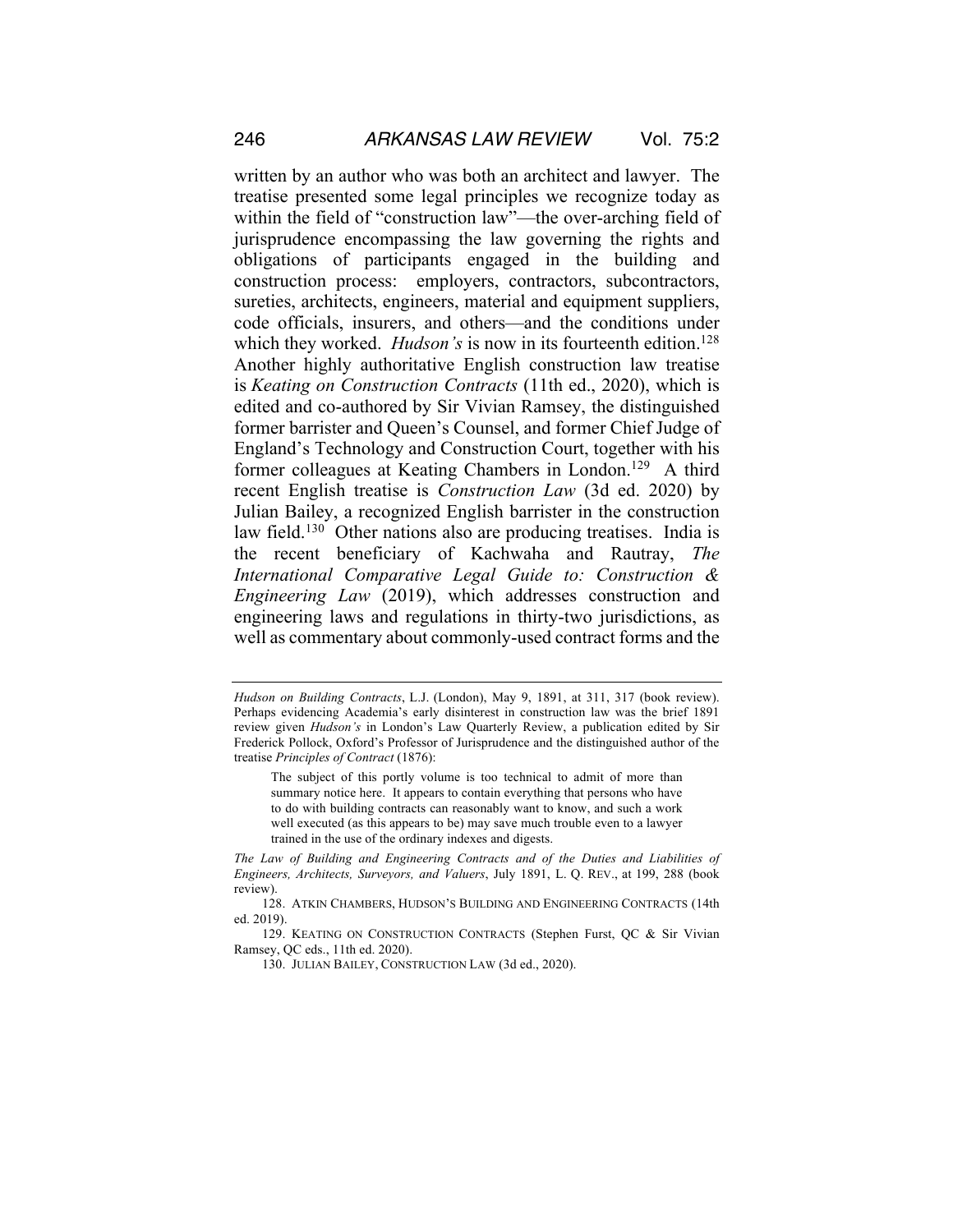Indian Law of Contracts as codified in the Indian Contract Act of 1872.131

Notwithstanding some United States recognition of construction law in the late nineteenth century and early twentieth century as a fertile field for American writing and scholarship, construction law scholarship languished in the United States for the first three quarters of the twentieth century.<sup>132</sup> After the formation of the Forum on Construction Law in 1976, practitioners began to author and publish articles on aspects of construction law. In 1983, a group of construction lawyers wrote individual chapters edited by Steven G. M. Stein of Chicago, which was published in loose-leaf binders under the title of *Construction Law*. In 1992, Professor Justin Sweet, The John H. Boalt Professor Emeritus of Law at the University of California, Berkeley, and one of a handful of eminent American legal academicians to devote a career to the study and teaching of construction law in the last half of the twentieth century, looked forward to the twenty-first century and called for:

[A] treatise which systematically collected the leading cases, stated their holdings accurately, summarized the case law correctly, evaluated basic legal principles with wisdom, and

<sup>131.</sup> Sumeet Kachwaha & Dharmendra Rautray, *India*, *in* THE INTERNATIONAL COMPARATIVE LEGAL GUIDE TO: CONSTRUCTION & ENGINEERING LAW 2019 106, 106 (6th ed. 2019), [https://perma.cc/5TMG-TZ3F].

<sup>132</sup>*. See* Sweet, *A View From the Tower*, *supra* note 81, at 41 ("[In 1967] there were, to my knowledge, no law courses called construction law. I don't recall a law faculty meeting where a professor asked 'Where can we get a construction law teacher?' as we often did for established academic fields. In the library stacks (for you younger readers, those were shelves in the library where we kept 'hard cover') at Berkeley there were perhaps ten dusty books that covered the space of a century."); *see also* Philip L. Bruner, *Construction Law: The Historical Perspective*, *in* CONSTRUCTION LAW (William Allensworth et. al., eds. 2009) (quoting Justin Sweet, *Construction Law: The Need for Empirical Research*, 23 CONSTR. LITIG. REP. 3, 5 (2002)) ("The best and often only empirical work comes out of the law schools. Law teachers can involve statisticians and sociologists in their studies. . . . Yet you can count on one hand the number of full-time teachers of Construction Law, maybe not even that many. Law teachers come out of certain schools, clerk for important judges, and are interested mainly in Public Law. This pool does not produce many teachers who want to spend their time in Construction Law."); Justin Sweet, *Standard Construction Contracts: Academic Orphan*, CONSTR. LAW., Winter 2011, at 38, 41 ("Much of this lack of scholarly interest is traceable to the methods law schools use to gather a staff. Young teachers . . . are not likely to have any experience in construction law planning or disputes. You will have to look far and wide to find a full-time law professor who devotes his research to construction law.").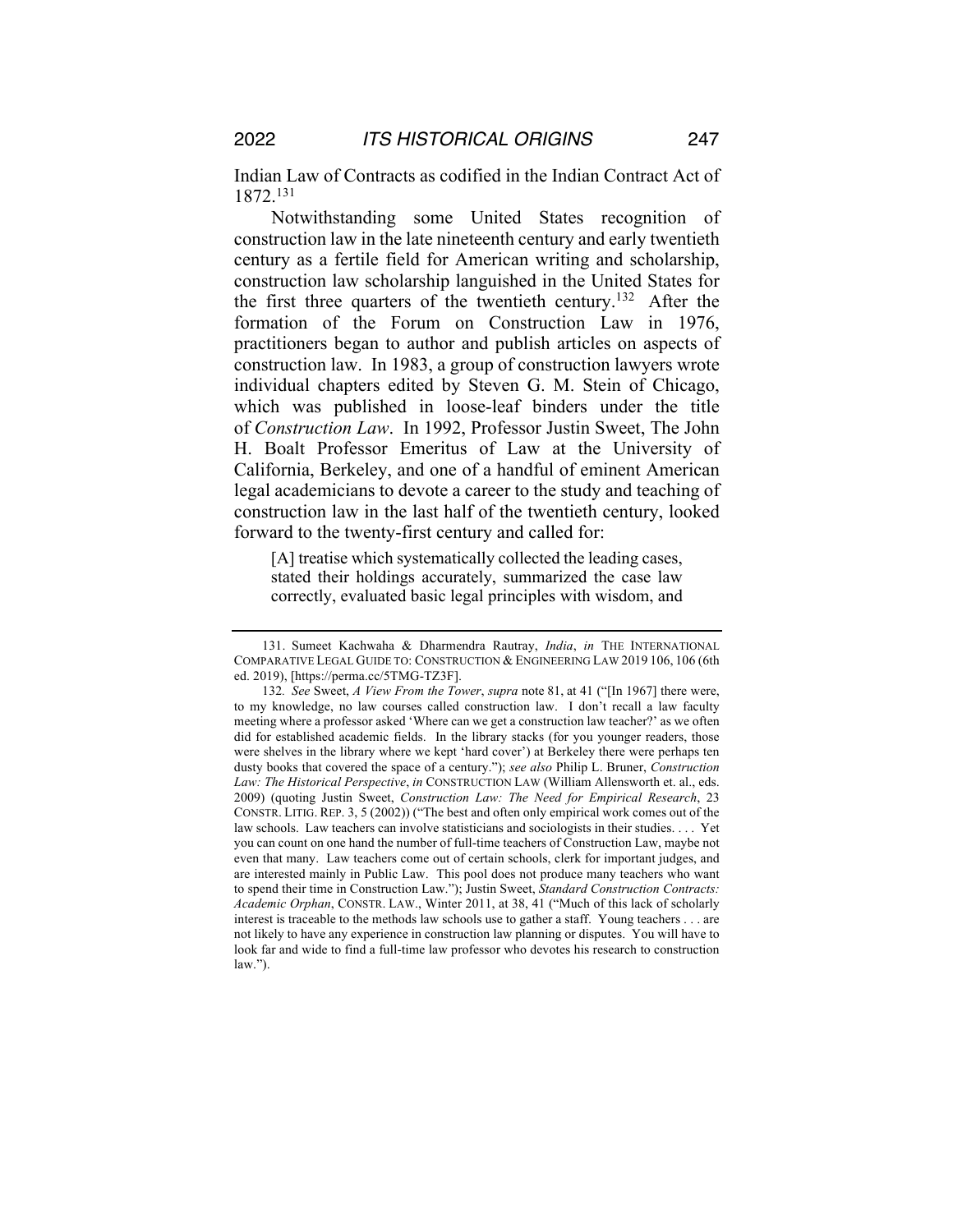described the functions of legal rules and contracting practices that relate to construction law . . . could become such an authoritative treatise. It would be invaluable to the legal profession and the construction industry, similar to *Prosser on Torts* or *Corbin on Contracts*. 133

For the remainder of the twentieth century, practitioners and scholars wrote of the need for more academic scholarship in the field<sup>134</sup> and contributed scholarly articles on construction law and dispute resolution.

In 2002 the American treatise, *Bruner and O'Connor on Construction Law* (2002, updated annually)<sup>135</sup> was first published as seven volumes and now is twelve volumes and 11,000 pages. It endeavors to address comprehensively the major issues of modern American construction law, to illuminate those issues in relevant factual and historical context, and to offer a brief "road map" to international construction law, a subject worthy of its own multi-volume treatment. Illumination of issues in relevant factual and historical context is helpful because construction law has derived much of its uniqueness from factual blends of industry experience, customs, practices, and perceptions of foreseeable risk that have shaped evolving principles of the common law and statutory law. Since its publication in 2002, the treatise has been cited by more than 500 published opinions of the

135. Reviews of the treatise upon its publication in 2002 include James F. Nagle, *Bruner and O'Connor on Construction Law*, CONSTR. LAW., Fall 2002, at 46 (book review); Donald G. Gavin*, Have Bruner and O'Connor Done for Construction Law What Prosser Did for Torts?*, 32 PUB. CONT. L. J. 925 (2003) (book review); James P. Groton, *An Encyclopedia of Construction, Dispute Prevention and Dispute Resolution Wisdom*, DISPUTE RESOL. J., Aug.–Oct. 2003, at 87 (book review); *Construction Law Builds a Treatise*, L. QUADRANGLE NOTES, Fall/Winter 2003, at 54 (book review).

<sup>133.</sup> Justin Sweet, *Blueprint for an Authoritative Treatise on American Construction Law*, CONSTR. LAW., Apr. 1992, at 11, 11.

<sup>134</sup>*. See* Stipanowich, *supra* note 39, at 496–97 ("This scholarly and pedagogical obliviousness [of academia], while not confined to construction contracts, cannot be explained on the basis that such transactions are unimportant—the construction industry has for some time been the largest single production activity in the United States—or less academically rich than other commercial fields. Unless the explanation is a perverse form of intellectual snobbery, it must be a pervading ignorance of the practical significance of and academic challenge presented by the field of construction law—or a reflection of the inherent complexity (real and perceived) of principle and practice in this arena. Although today's attorneys and industry actors have much greater access to treatments of pertinent legal subjects than their predecessors, much more can be done to enhance the level of scholarly treatment and interdisciplinary discussion of legal rules.").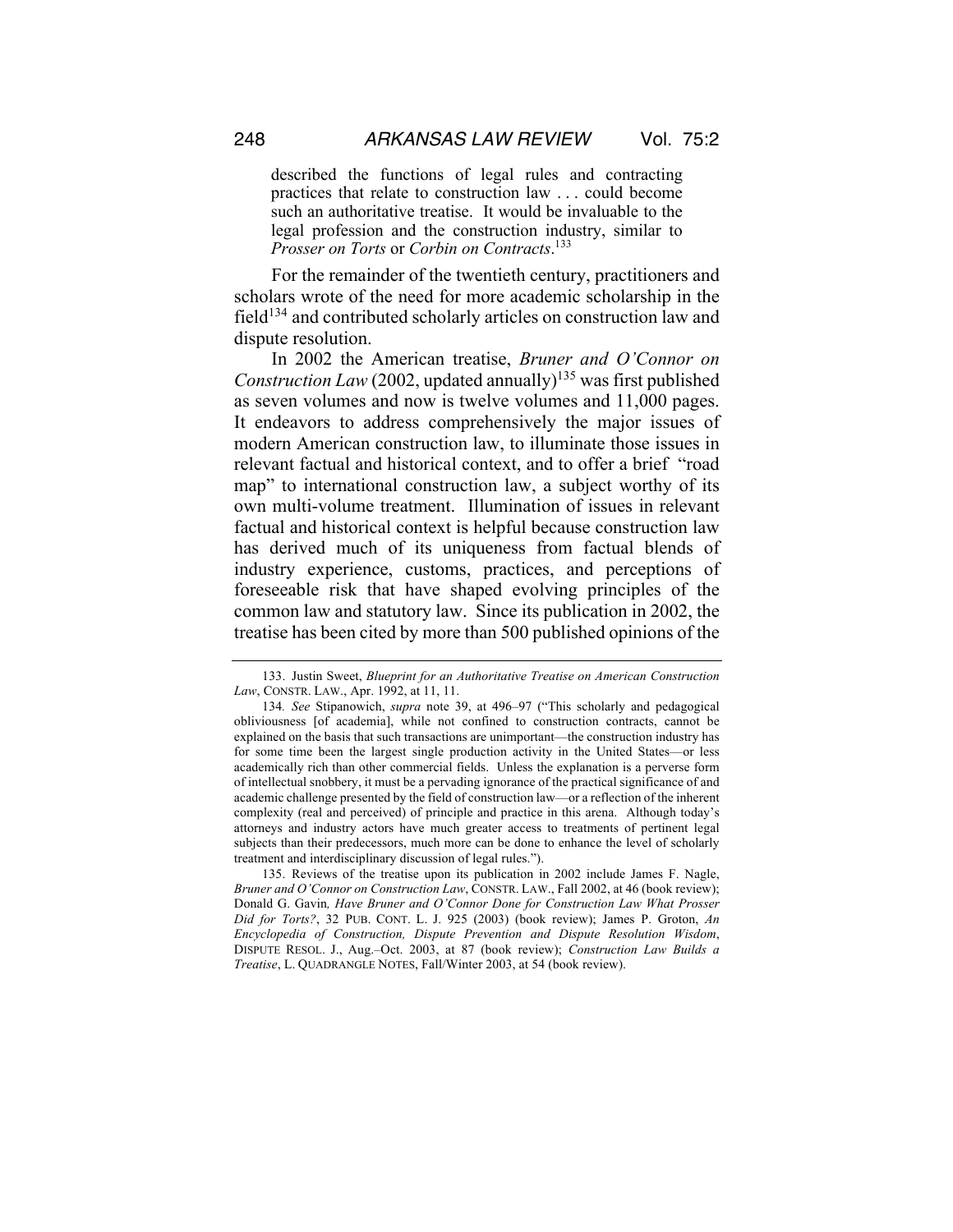United States Circuit Courts of Appeal, Federal District Courts, Federal and State Courts of Claims, State Supreme, Appellate and Trial Courts, and U.S. Commonwealth and Territorial Courts.

# **IX. THE PASSAGE OF "CONSTRUCTION LAW" LEARNING TO FUTURE GENERATIONS**

"Construction Law" clearly has become a "separate breed of animal" that is recognized as addressing complex legal issues arising in one of the global economy's major fields of endeavor.<sup>136</sup> The subject surely will continue to develop rapidly under the impetus of our expanding world economy and its rapid technological advances.

Construction law does deserve much greater attention across Academia. From the perspective of Academia, law schools do need to stay up to date about newly developing major fields of law. As Justice Elena Kagan reminded the legal academy in 2003 upon her becoming the new Dean of Harvard Law School: "[T]he world of law is expanding and we need to cover everything important that is happening in it."<sup>137</sup> Construction law should be included in law school curricula as a third-year "capstone" course to acquaint students with analyses of complex legal issues that they are likely to confront in the practice of law.

From the perspective of the legal profession, construction lawyers for generations have "given-back" their knowledge to the profession, to academia and to the construction industry: (1) by accepting adjunct professor positions to teach construction law courses at law schools; (2) by participating in and lecturing on construction law at legal education conferences and other professional and business meetings; (3) by writing scholarly articles for publication in widely-read, juried journals; (4) by

<sup>136.</sup> Paul Hardeman, Inc. v. Ark. Power & Light Co*.*, 380 F. Supp. 298, 317 (E.D. Ark. 1974).

<sup>137</sup>*. Kagan Delivers 'State of the School' Address*, *supra* note 94, at 4. Justice Kagan left Harvard in 2009 to become U.S. Solicitor General under President Obama, and became an Associate Justice of the Supreme Court in 2010. *About the Court: Current Members*, U.S. SUP. CT., [https://perma.cc/G4GQ-RRQG] (last visited Mar. 20, 2022). Harvard has yet to offer a course on Construction Law. *Harvard Law School Course Catalog: 2021-2022 Academic Year*, *supra* note 94.